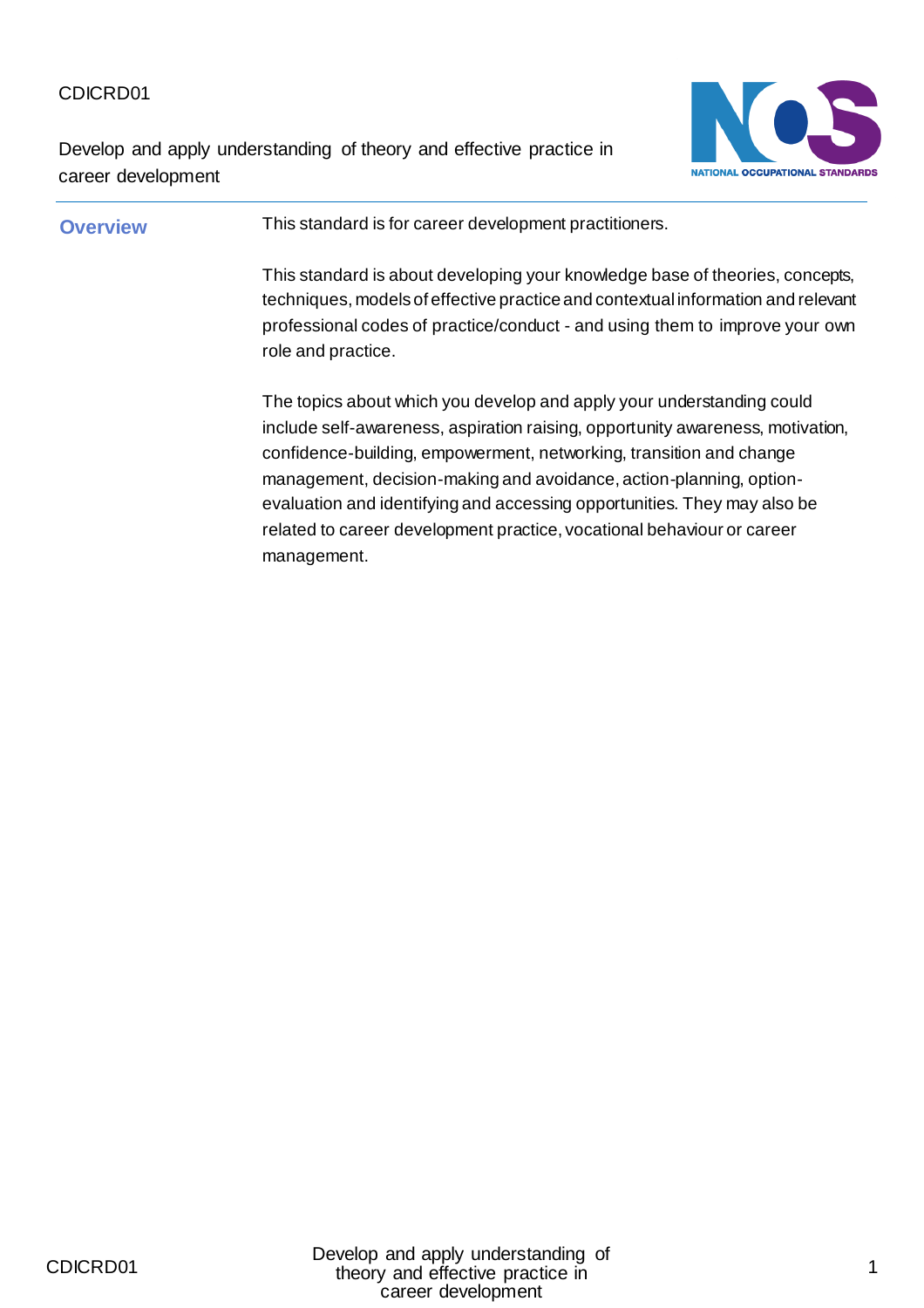Develop and apply understanding of theory and effective practice in career development



- You must be able to: 1. develop understanding of theories, concepts, models and techniques relevant to own role and area of expertise
	- 2. apply understanding of theory, concepts and effective practice in career development to own practice
	- 3. tailor and adapt models and techniques to own role and career development practice
	- 4. draw upon contextual knowledge resources, including relevant labour market intelligence, to inform career development practice
	- 5. keep own knowledge base and practice up to date
	- 6. continually review own practice based on developments in theory, concepts, models, techniques and approaches to effective practice
	- 7. share effective practice with other practitioners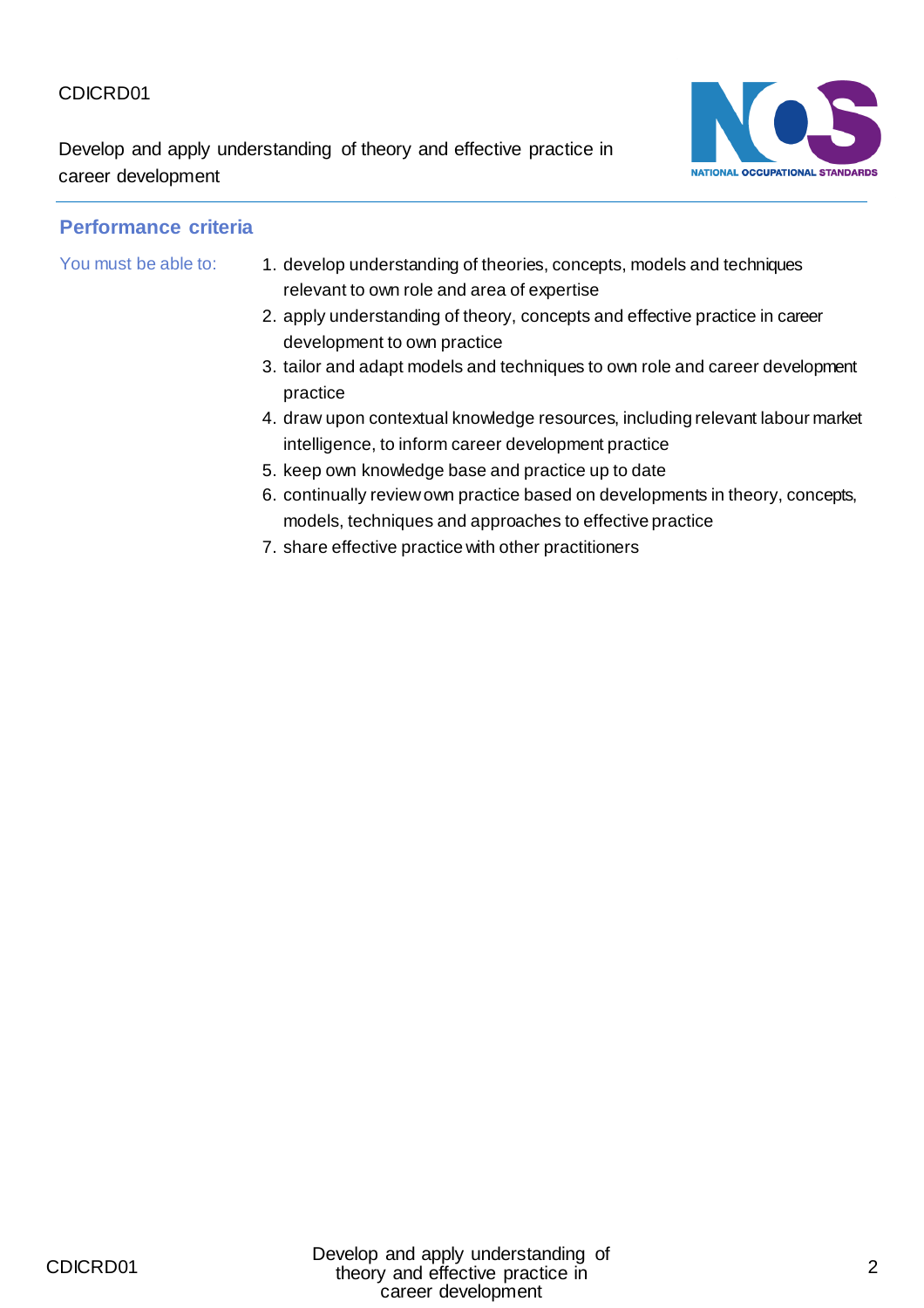Develop and apply understanding of theory and effective practice in career development



#### **Knowledge and understanding**

- 1. legal, organisational and policy requirements relevant to your role and the activities being carried out
- 2. the range of topics you need to consider when developing and applying theory and effective practice in your role
- 3. sources of relevant theories, concepts, models and techniques and how to access them
- 4. sources of contextual information, including relevant local, regional, national and international labour market intelligence, and how to access them
- 5. ways to evaluate theories, concepts, models, techniques and contextual information for their usefulness and applicability
- 6. the contribution of evidence based practice to the development of theories, models, concepts and techniques
- 7. the purpose and application of research, reflection, self- evaluation and peer review in developing own practice
- 8. relevant ethical principles and codes of professional ethical practice and the consequences of not adhering to them
- 9. the individuals, groups and networks you can work with to improve your own and others' understanding of theory and practice and how to build relationships with them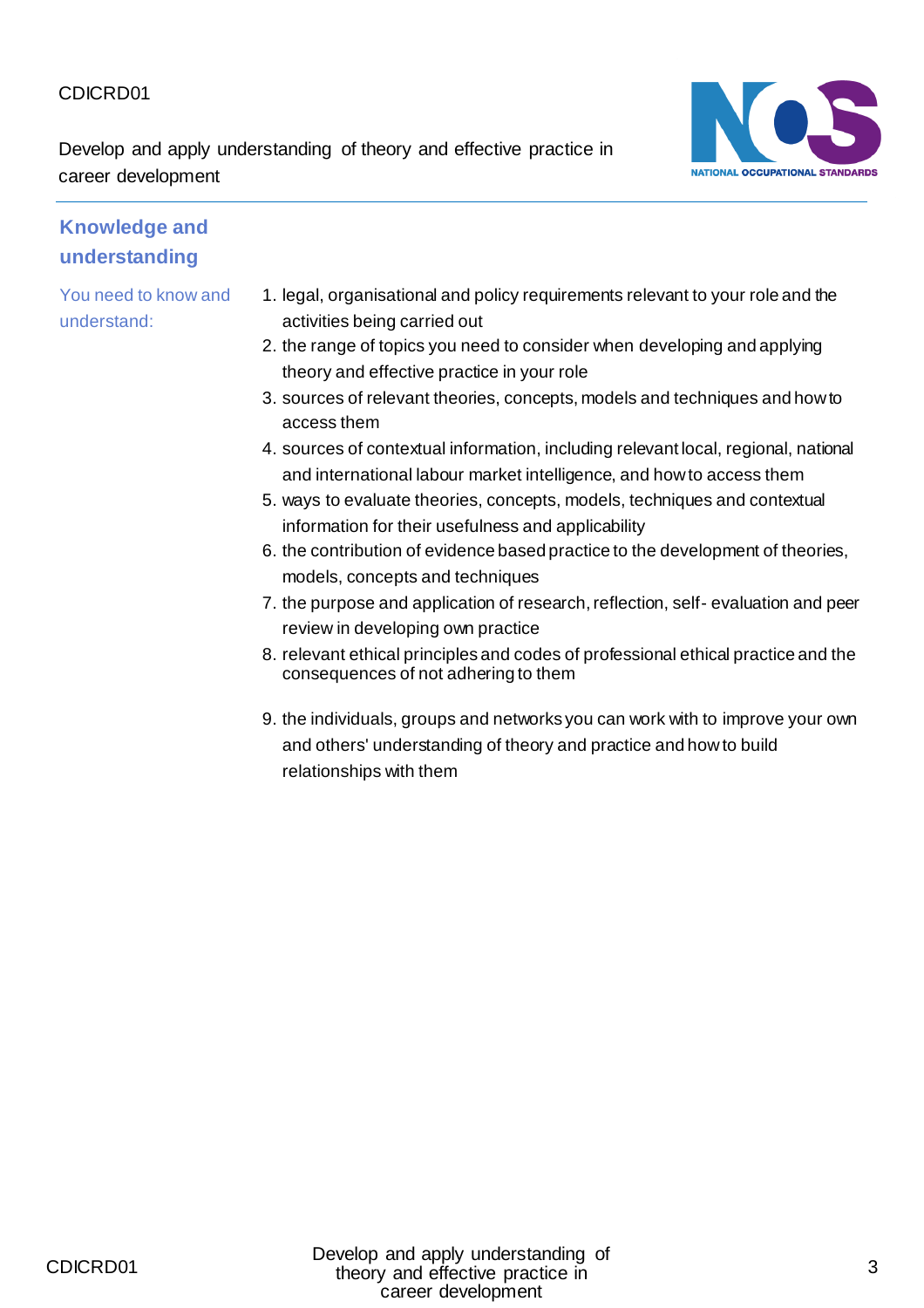

Develop and apply understanding of theory and effective practice in career development

| <b>Developed by</b>                       | <b>CDI</b>                                                                                                                                                                                                                                                                                                                                                                                                             |
|-------------------------------------------|------------------------------------------------------------------------------------------------------------------------------------------------------------------------------------------------------------------------------------------------------------------------------------------------------------------------------------------------------------------------------------------------------------------------|
| <b>Version Number</b>                     | $\overline{2}$                                                                                                                                                                                                                                                                                                                                                                                                         |
| <b>Date Approved</b>                      | <b>July 2014</b>                                                                                                                                                                                                                                                                                                                                                                                                       |
| <b>Indicative Review</b><br><b>Date</b>   | February 2016                                                                                                                                                                                                                                                                                                                                                                                                          |
| <b>Validity</b>                           | Current                                                                                                                                                                                                                                                                                                                                                                                                                |
| <b>Status</b>                             | Original                                                                                                                                                                                                                                                                                                                                                                                                               |
| <b>Originating</b><br><b>Organisation</b> | <b>CDI</b>                                                                                                                                                                                                                                                                                                                                                                                                             |
| <b>Original URN</b>                       | CDICRD01                                                                                                                                                                                                                                                                                                                                                                                                               |
| <b>Relevant</b><br><b>Occupations</b>     | Careers Advisers and Vocational Guidance Specialists; Customer Service<br>Occupations; Education and training; Executive Coach; Functional Managers;<br>Helpline Workers; HR Staff; Learning Mentor; Managers and leaders with<br>responsibility for interagency working; Personnel, training and industrial<br>relations managers; Professional Occupations; Research Professionals;<br><b>Teaching Professionals</b> |
| <b>Suite</b>                              | <b>Career Development</b>                                                                                                                                                                                                                                                                                                                                                                                              |
| <b>Keywords</b>                           | advice, aspiration, career, client-centred, development, education, employment,<br>equality, ethical, goals, group, individual, information, labour market, learn,<br>motivation, needs, network, objective, partnership, plan, practice, refer, reflect,<br>theory                                                                                                                                                    |
| CDICRD01                                  | Develop and apply understanding of<br>theory and effective practice in                                                                                                                                                                                                                                                                                                                                                 |

career development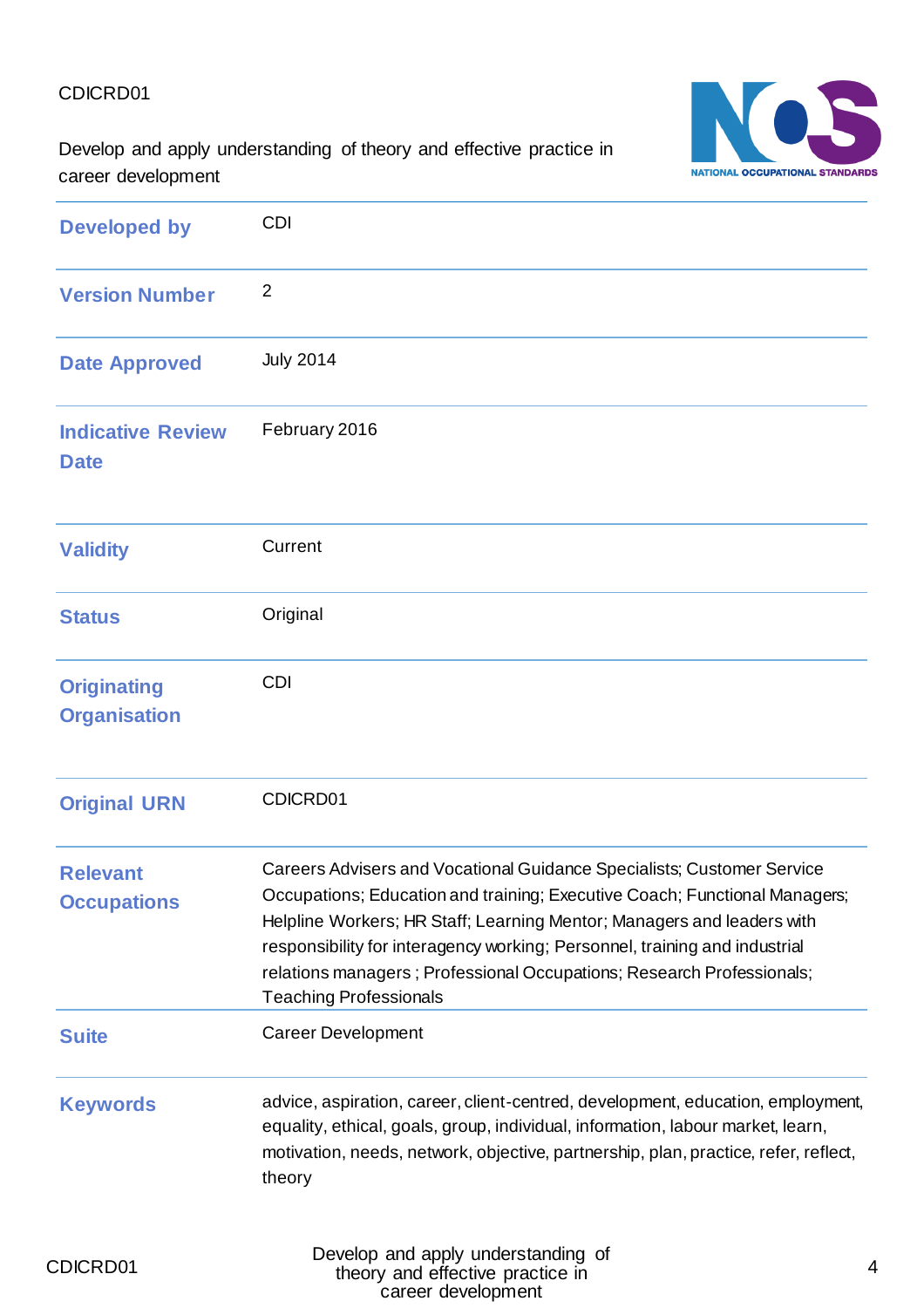Reflect on, develop and maintain own skills and practice in career development



#### **Overview** This standard is for career development practitioners.

This standard is about reflecting on current practice, identifying own learning and development needs and taking part in continuing professional development to develop and maintain own knowledge, skills and practice in career development.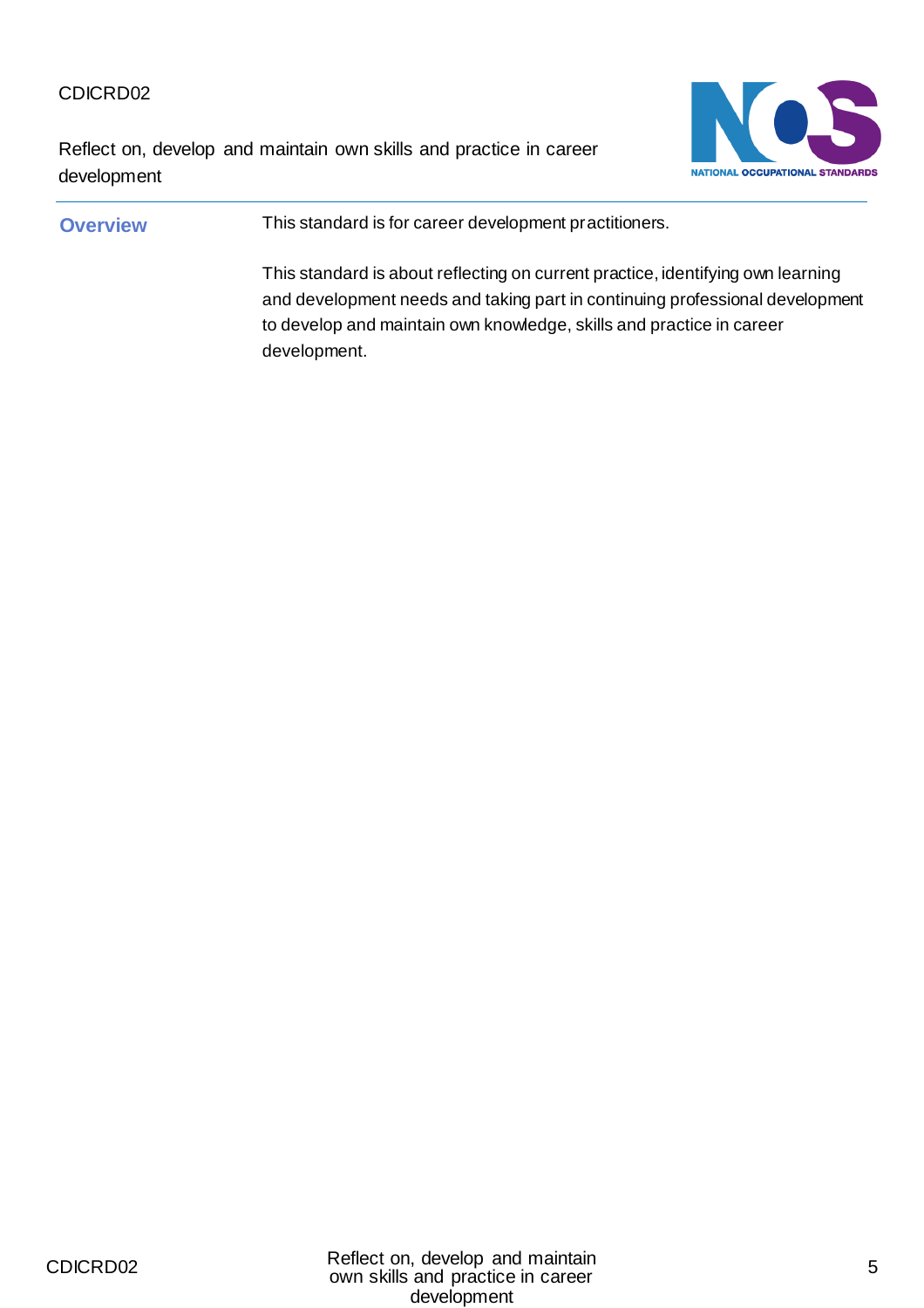Reflect on, develop and maintain own skills and practice in career development



- You must be able to: 1. review and evaluate own skills, knowledge and career development practice against current performance requirements
	- 2. identify trends and developments relevant to own skills, knowledge and career development practice
	- 3. identify and critically reflect on how own values, beliefs and attitudes influence own career development practice
	- 4. seek feedback to reflect on and evaluate own performance
	- 5. ensure own career development practice is inclusive and promotes equality and diversity
	- 6. address internal and external constraints that impact on own practice
	- 7. plan and access development opportunities needed to keep own knowledge, skills and practice up to date and enable own work to be carried out more effectively
	- 8. use records of own actions, development plans and progress to support and inform ongoing reflective practice
	- 9. apply new knowledge and skills to consolidate learning and improve own practice
	- 10. review the effectiveness of newly acquired knowledge and skills
	- 11. engage positively with opportunities for support and supervision
	- 12. share effective practice with other practitioners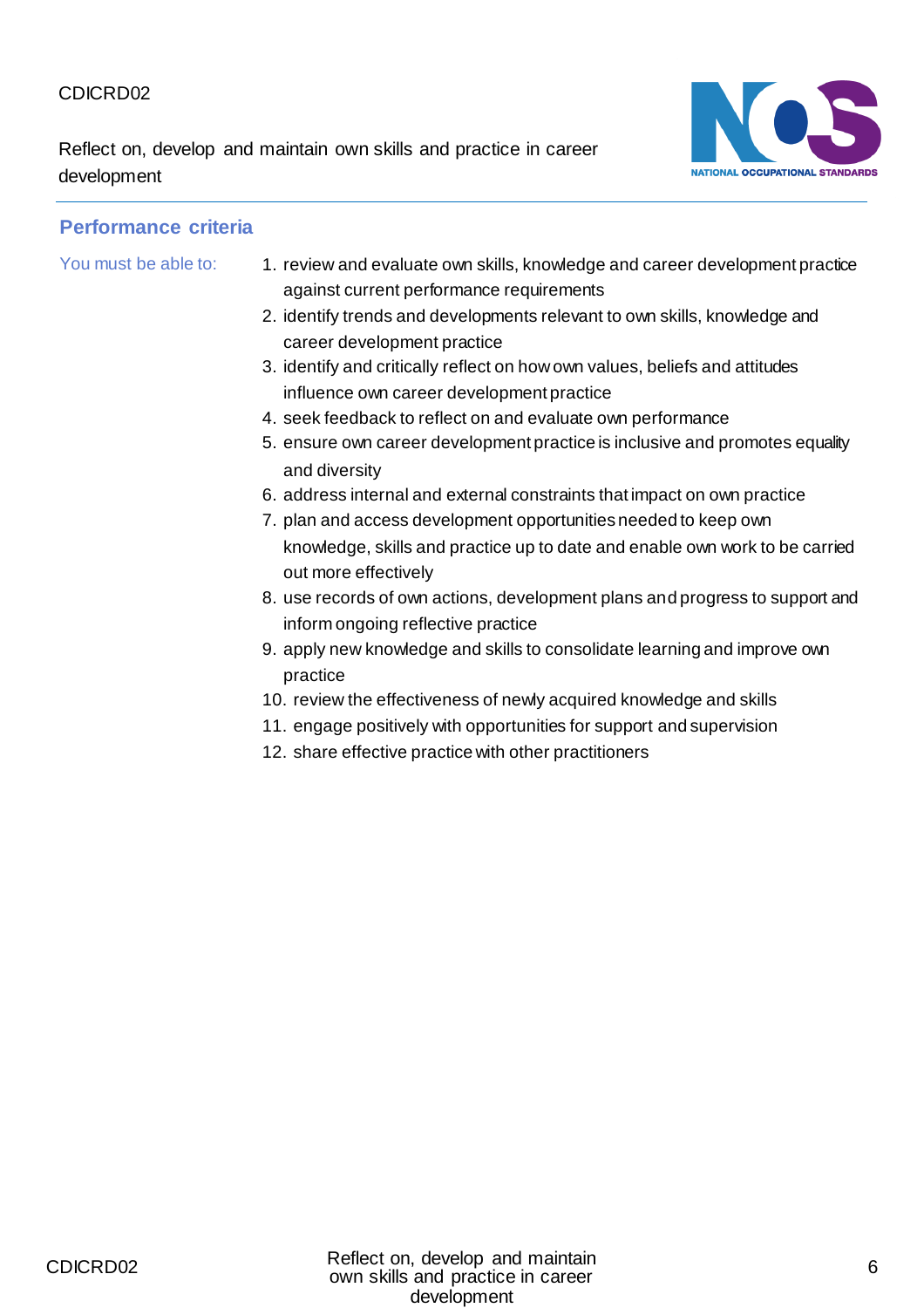Reflect on, develop and maintain own skills and practice in career development



## **Knowledge and understanding**

- 1. legal, organisational and policy requirements relevant to your role and the activities being carried out
- 2. the benefits of continuously reflecting on, evaluating and developing the skills, knowledge, practice, efficiency and effectiveness of career development practice
- 3. the aims, values, policies, procedures, roles and ways of working of own organisation if applicable
- 4. the extent and limitations of the requirements and responsibilities associated with own role
- 5. relevant ethical principles and codes of professional ethical practice and the consequences of not adhering to themorganisational, team and own professional goals
- 6. current performance requirements relevant to own practice
- 7. the impact of values, beliefs and attitudes based on reflective practice and learning and development
- 8. methods to evaluate and review own skills, knowledge and practice
- 9. how to provide and act on feedback
- 10. ways to evaluate the effectiveness of learning resources and learning provision you have used
- 11. the benefits of sharing own learning and development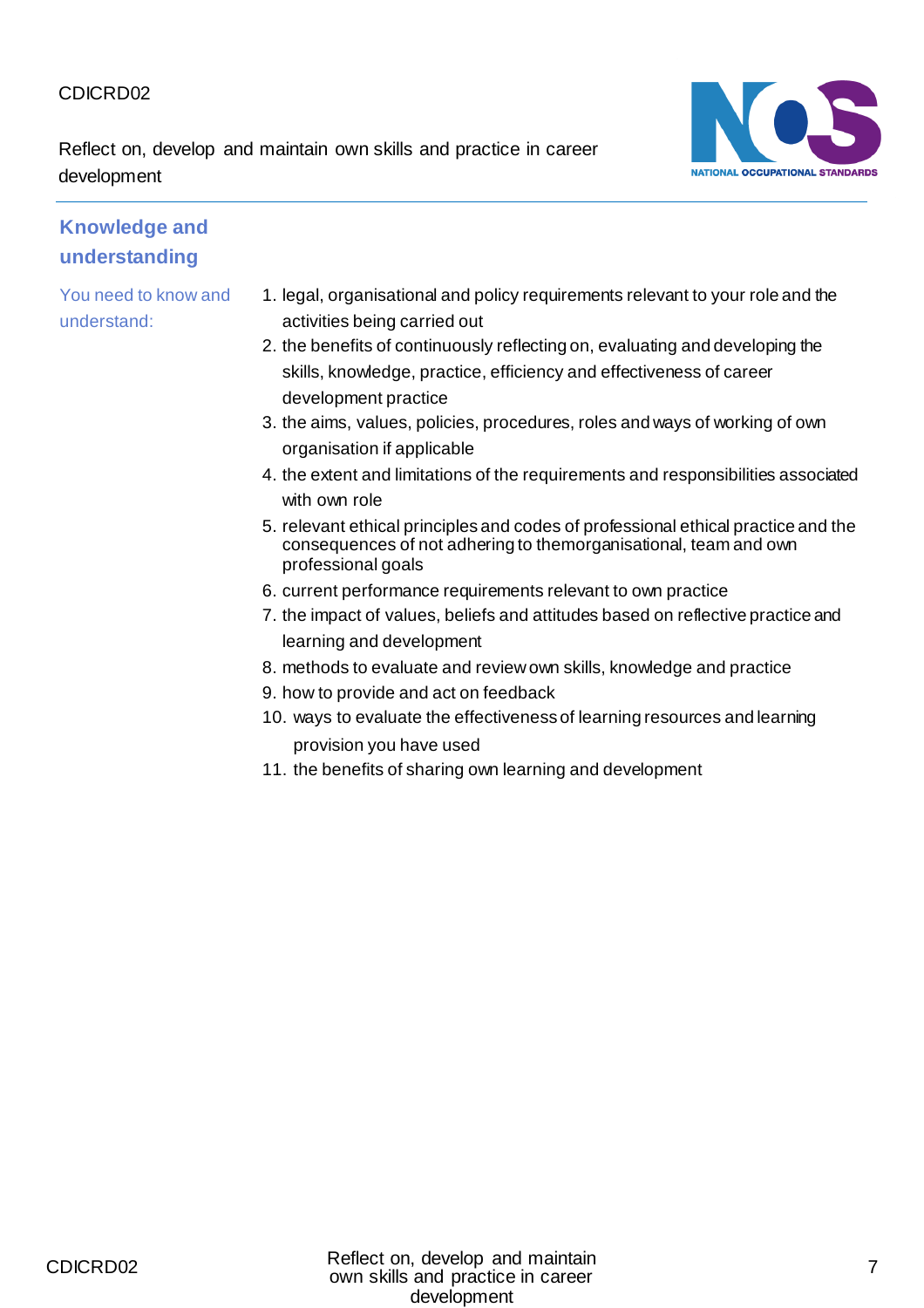NATIONAL OCCUPATIONAL STANDARDS

Reflect on, develop and maintain own skills and practice in career development

| <b>Developed by</b>                       | <b>CDI</b>                                                                                                                                                                                                                                                                                                                                                                                                             |
|-------------------------------------------|------------------------------------------------------------------------------------------------------------------------------------------------------------------------------------------------------------------------------------------------------------------------------------------------------------------------------------------------------------------------------------------------------------------------|
| <b>Version Number</b>                     | $\overline{2}$                                                                                                                                                                                                                                                                                                                                                                                                         |
| <b>Date Approved</b>                      | <b>July 2014</b>                                                                                                                                                                                                                                                                                                                                                                                                       |
| <b>Indicative Review</b><br><b>Date</b>   | February 2016                                                                                                                                                                                                                                                                                                                                                                                                          |
| <b>Validity</b>                           | Current                                                                                                                                                                                                                                                                                                                                                                                                                |
| <b>Status</b>                             | Original                                                                                                                                                                                                                                                                                                                                                                                                               |
| <b>Originating</b><br><b>Organisation</b> | <b>CDI</b>                                                                                                                                                                                                                                                                                                                                                                                                             |
| <b>Original URN</b>                       | CDICRD02                                                                                                                                                                                                                                                                                                                                                                                                               |
| <b>Relevant</b><br><b>Occupations</b>     | Careers Advisers and Vocational Guidance Specialists; Customer Service<br>Occupations; Education and training; Executive Coach; Functional Managers;<br>Helpline Workers; HR Staff; Learning Mentor; Managers and leaders with<br>responsibility for interagency working; Personnel, training and industrial<br>relations managers; Professional Occupations; Research Professionals;<br><b>Teaching Professionals</b> |
| <b>Suite</b>                              | <b>Career Development</b>                                                                                                                                                                                                                                                                                                                                                                                              |
| <b>Keywords</b>                           | advice, aspiration, career, client-centred, development, education, employment,<br>equality, ethical, goals, group, individual, information, labour market, learn,<br>motivation, needs, network, objective, partnership, plan, practice, refer, reflect,<br>theory                                                                                                                                                    |
|                                           | Pofloct on dovelop and maintain                                                                                                                                                                                                                                                                                                                                                                                        |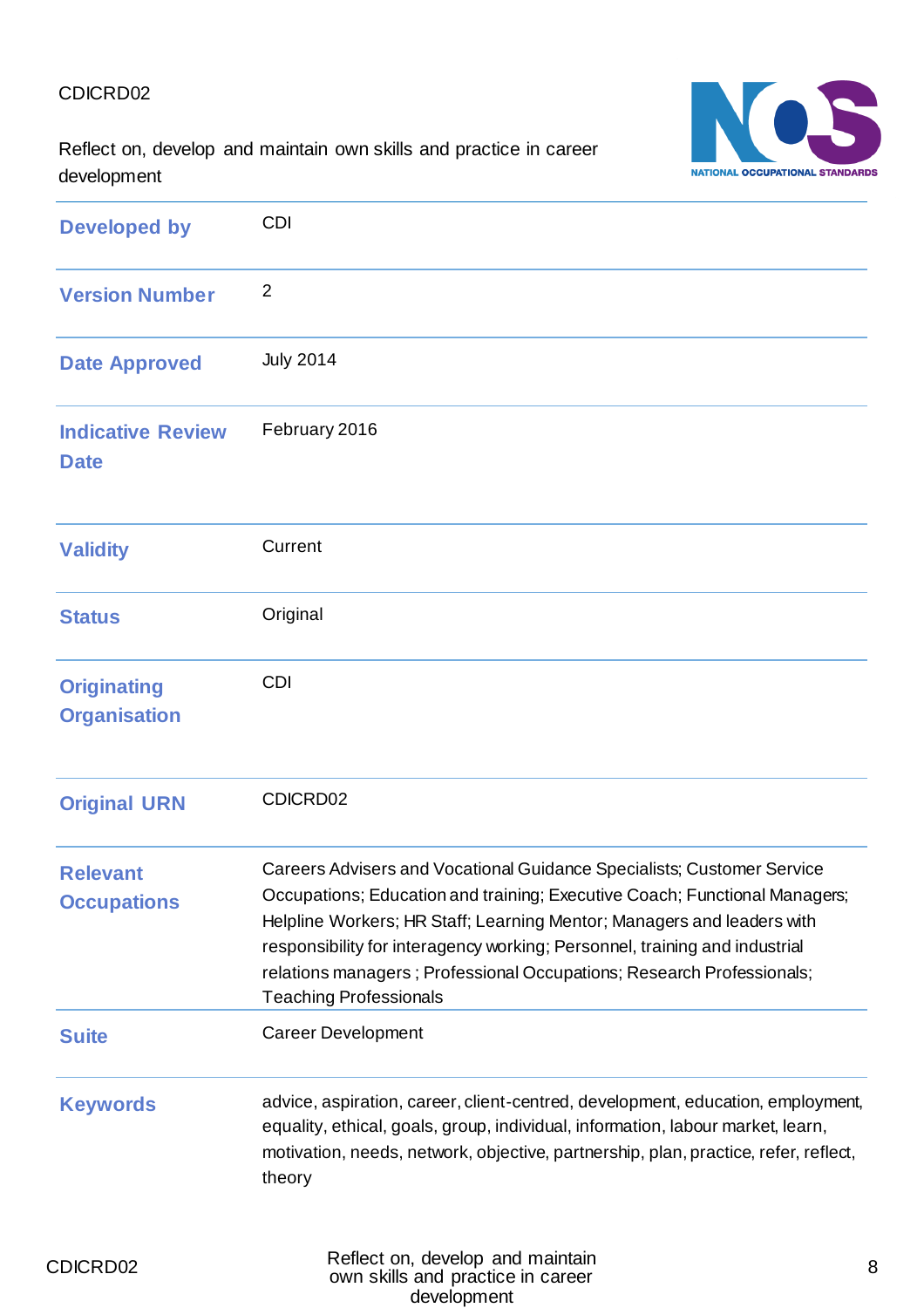Build and maintain relationships with individuals to ensure a clientcentred approach to career development



# **Overview** This standard is for career development practitioners. This standard is about building and maintaining relationships with individuals to make sure they are at the centre of, and driving, their own development. This could take place on a one to one basis or in groups, face to face or remotely.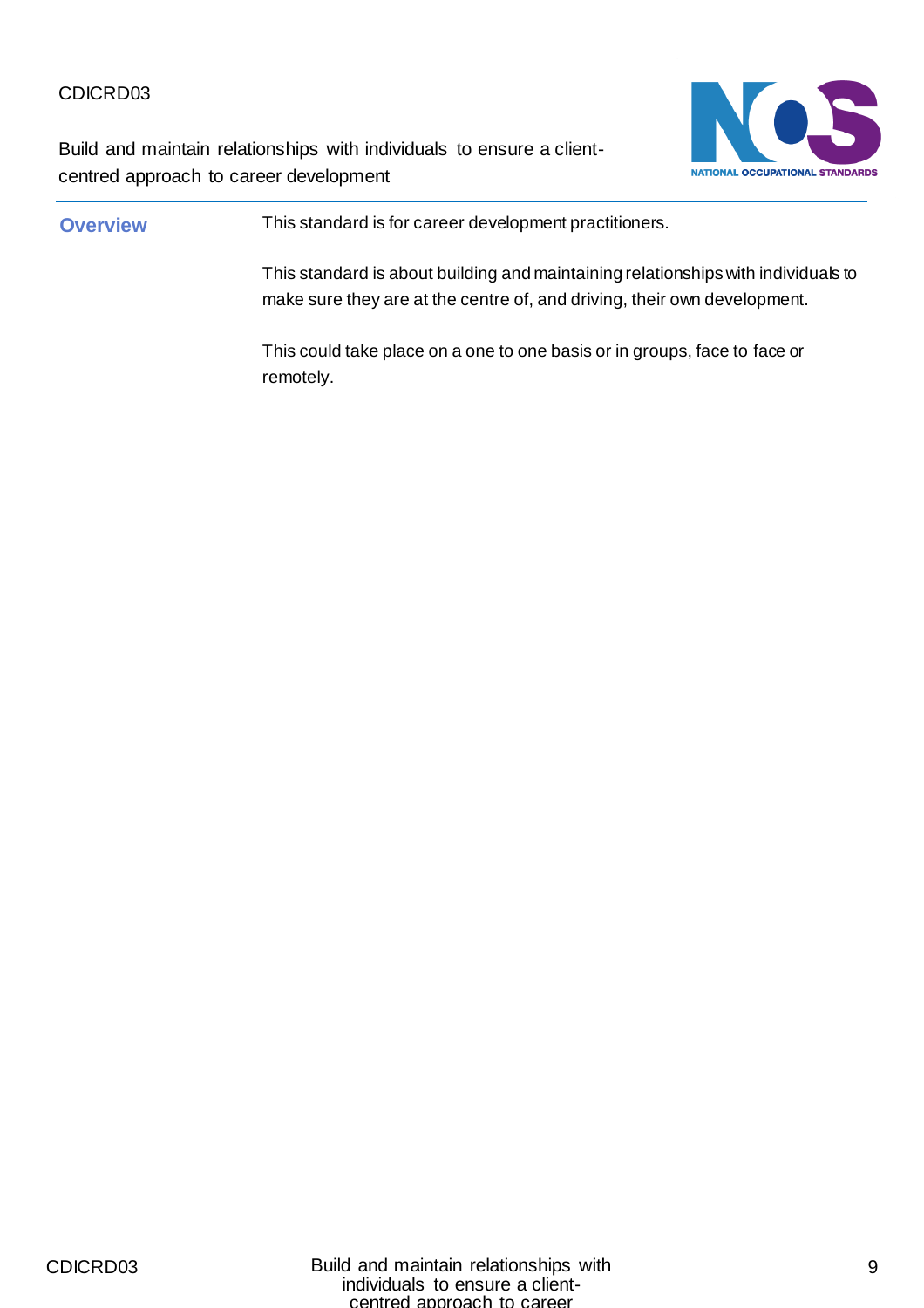Build and maintain relationships with individuals to ensure a clientcentred approach to career development



- You must be able to: 1. show respect for individuals' needs and preferences and that you value their point of view
	- 2. discuss and agree the basis, benefits and boundaries for client-centred relationships with individuals
	- 3. adapt your responses to individuals to show you are aware of their strengths as well as their needs
	- 4. reflect on your relationships with individuals and adapt your approach to meet the evolving needs of individuals
	- 5. make sure misunderstandings, disagreements and barriers to progression are dealt with promptly and sensitively in ways that maintain positive relationships
	- 6. develop client-centred relationships in ways that enhance individuals' selfesteem, self-confidence and ability to take ownership of their own development
	- 7. communicate with individuals in ways that are appropriate to them, including the use of technology where appropriate.
	- 8. allow individuals to express themselves in their own time using their own words or chosen forms of communication
	- 9. recognise when there are communication difficulties and adapt the way you communicate accordingly
	- 10. act in ways that adhere to the ethical practice required within your organisation or profession
	- 11. challenge any prejudice, use of stereotypes, discrimination and unethical or oppressive behaviour
	- 12. encourage individual autonomy in the career development process
	- 13. promote inclusivity, diversity and equality of opportunity
	- 14. maintain confidentiality and security of individual information that meets relevant legal requirements and organisational policies
	- 15. demonstrate understanding of legal requirements, local procedures and your own accountability for safeguarding young people and vulnerable adults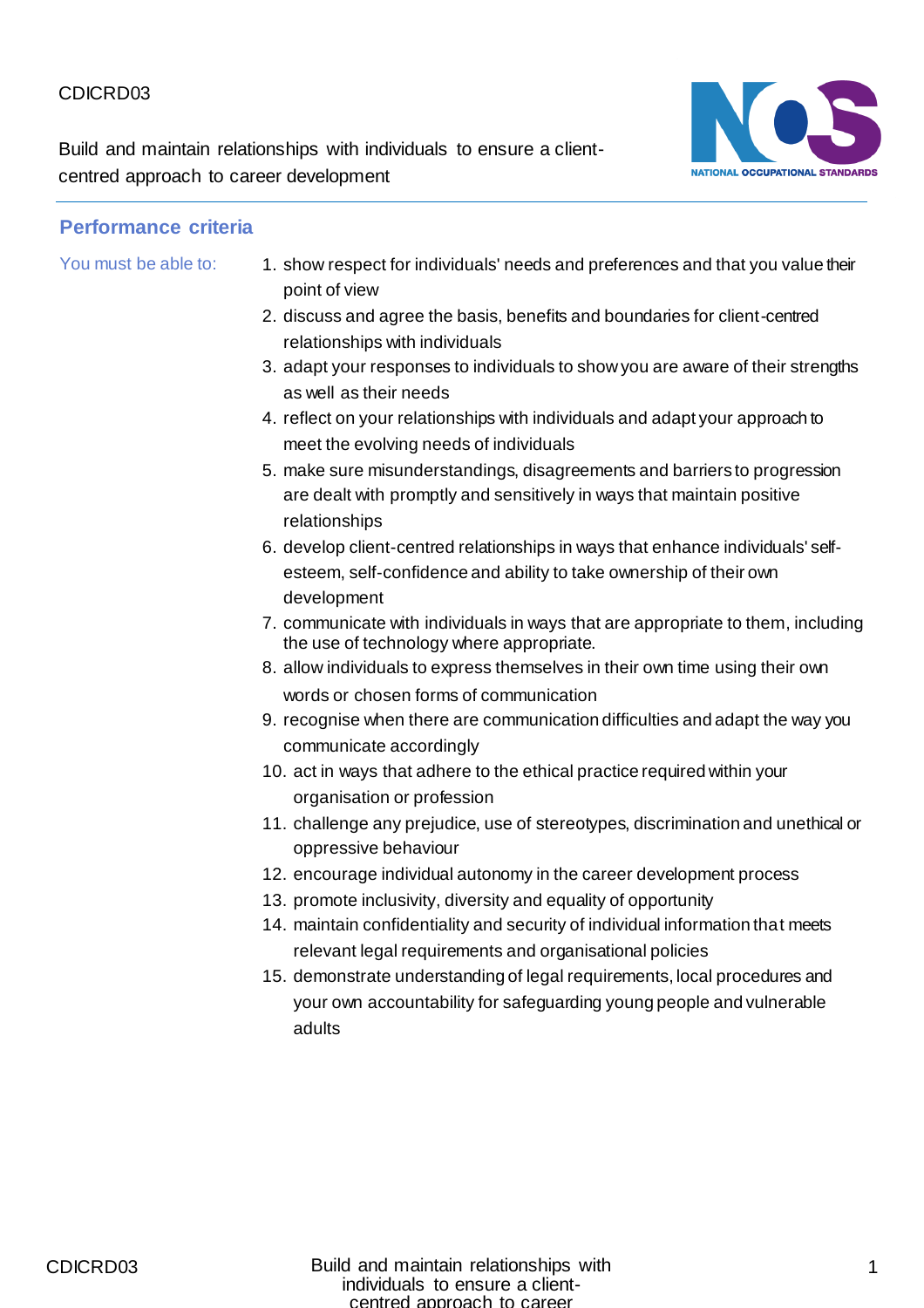Build and maintain relationships with individuals to ensure a clientcentred approach to career development



#### **Knowledge and understanding**

- 1. legal, organisational and policy requirements relevant to your role and the activities being carried out
- 2. the role and scope of the service in your local area
- 3. the benefits of building client-centred relationships based on respect and recognition of individuals' strengths and individuality
- 4. how to ensure your practice supports the needs of the individual
- 5. methods of supporting and building individuals' self- esteem, confidence and empowerment
- 6. why it is important to set and agree boundaries for the relationship with individuals and how to do this effectively
- 7. the importance of sharing information and expertise with others, where appropriate, for the benefit of individuals
- 8. the importance of non-judgmental/non stereotyped attitudes and approaches and how you ensure that these underpin your practice
- 9. what support you can seek when you are involved in conflict situations
- 10. principles of effective communication including how to adapt your approach to different contexts
- 11. relevant ethical principles and codes of professional ethical practice and the consequences of not adhering to them
- 12. how to encourage individuals' ownership of the career development process
- 13. the boundaries and limits of own professional expertise
- 14. the boundaries of confidentiality, when it is appropriate to disclose confidential information to others and the processes required
- 15. measures to safeguard young people and vulnerable adults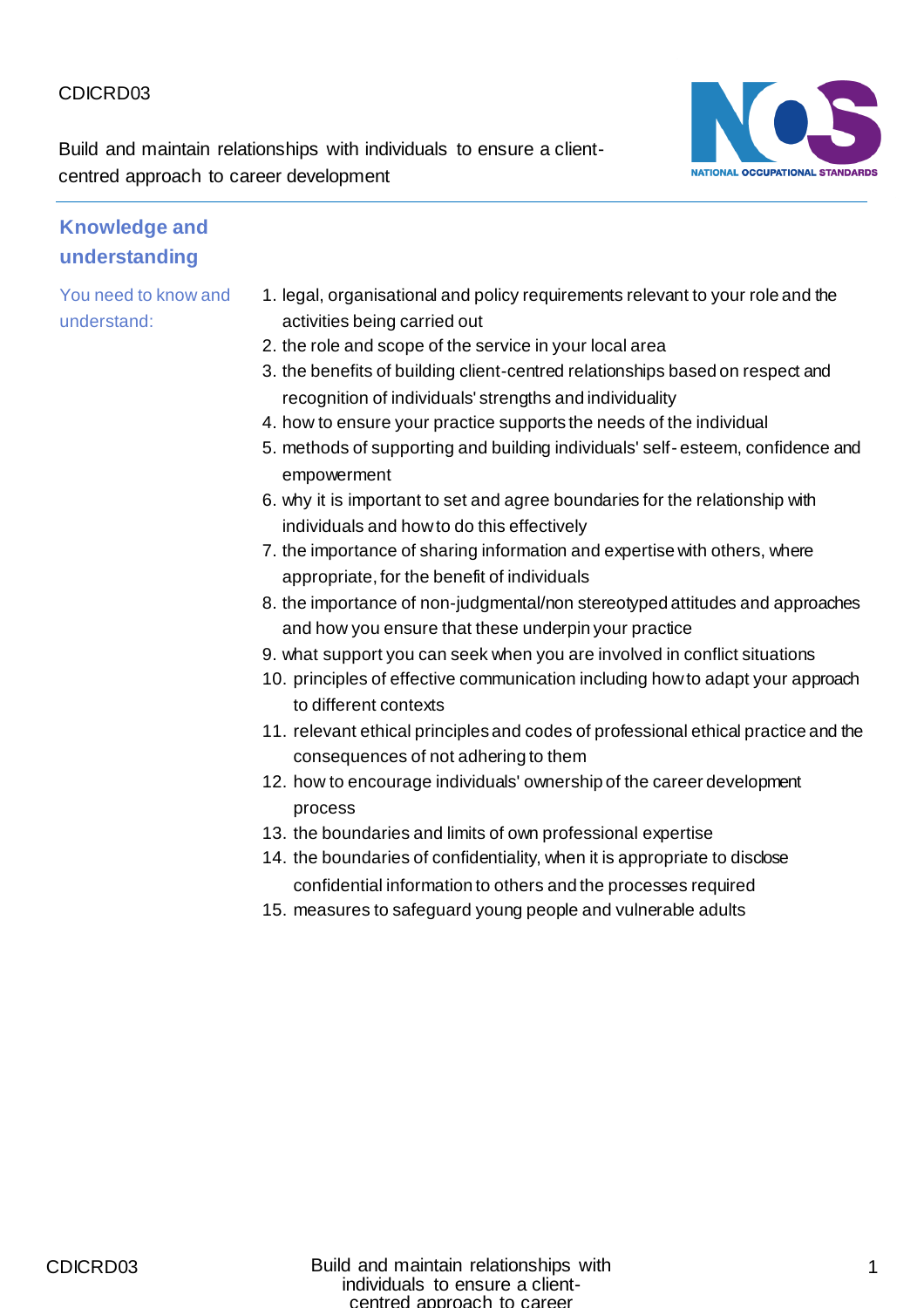NATIONAL OCCUPATIONAL STANDARDS

Build and maintain relationships with individuals to ensure a clientcentred approach to career development

| <b>Developed by</b>                       | <b>CDI</b>                                                                                                                                                                                                                                                                                                                                                                                                             |
|-------------------------------------------|------------------------------------------------------------------------------------------------------------------------------------------------------------------------------------------------------------------------------------------------------------------------------------------------------------------------------------------------------------------------------------------------------------------------|
| <b>Version Number</b>                     | $\overline{2}$                                                                                                                                                                                                                                                                                                                                                                                                         |
| <b>Date Approved</b>                      | <b>July 2014</b>                                                                                                                                                                                                                                                                                                                                                                                                       |
| <b>Indicative Review</b><br><b>Date</b>   | February 2016                                                                                                                                                                                                                                                                                                                                                                                                          |
| <b>Validity</b>                           | Current                                                                                                                                                                                                                                                                                                                                                                                                                |
| <b>Status</b>                             | Original                                                                                                                                                                                                                                                                                                                                                                                                               |
| <b>Originating</b><br><b>Organisation</b> | <b>CDI</b>                                                                                                                                                                                                                                                                                                                                                                                                             |
| <b>Original URN</b>                       | CDICRD03                                                                                                                                                                                                                                                                                                                                                                                                               |
| <b>Relevant</b><br><b>Occupations</b>     | Careers Advisers and Vocational Guidance Specialists; Customer Service<br>Occupations; Education and training; Executive Coach; Functional Managers;<br>Helpline Workers; HR Staff; Learning Mentor; Managers and leaders with<br>responsibility for interagency working; Personnel, training and industrial<br>relations managers; Professional Occupations; Research Professionals;<br><b>Teaching Professionals</b> |
| <b>Suite</b>                              | <b>Career Development</b>                                                                                                                                                                                                                                                                                                                                                                                              |
| <b>Keywords</b>                           | advice, aspiration, career, client-centred, development, education,<br>employment, equality, ethical, goals, group, individual, information, labour<br>market, learn, motivation, needs, network, objective, partnership, plan,<br>practice, refer, reflect, theory                                                                                                                                                    |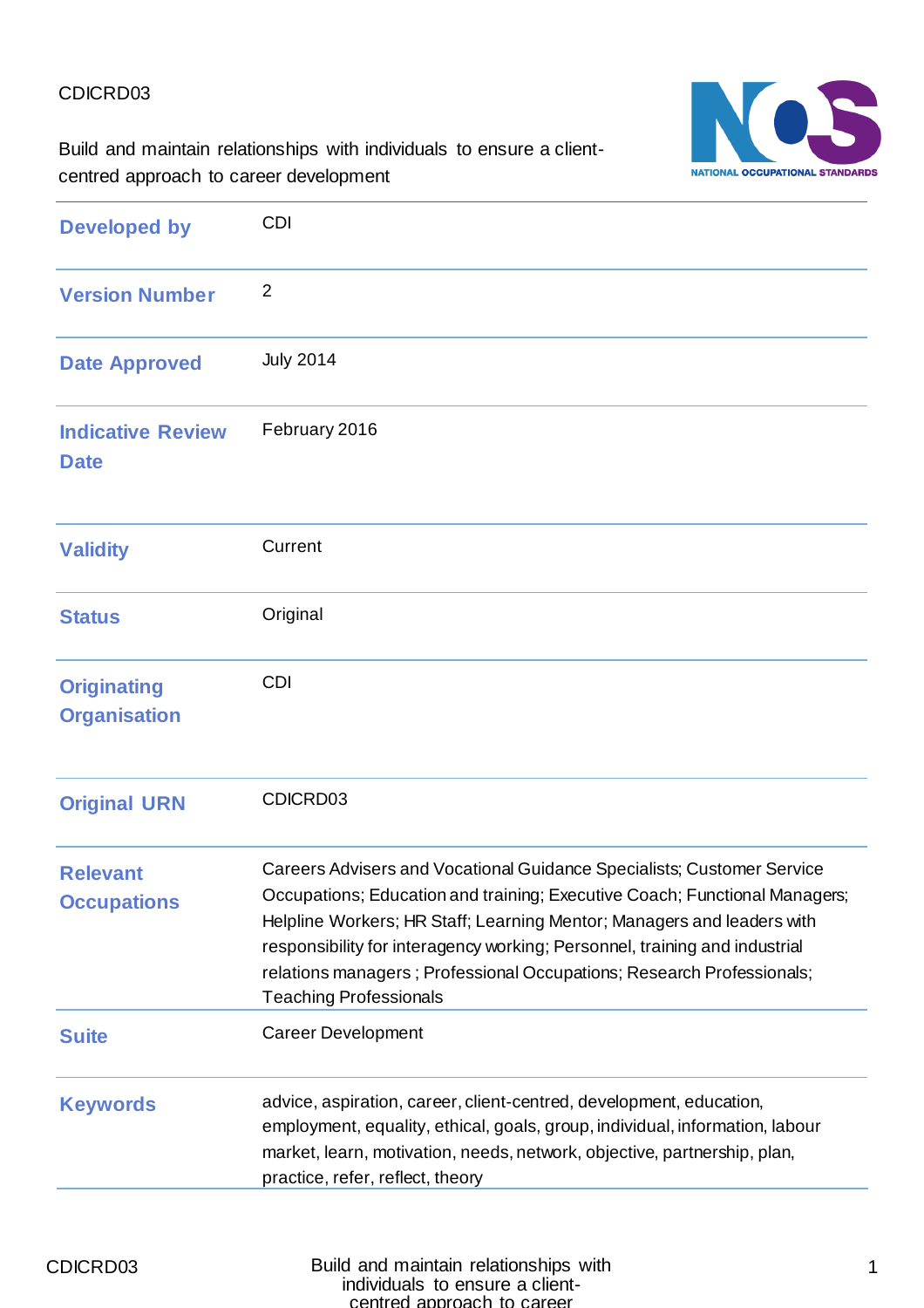Support individuals to identify and explore their career development needs and aspirations



| <b>Overview</b> | This standard is for career development practitioners.                                                                                                                                                              |
|-----------------|---------------------------------------------------------------------------------------------------------------------------------------------------------------------------------------------------------------------|
|                 | This standard is about developing individuals' career management skills<br>enabling them to identify and reflect on their own motivations, strengths, needs,<br>aspirations, networks and career development goals. |
|                 | This could take place on a one to one basis or in groups, face to face or<br>remotely.                                                                                                                              |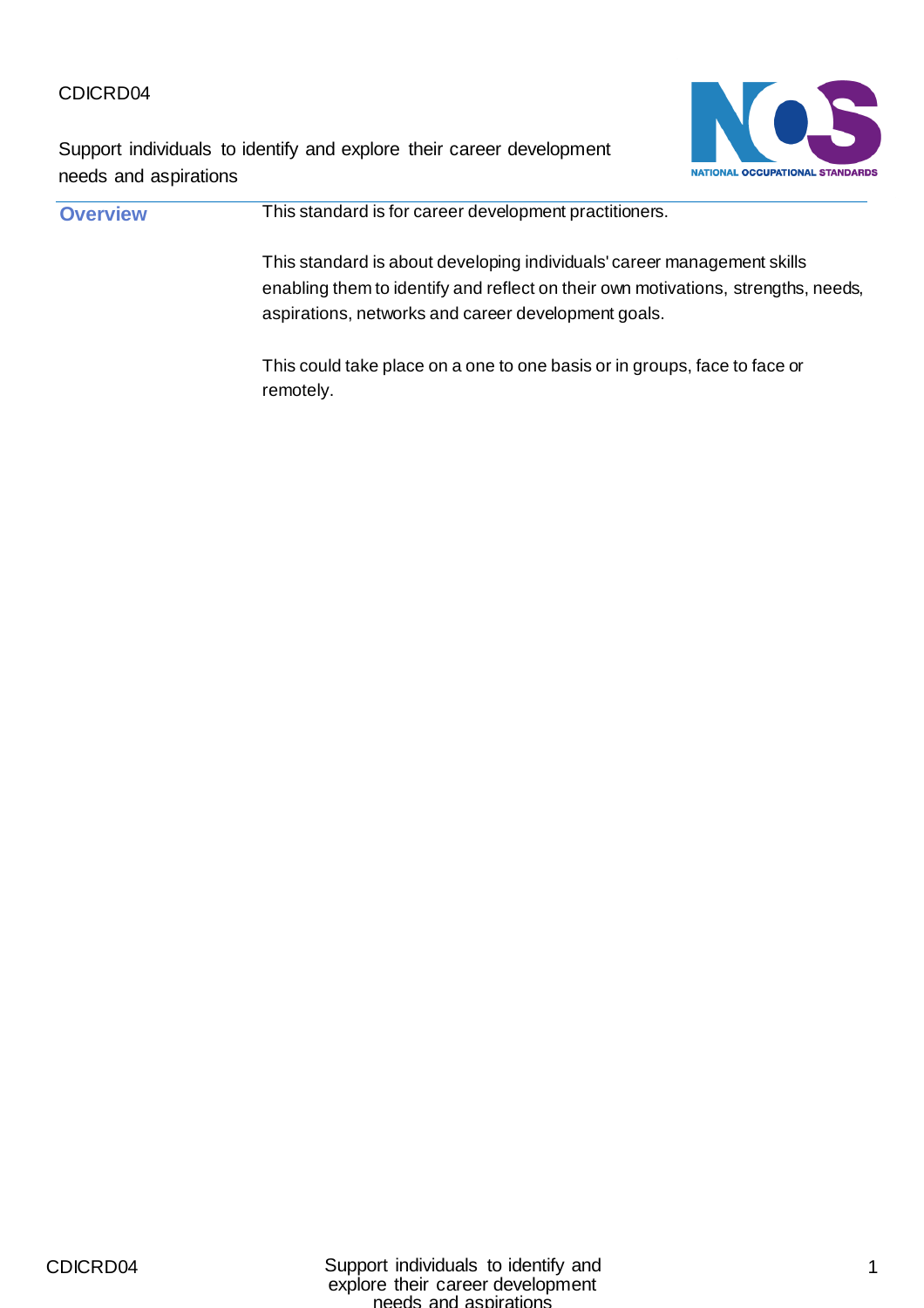Support individuals to identify and explore their career development needs and aspirations



- You must be able to: 1. support individuals to identify their expectations, strengths, needs and aspirations
	- 2. communicate in ways that engage individuals and keep them motivated
	- 3. give individuals enough opportunity to communicate, reflect and reach their own conclusions
	- 4. use interventions and learning and development approaches that help individuals identify and develop their career management skills and employability skills.
	- 5. motivate individuals to overcome barriers to progress and achievement
	- 6. agree with individuals the actions needed, in relation to their needs and aspirations
	- 7. record outcomes in line with organisational requirements
	- 8. act in ways that adhere to the ethical practice required within your organisation or profession
	- 9. challenge any prejudice, use of stereotypes, discrimination and unethical or oppressive behaviour
	- 10. encourage individual autonomy in the career development process
	- 11. promote inclusivity, diversity and equality of opportunity
	- 12. maintain confidentiality and security of individual information that meets relevant legal requirements and organisational policies
	- 13. demonstrate understanding of legal requirements, local procedures and your own accountability for safeguarding young people and vulnerable adults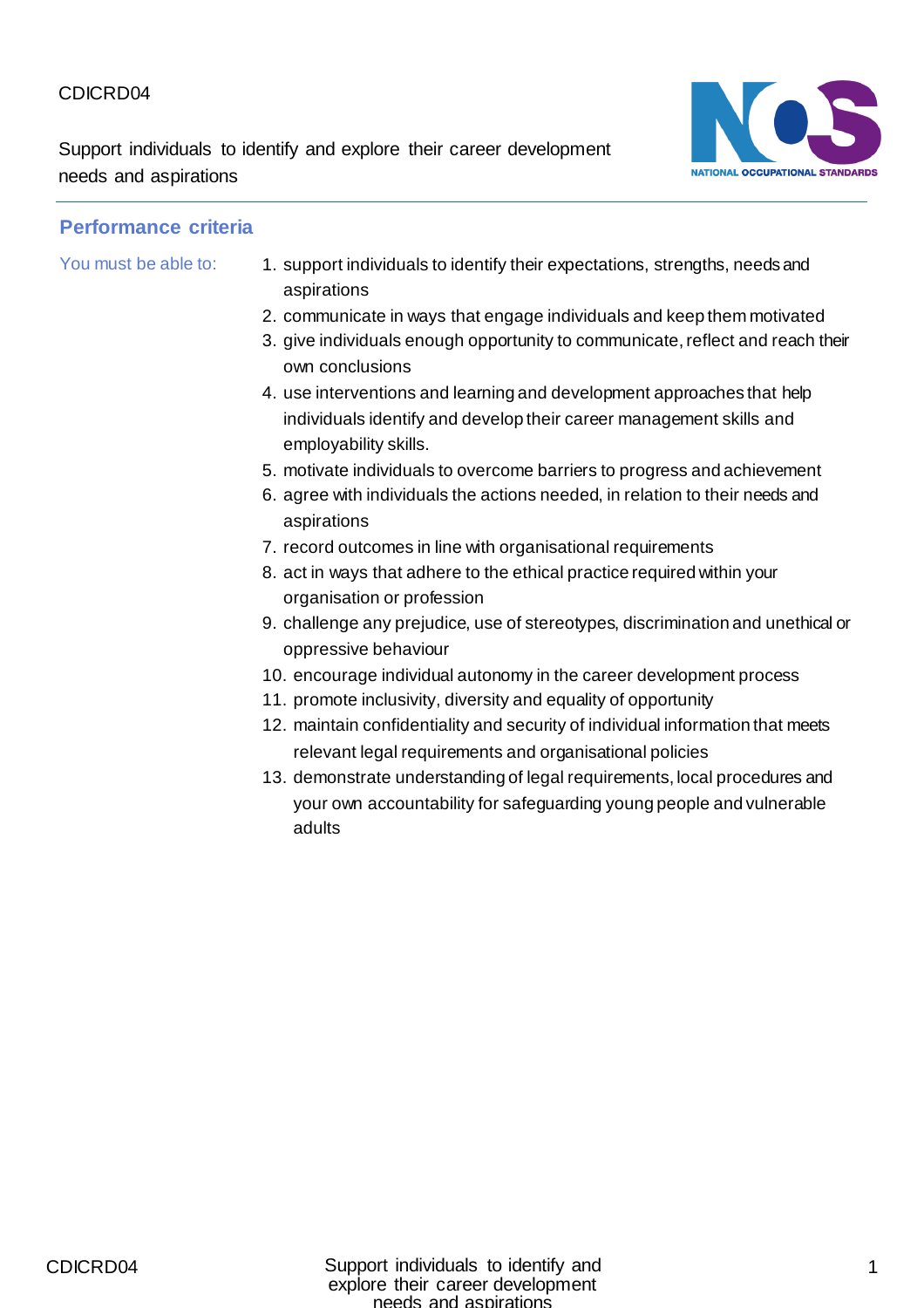Support individuals to identify and explore their career development needs and aspirations



#### **Knowledge and understanding**

- 1. legal, organisational and policy requirements relevant to your role and the activities being carried out
- 2. how individuals' internal and external influences can affect their development of career management skills
- 3. methods of probing, questioning and encouraging reflection to assess individuals' strengths, needs and aspirations
- 4. principles of effective communication
- 5. the strengths and weaknesses of different interventions, techniques and approaches for supporting individuals to develop effective career management skills
- 6. how to keep up-to-date with developments in interventions, technology, techniques and approaches and how to use them with individuals
- 7. the barriers to development and employment, how to recognise them and strategies to overcome them
- 8. how to manage individuals' needs within the limits of the service offer
- 9. how to use and record results of chosen interventions, techniques and approaches
- 10. relevant ethical principles and codes of professional ethical practice and the consequences of not adhering to them
- 11. how to encourage individuals' ownership of the career development process
- 12. the boundaries and limits of own professional expertise
- 13. the boundaries of confidentiality, when it is appropriate to disclose confidential information to others and the processes required
- 14. measures to safeguard young people and vulnerable adults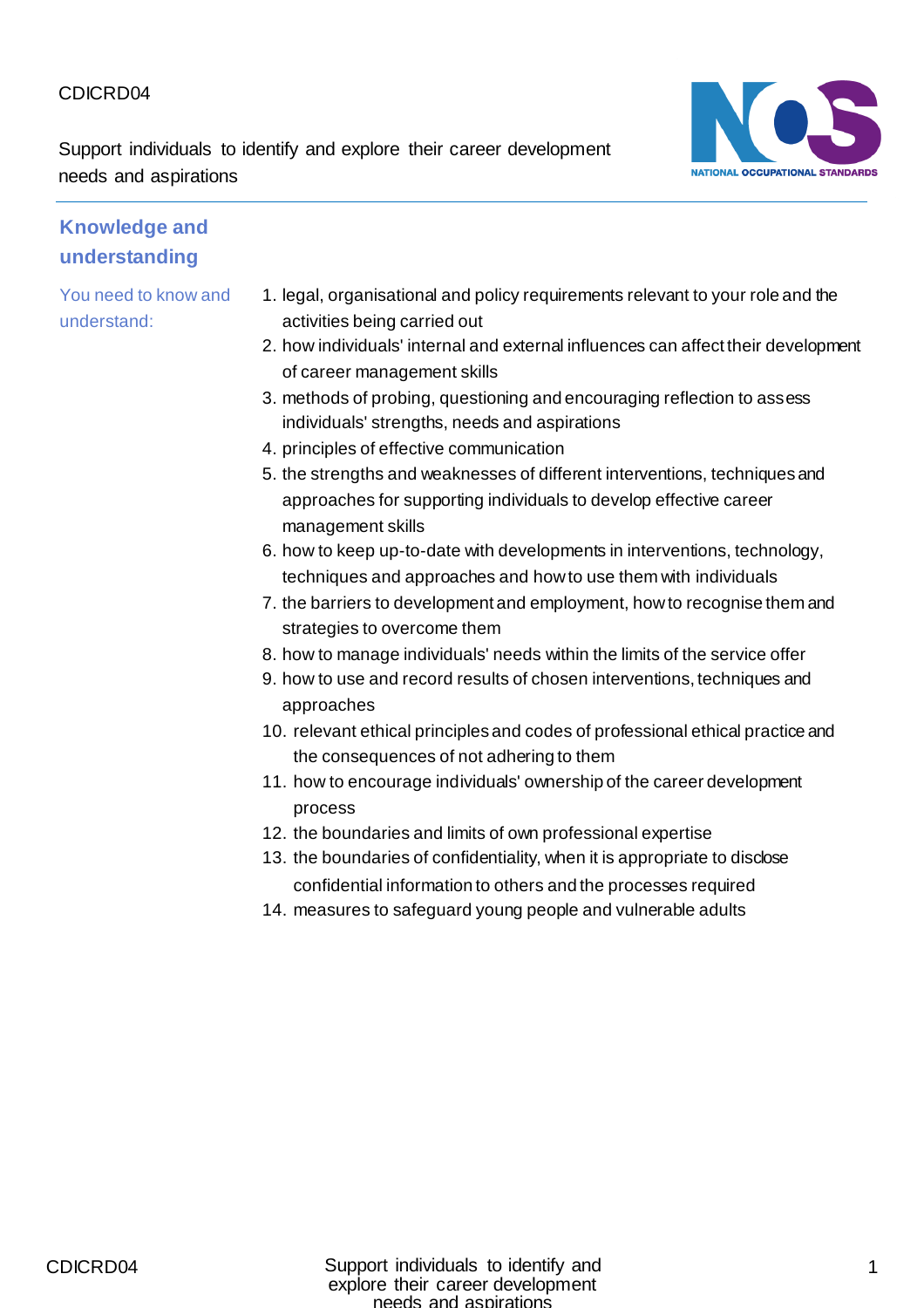NATIONAL OCCUPATIONAL STANDARDS

Support individuals to identify and explore their career development needs and aspirations

| <b>Developed by</b>                       | <b>CDI</b>                                                                                                                                                                                                                                                                                                                                                                                                             |
|-------------------------------------------|------------------------------------------------------------------------------------------------------------------------------------------------------------------------------------------------------------------------------------------------------------------------------------------------------------------------------------------------------------------------------------------------------------------------|
| <b>Version Number</b>                     | $\overline{2}$                                                                                                                                                                                                                                                                                                                                                                                                         |
| <b>Date Approved</b>                      | <b>July 2014</b>                                                                                                                                                                                                                                                                                                                                                                                                       |
| <b>Indicative Review</b><br><b>Date</b>   | February 2016                                                                                                                                                                                                                                                                                                                                                                                                          |
| <b>Validity</b>                           | Current                                                                                                                                                                                                                                                                                                                                                                                                                |
| <b>Status</b>                             | Original                                                                                                                                                                                                                                                                                                                                                                                                               |
| <b>Originating</b><br><b>Organisation</b> | <b>CDI</b>                                                                                                                                                                                                                                                                                                                                                                                                             |
| <b>Original URN</b>                       | CDICRD04                                                                                                                                                                                                                                                                                                                                                                                                               |
| <b>Relevant</b><br><b>Occupations</b>     | Careers Advisers and Vocational Guidance Specialists; Customer Service<br>Occupations; Education and training; Executive Coach; Functional Managers;<br>Helpline Workers; HR Staff; Learning Mentor; Managers and leaders with<br>responsibility for interagency working; Personnel, training and industrial<br>relations managers; Professional Occupations; Research Professionals;<br><b>Teaching Professionals</b> |
| <b>Suite</b>                              | <b>Career Development</b>                                                                                                                                                                                                                                                                                                                                                                                              |
| <b>Keywords</b>                           | advice, aspiration, career, client-centred, development, education, employment,<br>equality, ethical, goals, group, individual, information, labour market, learn,<br>motivation, needs, network, objective, partnership, plan, practice, refer, reflect,<br>theory                                                                                                                                                    |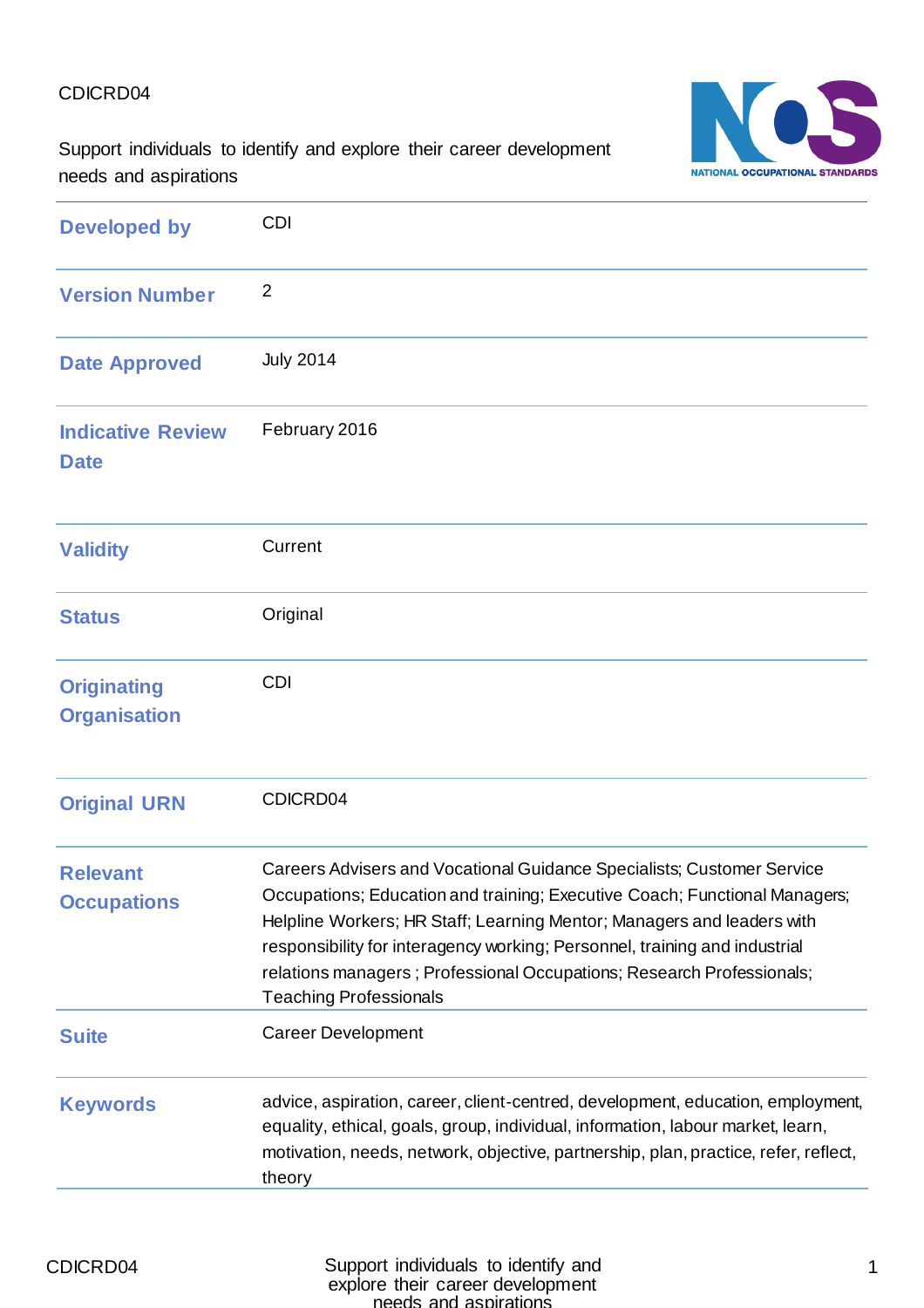Enable individuals to set appropriate goals and career development objectives



**Overview This standard is for career development practitioners.** This standard is about working with individuals to set appropriate goals, objectives and action plans based on knowledge, skills, career, learning and support needs. Development objectives could be related to self-awareness, aspiration raising, opportunity awareness, motivation, confidence-building, empowerment, entrepreneurship, networking, transition and change management, decisionmaking and avoidance, action-planning, option-evaluation and identifying and accessing opportunities.

This could take place on a one to one basis or in groups, face to face or remotely.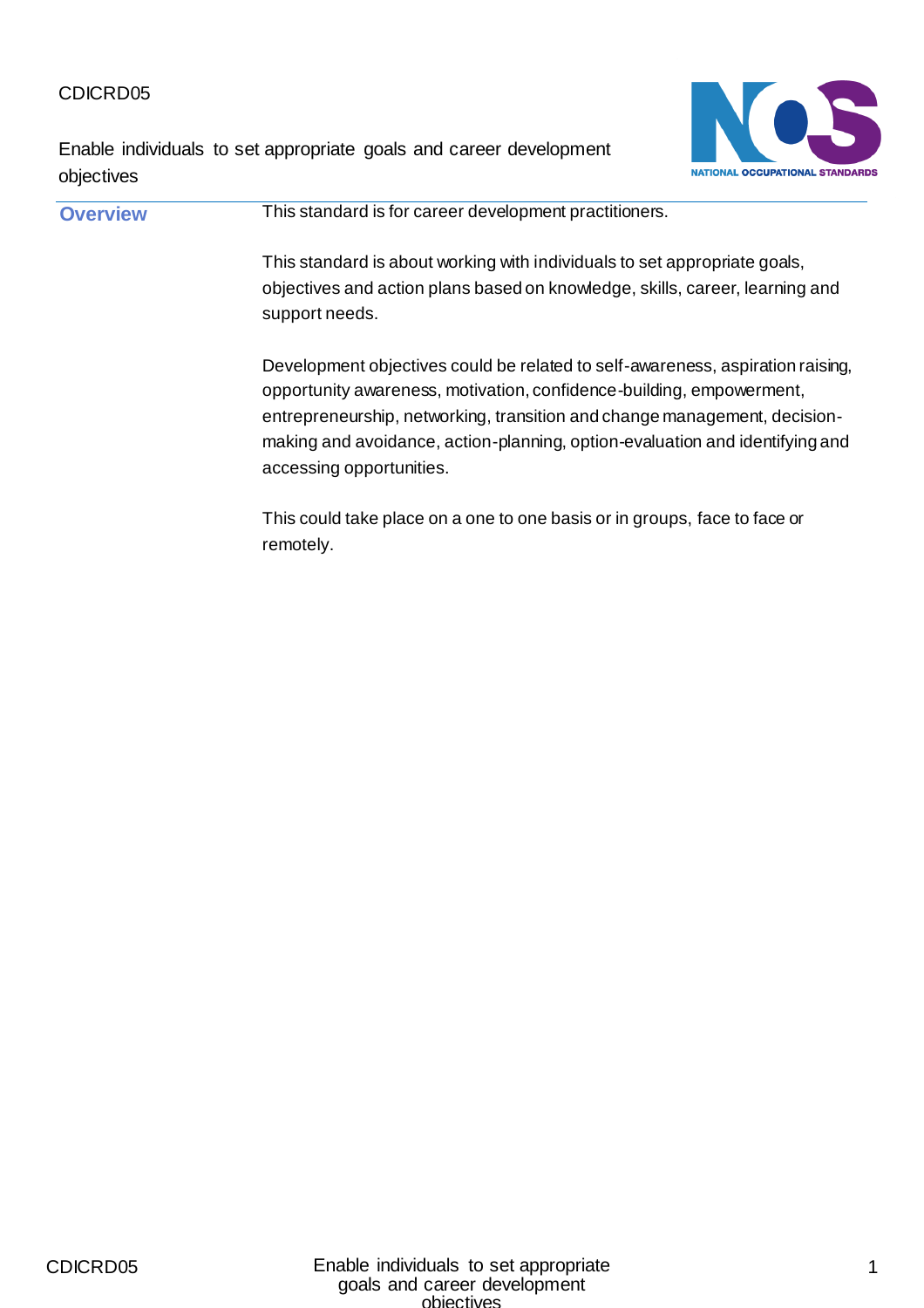Enable individuals to set appropriate goals and career development objectives



- You must be able to: 1. discuss and agree with individuals their needs and aspirations
	- 2. support individuals to set appropriate and achievable goals and career development objectives to meet their needs and aspirations
	- 3. communicate in ways that engage individuals and keep them motivated
	- 4. give individuals enough opportunity to communicate, reflect and reach their own decisions
	- 5. use interventions and learning and development approaches that help individuals develop their career management skills and employability skills.
	- 6. support individuals to reflect on and improve their decision-making skills
	- 7. enable individuals to identify and select courses of action that will help them progress to meet their goals and career development objectives
	- 8. motivate individuals to overcome barriers to progress and achievement
	- 9. help individuals to record goals, career development objectives and action plans in appropriate formats
	- 10. record outcomes in line with organisational requirements
	- 11. enable individuals to review progress and revise plans
	- 12. act in ways that adhere to the ethical practice required within your organisation or profession
	- 13. challenge any prejudice, use of stereotypes, discrimination and unethical or oppressive behaviour
	- 14. encourage individual autonomy in the career development process
	- 15. promote inclusivity, diversity and equality of opportunity
	- 16. maintain confidentiality and security of individual information that meets relevant legal requirements and organisational policies
	- 17. demonstrate understanding of legal requirements, local procedures and your own accountability for safeguarding young people and vulnerable adults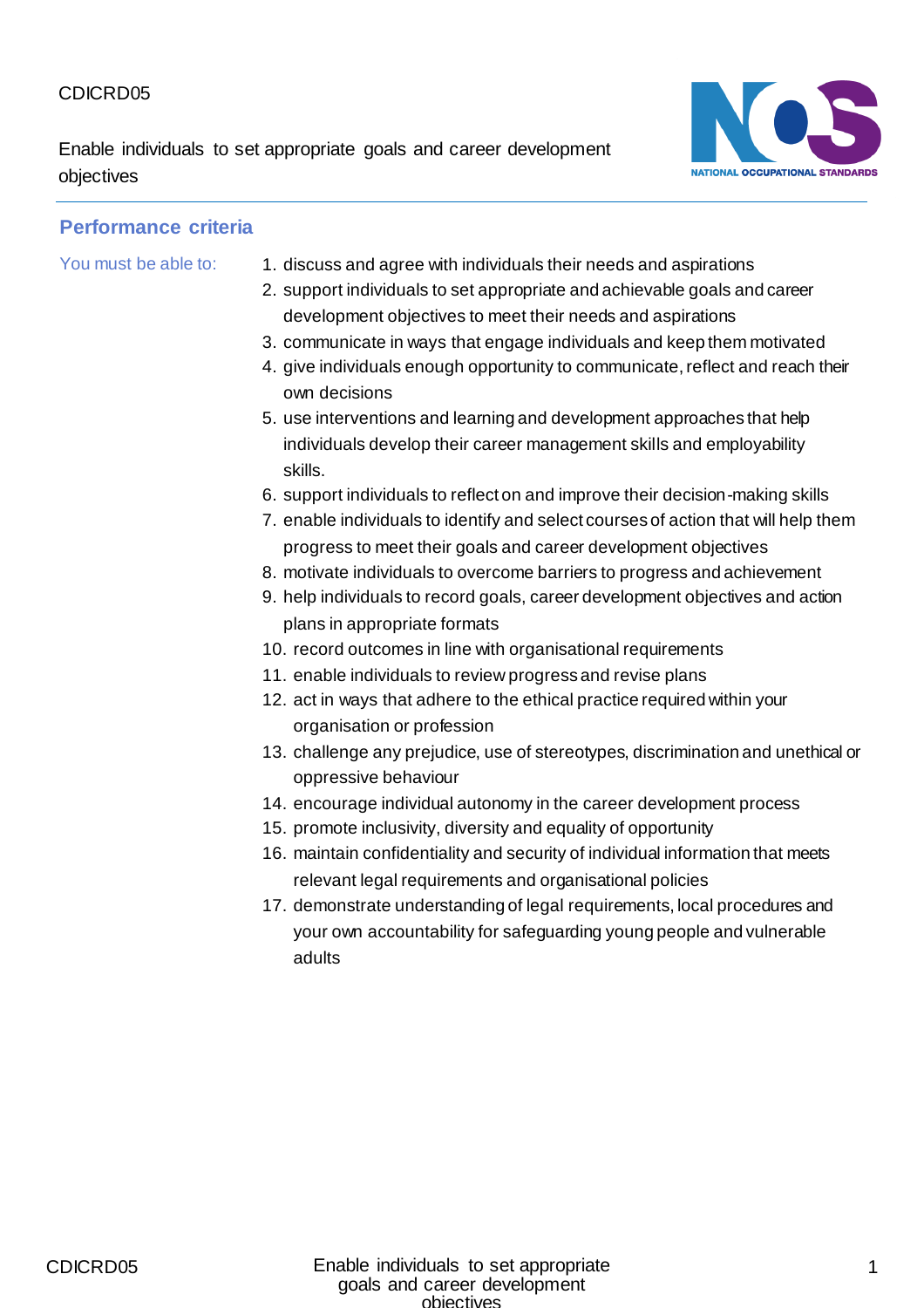Enable individuals to set appropriate goals and career development objectives



## **Knowledge and understanding**

- 1. legal, organisational and policy requirements relevant to your role and the activities being carried out
- 2. how individuals' internal and external influences can affect their development of career management skills
- 3. techniques, theories and models to explore individuals' short-term and longterm needs and options
- 4. the range of opportunities that career development objectives may cover
- 5. the range of career development activities available to individuals
- 6. how to develop specific, measurable, achievable, appropriate and timebound objectives and plans
- 7. the strengths and weaknesses of different interventions, techniques and approaches for supporting individuals to develop effective career management skills
- 8. how to keep up-to-date with developments in technology, interventions, techniques and approaches and how to use them with individuals
- 9. the barriers to development and employment, how to recognise them and strategies to overcome them
- 10. how to balance individuals' needs with the constraints and limitations of the service
- 11. how to use and record results of chosen interventions, techniques and approaches
- 12. how to review goals and career development objectives
- 13. relevant ethical principles and codes of professional ethical practice and the consequences of not adhering to them
- 14. how to encourage individuals' ownership of the career development process
- 15. the boundaries and limits of own professional expertise
- 16. the boundaries of confidentiality, when it is appropriate to disclose confidential information to others and the processes required
- 17. measures to safeguard young people and vulnerable adults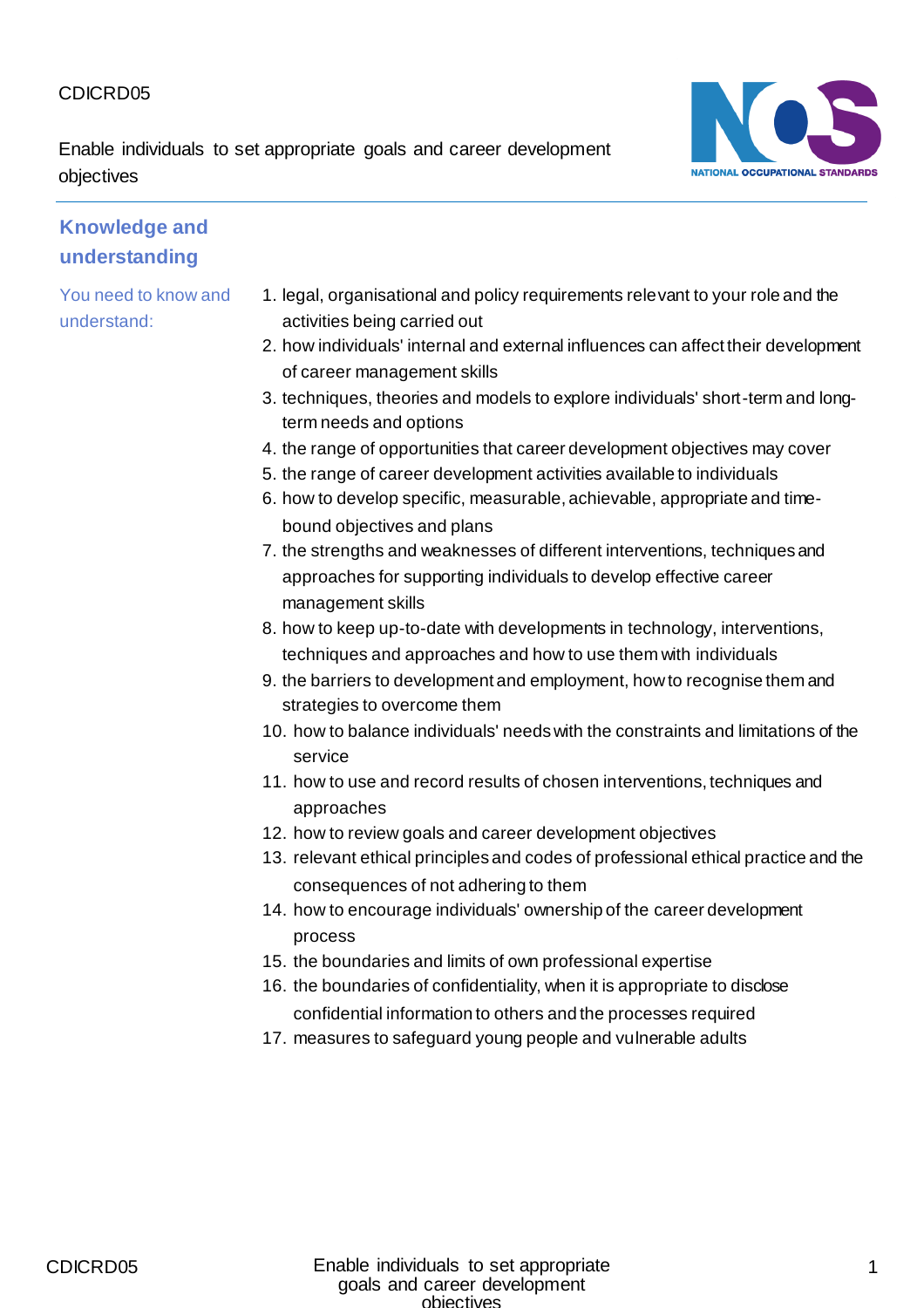NATIONAL OCCUPATIONAL STANDARDS

Enable individuals to set appropriate goals and career development objectives

| <b>Developed by</b>                       | <b>CDI</b>                                                                                                                                                                                                                                                                                                                                                                                                             |
|-------------------------------------------|------------------------------------------------------------------------------------------------------------------------------------------------------------------------------------------------------------------------------------------------------------------------------------------------------------------------------------------------------------------------------------------------------------------------|
| <b>Version Number</b>                     | $\overline{2}$                                                                                                                                                                                                                                                                                                                                                                                                         |
| <b>Date Approved</b>                      | <b>July 2014</b>                                                                                                                                                                                                                                                                                                                                                                                                       |
| <b>Indicative Review</b><br><b>Date</b>   | February 2016                                                                                                                                                                                                                                                                                                                                                                                                          |
| <b>Validity</b>                           | Current                                                                                                                                                                                                                                                                                                                                                                                                                |
| <b>Status</b>                             | Original                                                                                                                                                                                                                                                                                                                                                                                                               |
| <b>Originating</b><br><b>Organisation</b> | <b>CDI</b>                                                                                                                                                                                                                                                                                                                                                                                                             |
| <b>Original URN</b>                       | CDICRD05                                                                                                                                                                                                                                                                                                                                                                                                               |
| <b>Relevant</b><br><b>Occupations</b>     | Careers Advisers and Vocational Guidance Specialists; Customer Service<br>Occupations; Education and training; Executive Coach; Functional Managers;<br>Helpline Workers; HR Staff; Learning Mentor; Managers and leaders with<br>responsibility for interagency working; Personnel, training and industrial<br>relations managers; Professional Occupations; Research Professionals;<br><b>Teaching Professionals</b> |
| <b>Suite</b>                              | <b>Career Development</b>                                                                                                                                                                                                                                                                                                                                                                                              |
| <b>Keywords</b>                           | advice, aspiration, career, client-centred, development, education,<br>employment, equality, ethical, goals, group, individual, information, labour<br>market, learn, motivation, needs, network, objective, partnership, plan,<br>practice, refer, reflect, theory                                                                                                                                                    |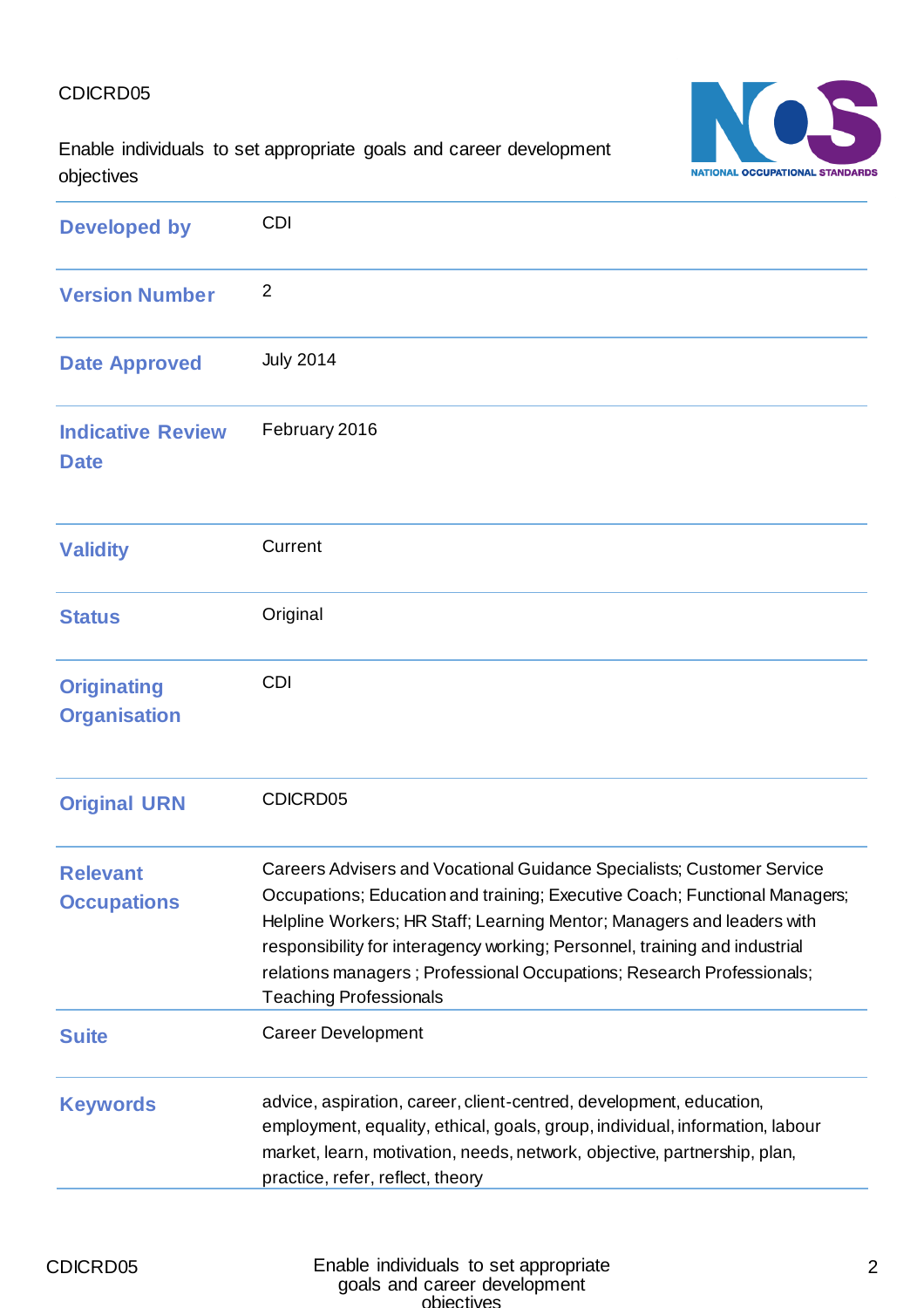Plan and deliver individual and group development through careerrelated learning



**Overview This standard is for career development practitioners.** This standard is about planning and delivering career-related learning activities. Activities could be related to self-awareness, aspiration raising, opportunity awareness, motivation, confidence-building, empowerment, entrepreneurship, networking, transition and change management, decisionmaking and avoidance, action-planning, option-evaluation, identifying and accessing opportunities.

This could take place on a one to one basis or in groups, face to face or remotely.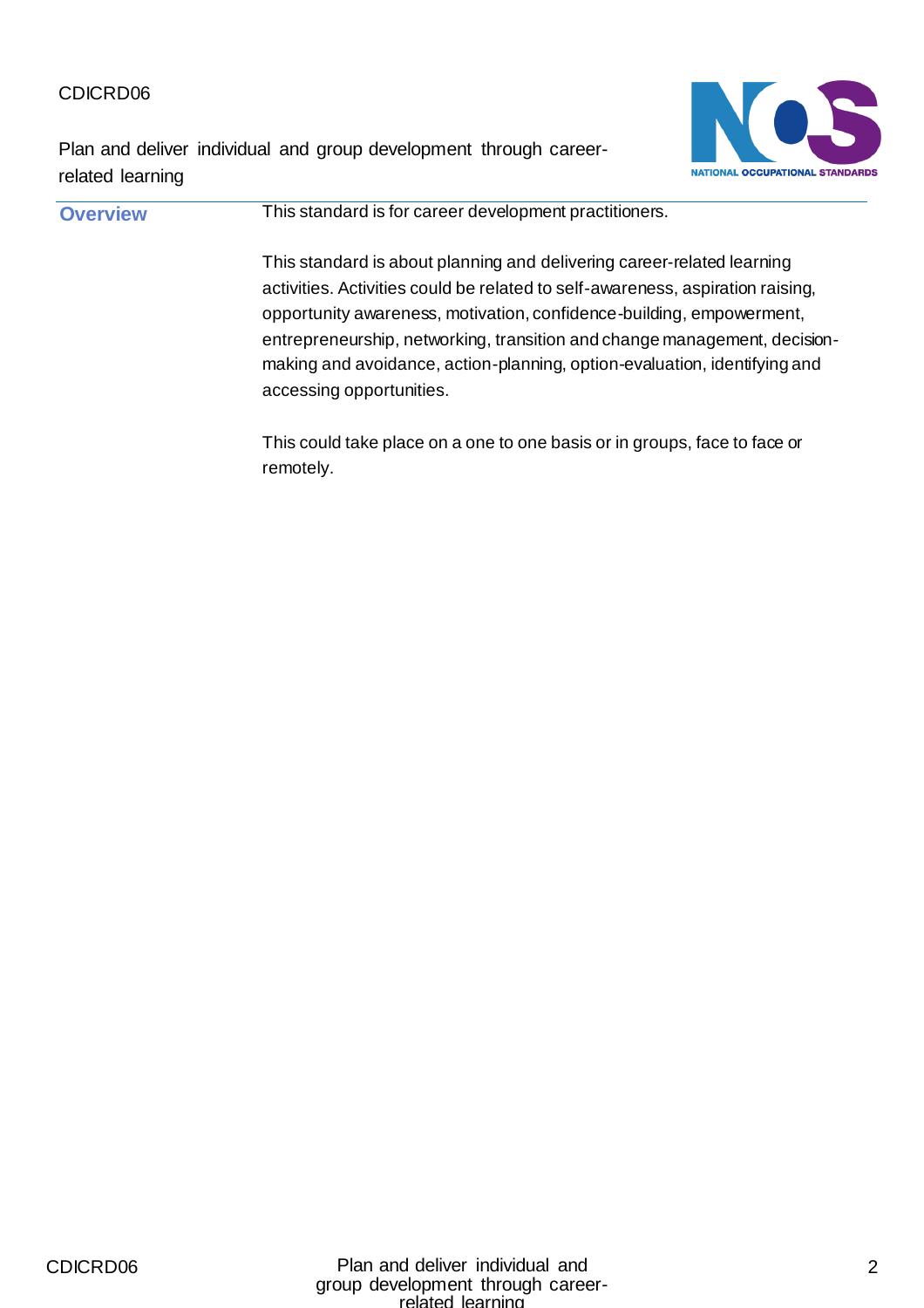Plan and deliver individual and group development through careerrelated learning



- You must be able to: 1. plan career-related learning activities that best meet the identified development needs of individuals within the resources available
	- 2. use delivery strategies that increase confidence and promote the ability of individuals to take responsibility for their own development
	- 3. agree clear and measurable outcomes with individuals
	- 4. deliver career-related learning activities in ways that enable individuals to fully engage with their development
	- 5. use appropriate strategies to manage group dynamics and behaviour and optimise learning for individuals
	- 6. Use a range of delivery methods and techniques relevant and accessible to the audience.
	- 7. tailor delivery methods and content to optimise the progression of individuals
	- 8. support individuals to review their learning and manage their progression
	- 9. use feedback to assess impact of learning and review career-related learning activities
	- 10. maintain records of individual development that comply with relevant legislation and organisational requirements
	- 11. act in ways that adhere to the ethical practice required within your organisation or profession
	- 12. challenge any prejudice, use of stereotypes, discrimination and unethical or oppressive behaviour
	- 13. encourage individual autonomy in the career development process
	- 14. promote inclusivity, diversity and equality of opportunity
	- 15. maintain confidentiality and security of individual information that meets relevant legal requirements and organisational policies
	- 16. demonstrate understanding of legal requirements, local procedures and your own accountability for safeguarding young people and vulnerable adults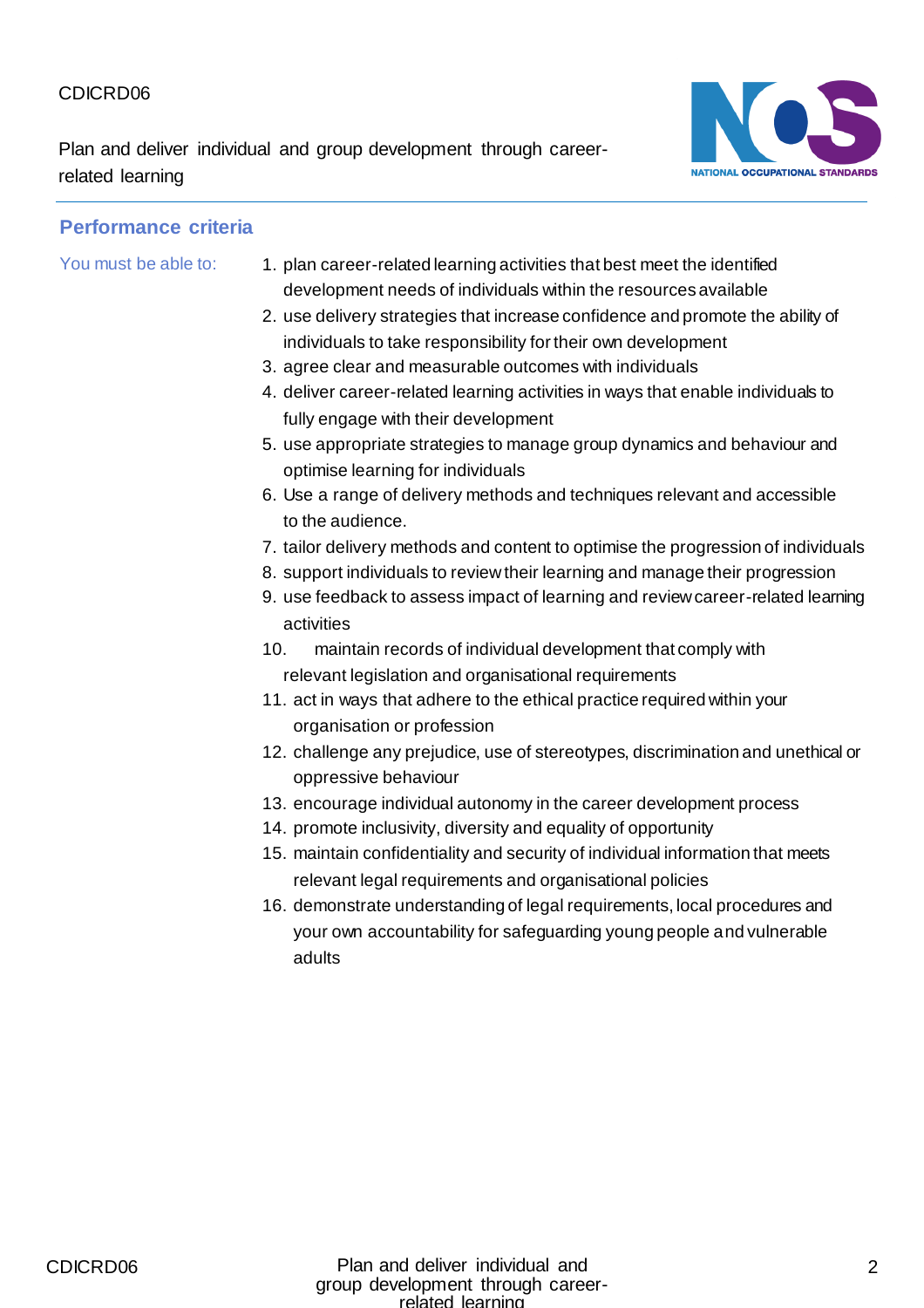Plan and deliver individual and group development through careerrelated learning



#### **Knowledge and understanding**

- 1. legal, organisational and policy requirements relevant to your role and the activities being carried out
- 2. the range of opportunities that career-related learning and personal development may cover
- 3. the range of development methods available to individuals
- 4. different delivery strategies and how they affect individual motivation and take into account different learning styles
- 5. the potential of technology to improve delivery and ways to overcome any limitations it presents
- 6. how to define clear and measurable outcomes for activities
- 7. the resources necessary for the different types of activity
- 8. how to minimise the adverse effects of location and environment on activities and individual engagement
- 9. the barriers to development and employment, how to recognise them and arrange activities to overcome them
- 10. how to involve individuals in planning, development and delivery of activities
- 11. how to evaluate activities using individuals' feedback and measurement against outcomes
- 12. relevant ethical principles and codes of professional ethical practice and the consequences of not adhering to them
- 13. how to encourage individuals' ownership of the career development process
- 14. the boundaries and limits of own professional expertise
- 15. the boundaries of confidentiality, when it is appropriate to disclose confidential information to others and the processes required
- 16. measures to safeguard young people and vulnerable adults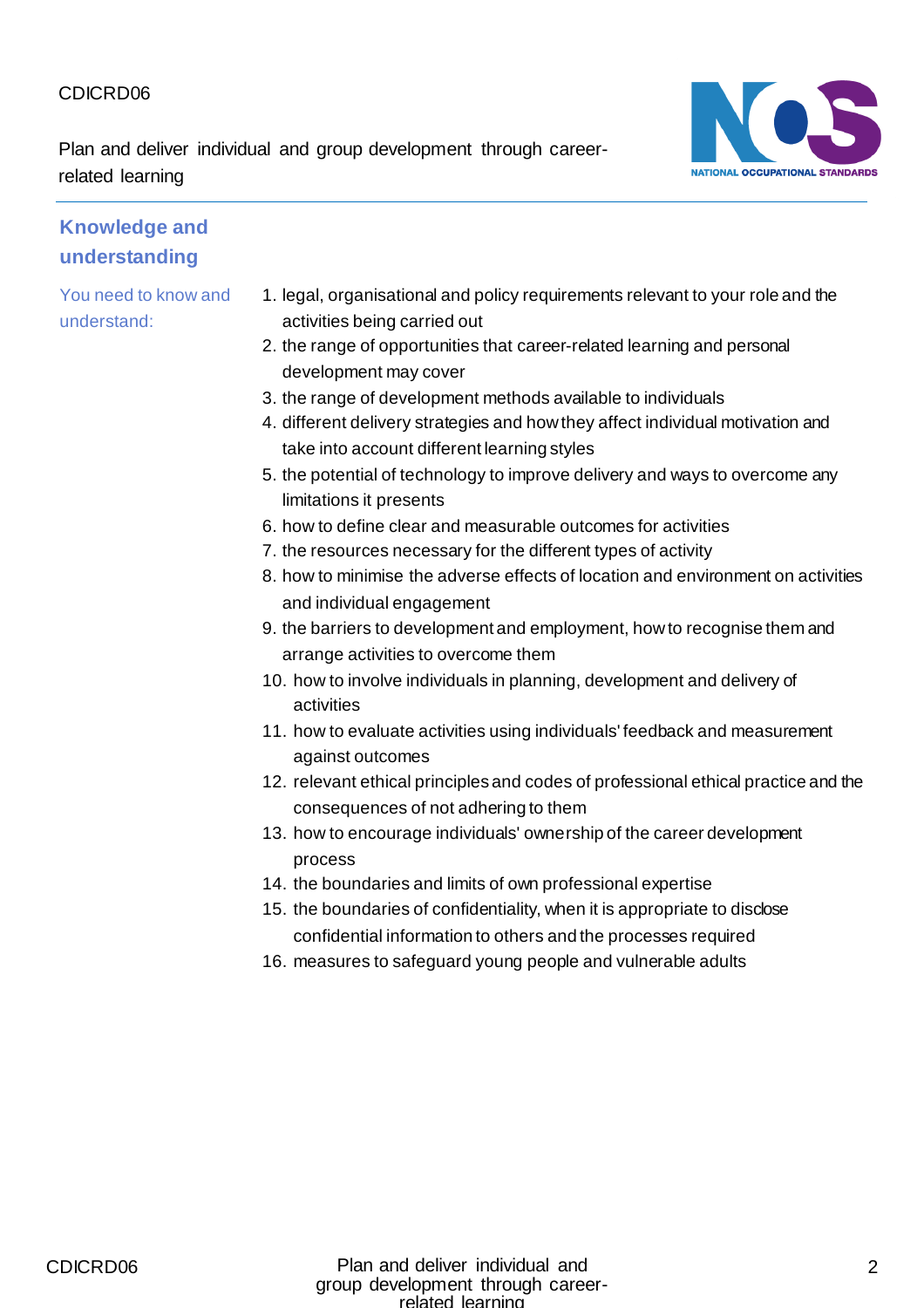

Plan and deliver individual and group development through careerrelated learning

| <b>Developed by</b>                       | <b>CDI</b>                                                                                                                                                                                                                                                                                                                                                                                                             |
|-------------------------------------------|------------------------------------------------------------------------------------------------------------------------------------------------------------------------------------------------------------------------------------------------------------------------------------------------------------------------------------------------------------------------------------------------------------------------|
| <b>Version Number</b>                     | $\overline{2}$                                                                                                                                                                                                                                                                                                                                                                                                         |
| <b>Date Approved</b>                      | <b>July 2014</b>                                                                                                                                                                                                                                                                                                                                                                                                       |
| <b>Indicative Review</b><br><b>Date</b>   | February 2016                                                                                                                                                                                                                                                                                                                                                                                                          |
| <b>Validity</b>                           | Current                                                                                                                                                                                                                                                                                                                                                                                                                |
| <b>Status</b>                             | Original                                                                                                                                                                                                                                                                                                                                                                                                               |
| <b>Originating</b><br><b>Organisation</b> | <b>CDI</b>                                                                                                                                                                                                                                                                                                                                                                                                             |
| <b>Original URN</b>                       | CDICRD06                                                                                                                                                                                                                                                                                                                                                                                                               |
| <b>Relevant</b><br><b>Occupations</b>     | Careers Advisers and Vocational Guidance Specialists; Customer Service<br>Occupations; Education and training; Executive Coach; Functional Managers;<br>Helpline Workers; HR Staff; Learning Mentor; Managers and leaders with<br>responsibility for interagency working; Personnel, training and industrial<br>relations managers; Professional Occupations; Research Professionals;<br><b>Teaching Professionals</b> |
| <b>Suite</b>                              | <b>Career Development</b>                                                                                                                                                                                                                                                                                                                                                                                              |
| <b>Keywords</b>                           | advice, aspiration, career, client-centred, development, education,<br>employment, equality, ethical, goals, group, individual, information, labour<br>market, learn, motivation, needs, network, objective, partnership, plan,<br>practice, refer, reflect, theory                                                                                                                                                    |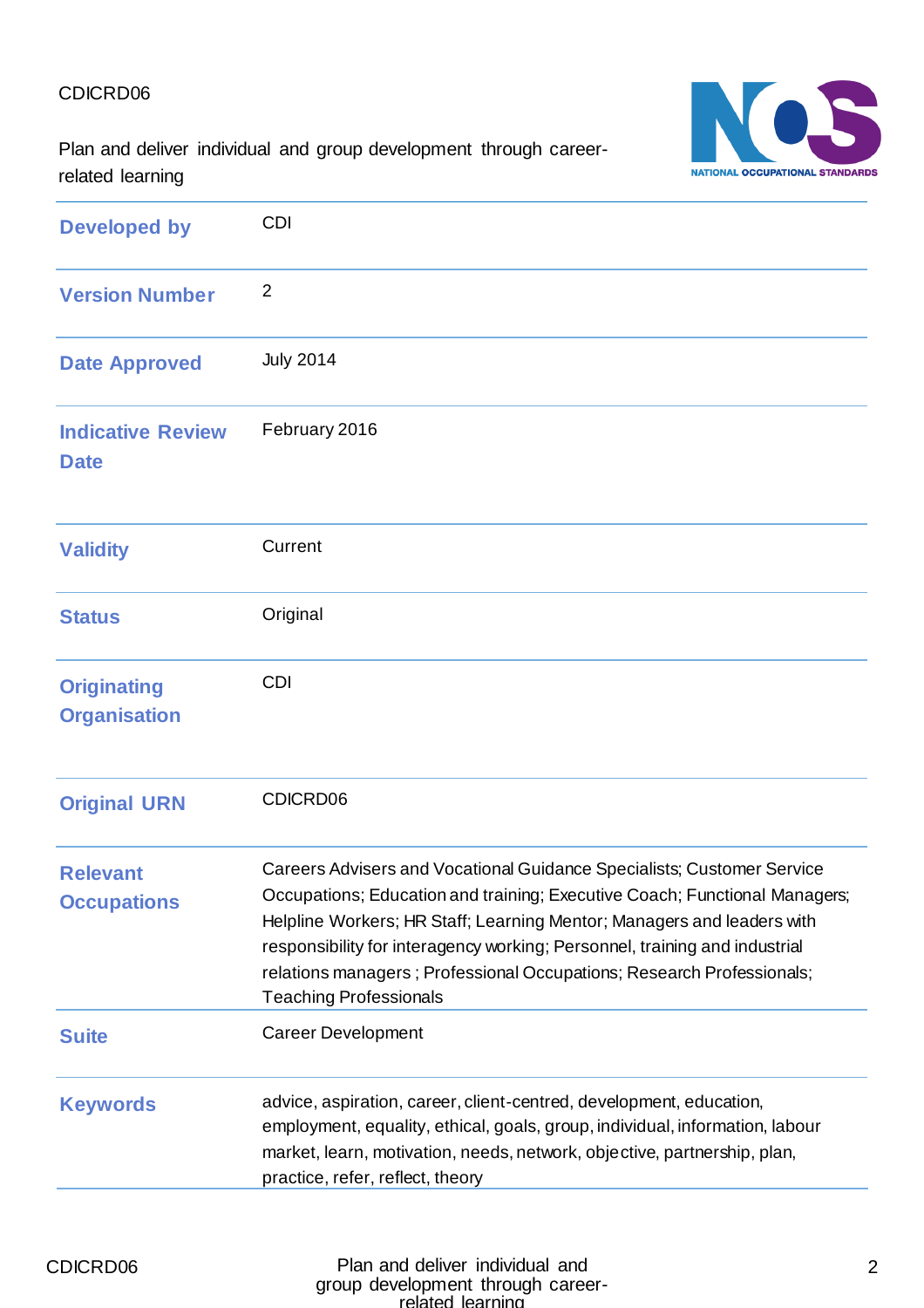

Enable individuals to use and apply information for career development

**Overview This standard is for career development practitioners.** This standard is about sourcing, evaluating, storing and maintaining information to meet individuals' needs and enabling them to identify, access, interpret and use the information for career development. Career development information includes labour market intelligence (LMI) and other career or learning related information. It could relate to qualifications, learning and training opportunities, internships and placements, employment and career progression opportunities, support organisations or opportunities that can support the employability of individuals.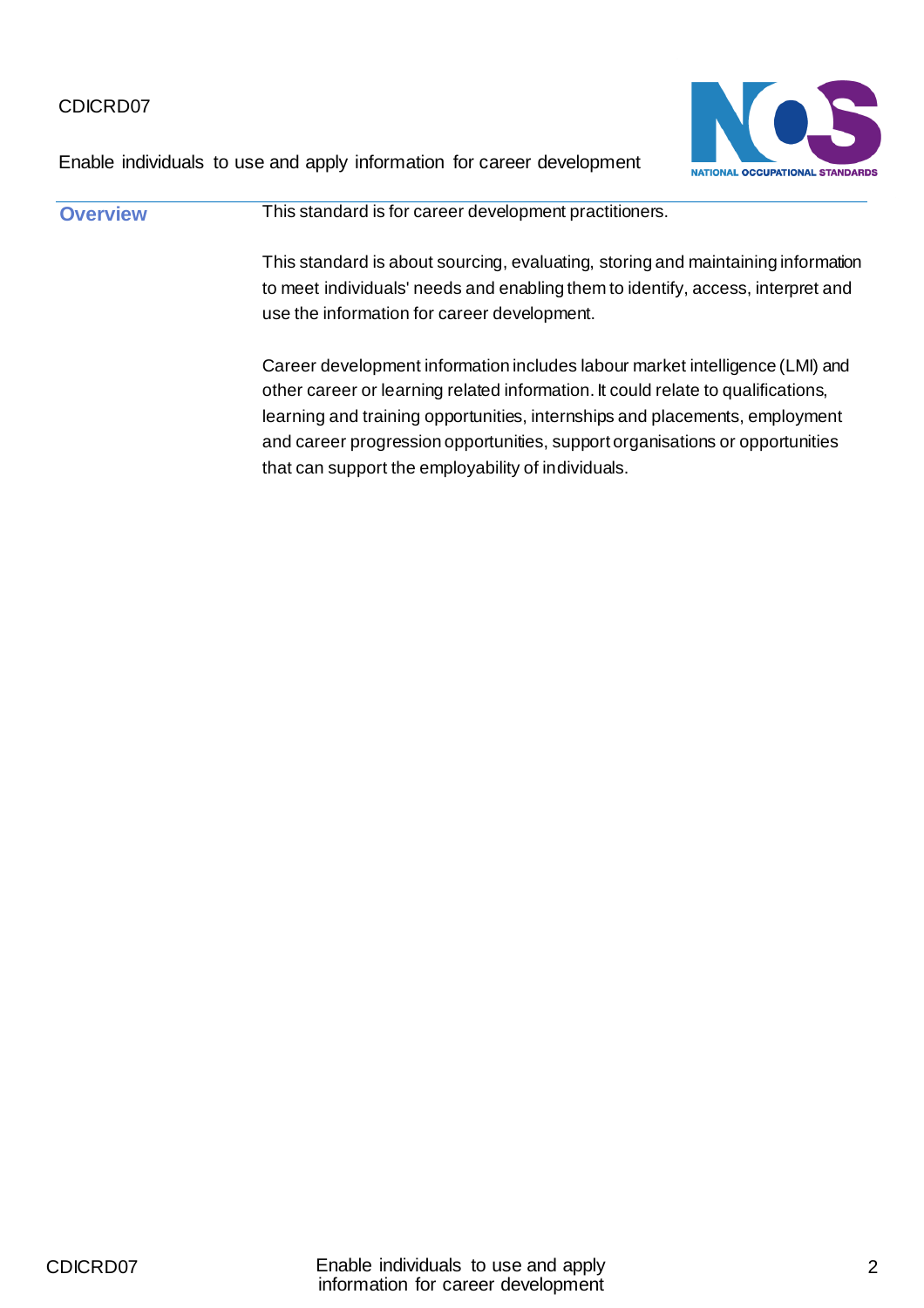Enable individuals to use and apply information for career development



- You must be able to: 1. identify and assess the career development information requirements of individuals
	- 2. signpost and, where relevant, obtain career development information on behalf of individuals which meets their needs
	- 3. monitor career development information for currency, accuracy and relevance to individuals
	- 4. source new career development information that meets individual and organisational needs
	- 5. ensure that individuals can access and identify valid and current career development information that is relevant to them including through social media
	- 6. identify what support individuals need to find the career development information they require
	- 7. assist individuals to access, interpret and use career development information appropriately
	- 8. ensure career development information is stored in a way that meets organisational requirements and is accessible to individuals
	- 9. act in ways that adhere to the ethical practice required within your organisation or profession
	- 10. challenge any prejudice, use of stereotypes, discrimination and unethical or oppressive behaviour
	- 11. encourage individual autonomy in the career development process
	- 12. promote inclusivity, diversity and equality of opportunity
	- 13. maintain confidentiality and security of individual information that meets relevant legal requirements and organisational policies
	- 14. demonstrate understanding of legal requirements, local procedures and your own accountability for safeguarding young people and vulnerable adults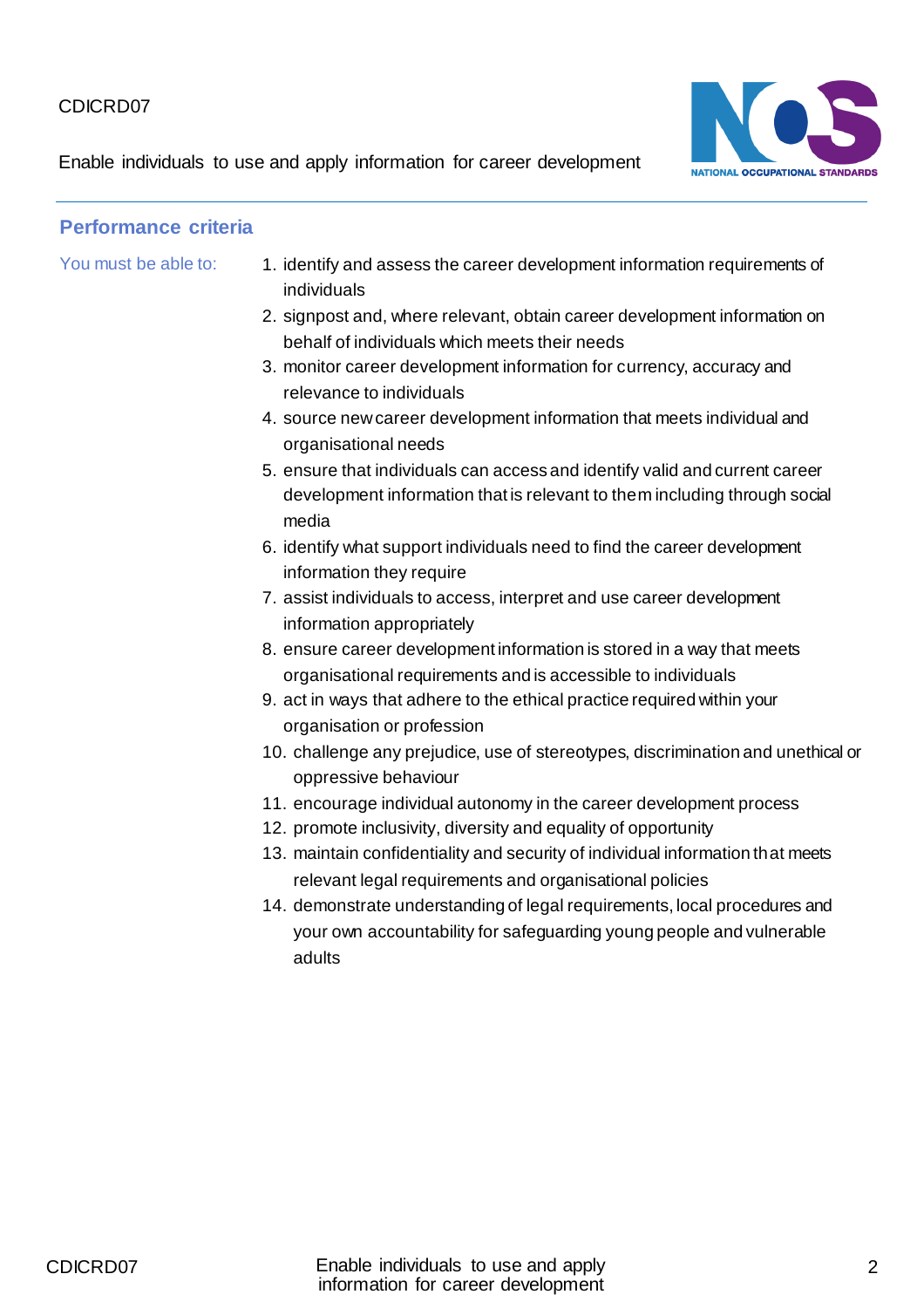NATIONAL OCCUPATIONAL STANDARDS

Enable individuals to use and apply information for career development

## **Knowledge and understanding**

- 1. legal, organisational and policy requirements relevant to your role and the activities being carried out
- 2. the career development information requirements of individuals using the service
- 3. the techniques and tools to support individuals searching for career development information
- 4. the range of information available on local, regional, national and international labour markets
- 5. where to find career development information and how technology can support information retrieval
- 6. how to distinguish between different types of career development information including marketing information
- 7. the value and sources of quality-assured career development information
- 8. how to access and appropriately use social media
- 9. appropriate methods of structuring and presenting career development information
- 10. how to support individuals to develop information interpretation skills
- 11. additional support available for individuals with specific needs
- 12. relevant ethical principles and codes of professional ethical practice and the consequences of not adhering to them
- 13. how to encourage individuals' ownership of the career development process
- 14. the boundaries and limits of own professional expertise
- 15. the boundaries of confidentiality, when it is appropriate to disclose confidential information to others and the processes required
- 16. measures to safeguard young people and vulnerable adults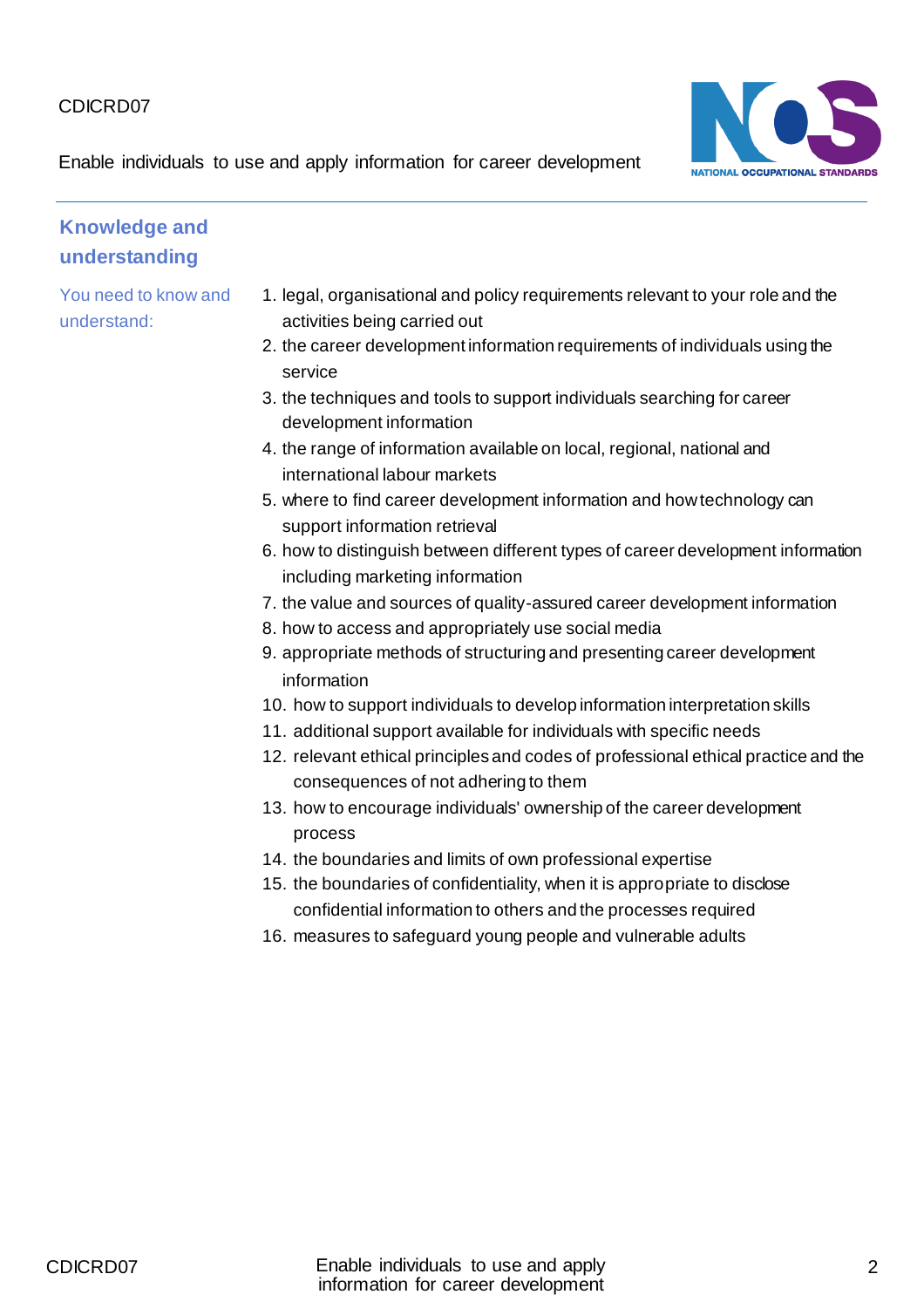

#### Enable individuals to use and apply information for career development

| <b>Developed by</b>                       | <b>CDI</b>                                                                                                                                                                                                                                                                                                                                                                                                             |
|-------------------------------------------|------------------------------------------------------------------------------------------------------------------------------------------------------------------------------------------------------------------------------------------------------------------------------------------------------------------------------------------------------------------------------------------------------------------------|
| <b>Version Number</b>                     | $\overline{2}$                                                                                                                                                                                                                                                                                                                                                                                                         |
| <b>Date Approved</b>                      | <b>July 2014</b>                                                                                                                                                                                                                                                                                                                                                                                                       |
| <b>Indicative Review</b><br><b>Date</b>   | February 2016                                                                                                                                                                                                                                                                                                                                                                                                          |
| <b>Validity</b>                           | Current                                                                                                                                                                                                                                                                                                                                                                                                                |
| <b>Status</b>                             | Original                                                                                                                                                                                                                                                                                                                                                                                                               |
| <b>Originating</b><br><b>Organisation</b> | <b>CDI</b>                                                                                                                                                                                                                                                                                                                                                                                                             |
| <b>Original URN</b>                       | CDICRD07                                                                                                                                                                                                                                                                                                                                                                                                               |
| <b>Relevant</b><br><b>Occupations</b>     | Careers Advisers and Vocational Guidance Specialists; Customer Service<br>Occupations; Education and training; Executive Coach; Functional Managers;<br>Helpline Workers; HR Staff; Learning Mentor; Managers and leaders with<br>responsibility for interagency working; Personnel, training and industrial<br>relations managers; Professional Occupations; Research Professionals;<br><b>Teaching Professionals</b> |
| <b>Suite</b>                              | <b>Career Development</b>                                                                                                                                                                                                                                                                                                                                                                                              |
| <b>Keywords</b>                           | advice, aspiration, career, client-centred, development, education,<br>employment, equality, ethical, goals, group, individual, information, labour<br>market, learn, motivation, needs, network, objective, partnership, plan,<br>practice, refer, reflect, theory                                                                                                                                                    |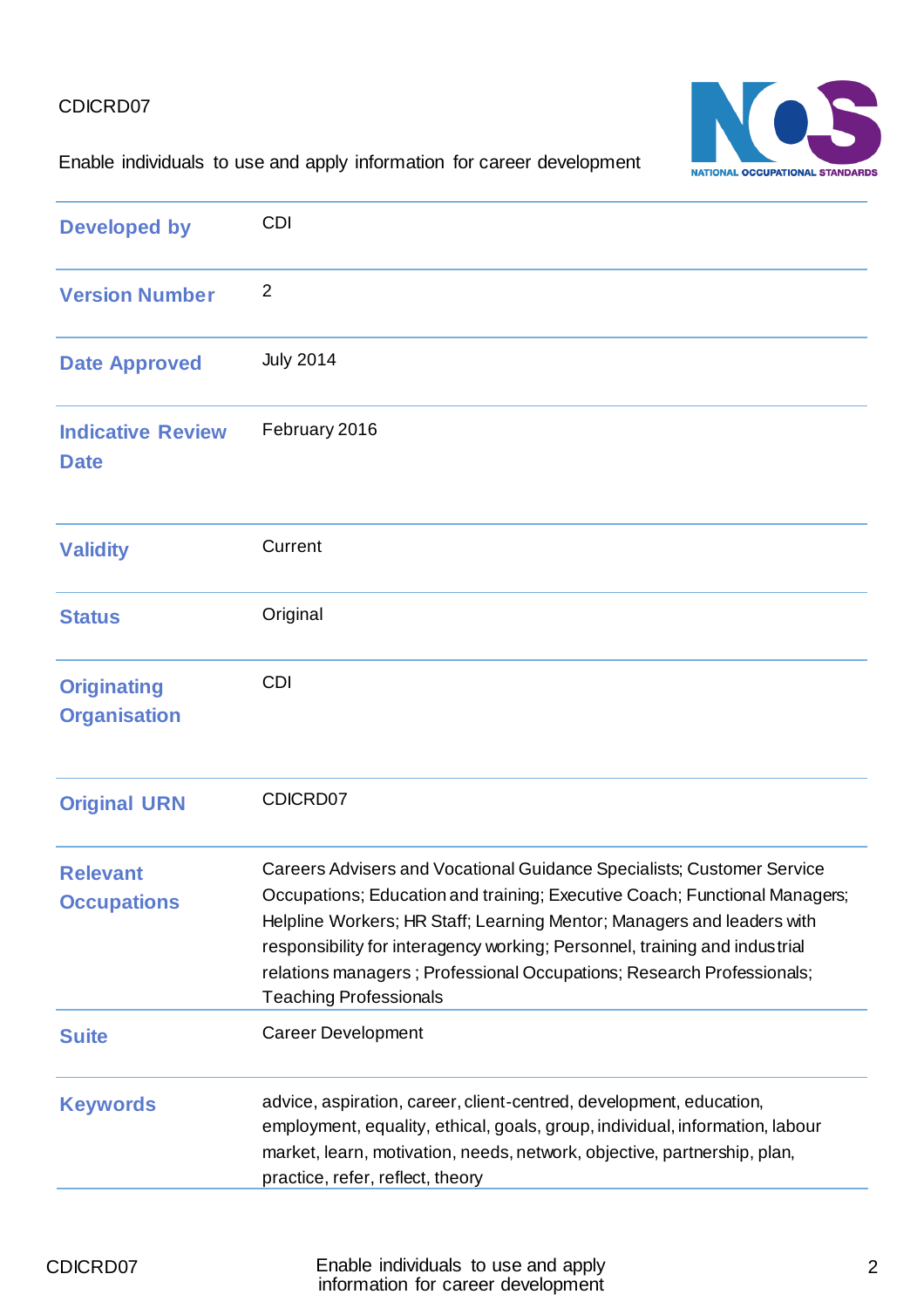Provide ongoing support to help individuals achieve their career goals and development objectives

NATIONAL OCCUPATIONAL STANDARDS

**Overview This standard is for career development practitioners.** This standard is about providing ongoing support to help individuals achieve their goals and development objectives. Support may be from yourself, other organisations and a wider network of interested parties.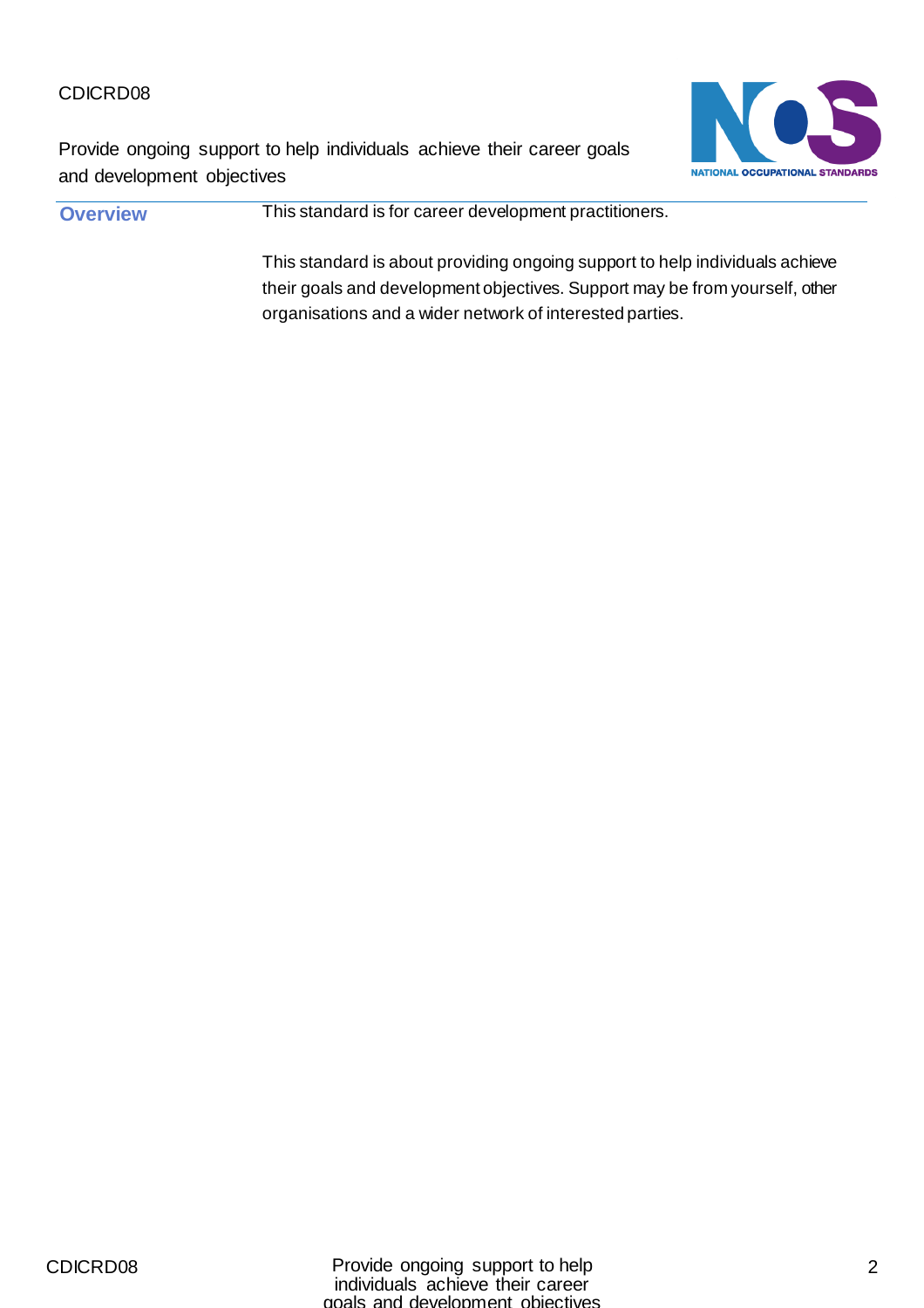Provide ongoing support to help individuals achieve their career goals and development objectives



- You must be able to: 1. agree with individuals the ongoing support that will best meet their needs and which takes account of their own situation
	- 2. help individuals define requirements from ongoing support
	- 3. encourage individuals' independence and ownership of their career development
	- 4. discuss and agree the basis, benefits and boundaries of your role in supporting individuals
	- 5. refer individuals to organisations which meet their needs and for whose support they are eligible where appropriate
	- 6. enable individuals to identify and engage interested parties in supporting them in their ongoing development including through referral where appropriate
	- 7. engage individuals and interested parties, where appropriate, and keep them motivated and clear about individuals' goals and development objectives
	- 8. motivate individuals to overcome barriers to progress and achievement
	- 9. balance the need to share information to aid individuals' progression with security and confidentiality requirements
	- 10. record relevant support and development information in line with organisational requirements
	- 11. evaluate the impact of support and plan improvements as required
	- 12. act in ways that adhere to the ethical practice required within your organisation or profession
	- 13. challenge any prejudice, use of stereotypes, discrimination and unethical or oppressive behaviour
	- 14. encourage individual autonomy in the career development process
	- 15. promote inclusivity, diversity and equality of opportunity
	- 16. maintain confidentiality and security of individual information that meets relevant legal requirements and organisational policies
	- 17. demonstrate understanding of legal requirements, local procedures and your own accountability for safeguarding young people and vulnerable adults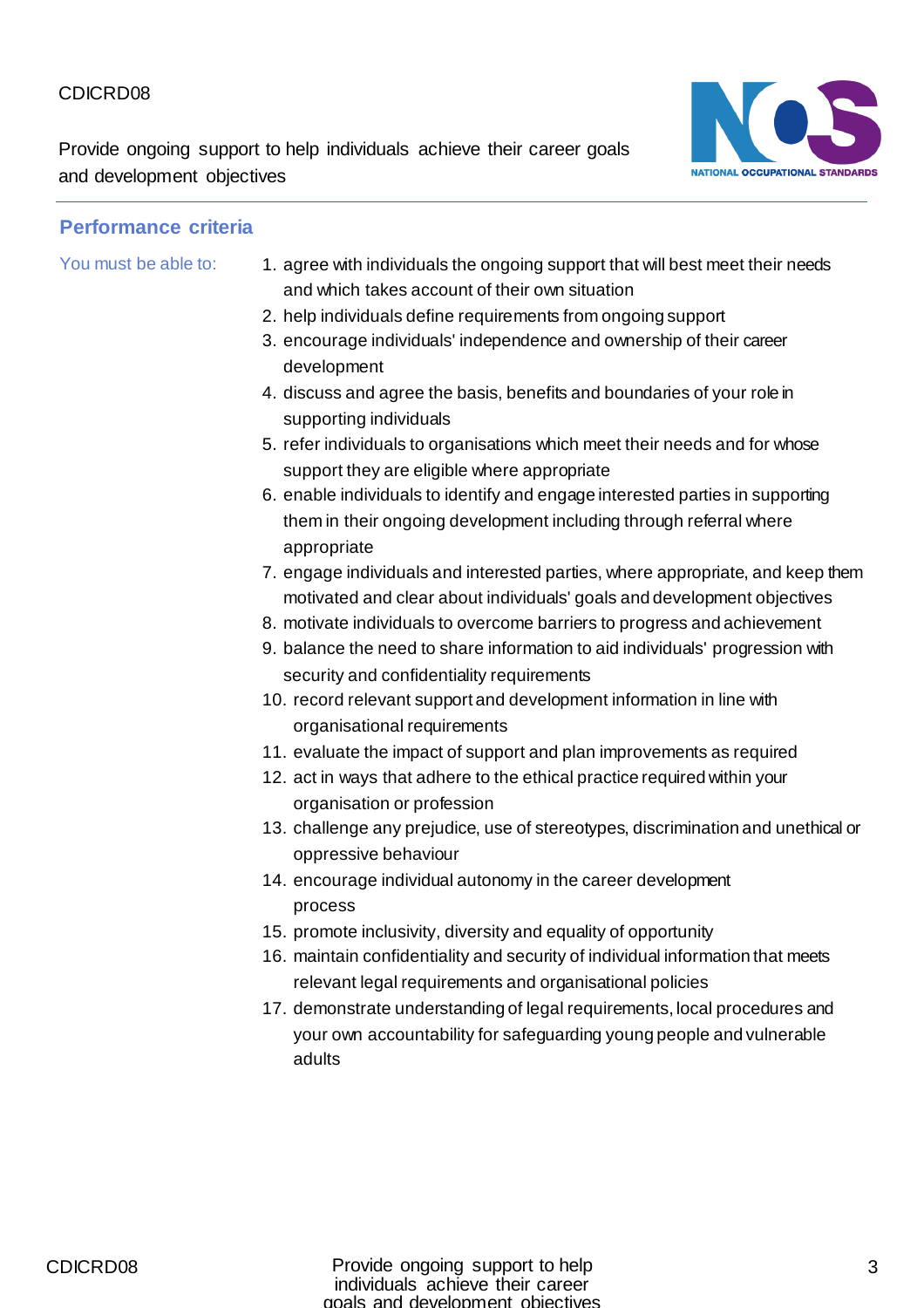Provide ongoing support to help individuals achieve their career goals and development objectives



#### **Knowledge and understanding**

- 1. legal, organisational and policy requirements relevant to your role and the activities being carried out
- 2. how to identify individuals' support needs and balance them with the constraints and limitations of the service
- 3. the remit, limitations and boundaries of your role and your organisation in providing ongoing support
- 4. what specialist services are available to support individuals and the processes to follow to refer individuals to them where appropriate
- 5. the interested parties that may support individuals, the specific role that each can play and the benefits of involving them
- 6. how to encourage and gain agreement between individuals and other interested parties about the nature, method and frequency of support they will give to individuals
- 7. how to take on board the views of all parties involved without losing focus on individuals' needs, goals and development objectives
- 8. the interventions and approaches to help interested parties improve their support to individuals where appropriate
- 9. the barriers that interested parties may encounter when supporting individuals and ways to overcome these
- 10. the barriers to development and employment, how to recognise them and strategies to overcome them
- 11. how to manage the boundaries of the relationship and encourage individual independence
- 12. the range of communication techniques and how they can be used during ongoing support
- 13. the potential of technology to improve delivery and ways to overcome any limitations it presents
- 14.
- 15. methods to effectively measure the outcomes of individuals' achievement against their goals and development objectives
- 16. relevant ethical principles and codes of professional ethical practice and the consequences of not adhering to them
- 17. how to encourage individuals' ownership of the career development process
- 18. the boundaries and limits of own professional expertise
- 19. the boundaries of confidentiality, when it is appropriate to disclose confidential information to others and the processes required
- 20. measures to safeguard young people and vulnerable adults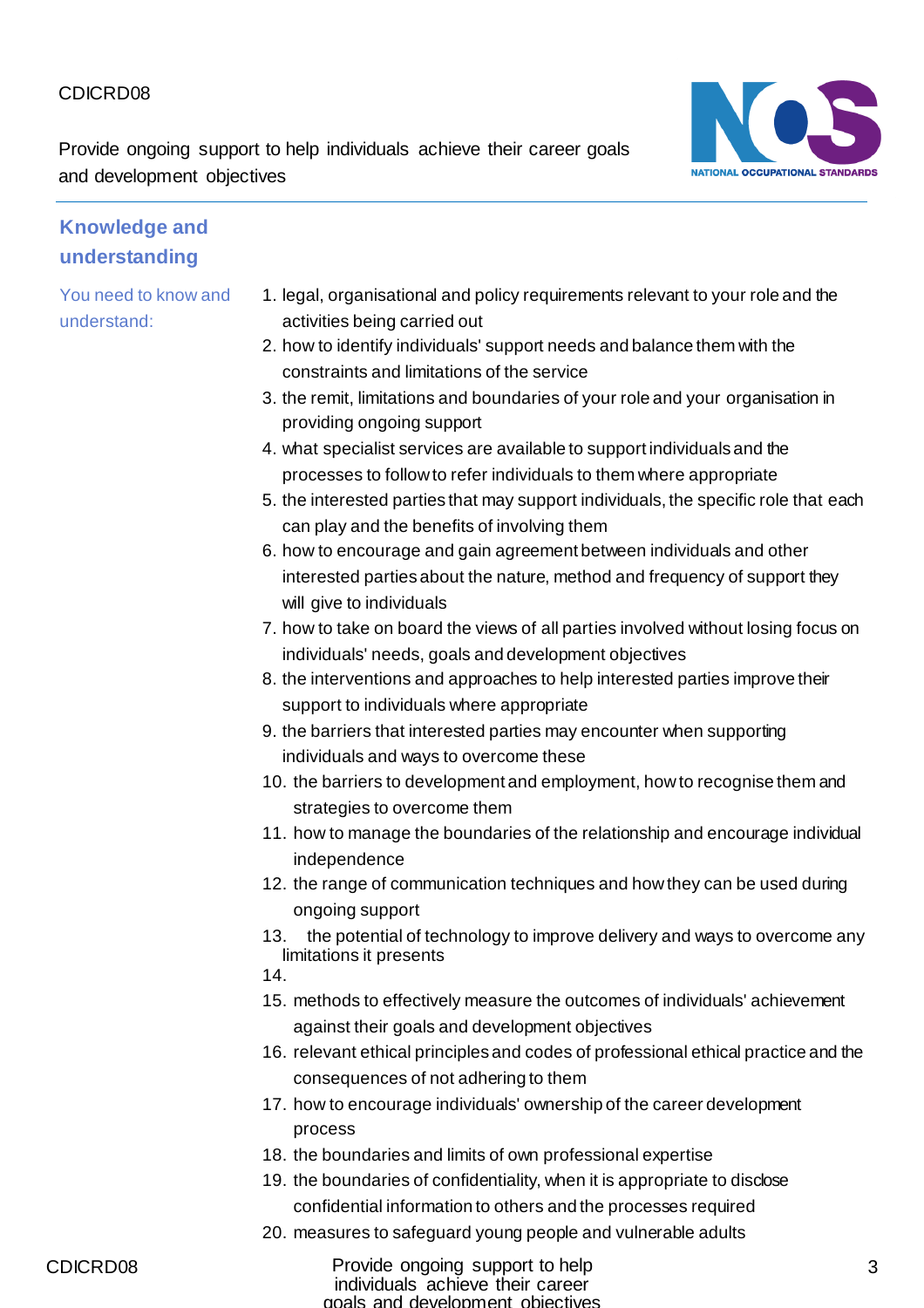NATIONAL OCCUPATIONAL STANDARDS

Provide ongoing support to help individuals achieve their career goals and development objectives

| <b>Developed by</b>                       | <b>CDI</b>                                                                                                                                                                                                                                                                                                                                                                                                             |
|-------------------------------------------|------------------------------------------------------------------------------------------------------------------------------------------------------------------------------------------------------------------------------------------------------------------------------------------------------------------------------------------------------------------------------------------------------------------------|
| <b>Version Number</b>                     | $\overline{2}$                                                                                                                                                                                                                                                                                                                                                                                                         |
| <b>Date Approved</b>                      | <b>July 2014</b>                                                                                                                                                                                                                                                                                                                                                                                                       |
| <b>Indicative Review</b><br><b>Date</b>   | February 2016                                                                                                                                                                                                                                                                                                                                                                                                          |
| <b>Validity</b>                           | Current                                                                                                                                                                                                                                                                                                                                                                                                                |
| <b>Status</b>                             | Original                                                                                                                                                                                                                                                                                                                                                                                                               |
| <b>Originating</b><br><b>Organisation</b> | <b>CDI</b>                                                                                                                                                                                                                                                                                                                                                                                                             |
| <b>Original URN</b>                       | CDICRD08                                                                                                                                                                                                                                                                                                                                                                                                               |
| <b>Relevant</b><br><b>Occupations</b>     | Careers Advisers and Vocational Guidance Specialists; Customer Service<br>Occupations; Education and training; Executive Coach; Functional Managers;<br>Helpline Workers; HR Staff; Learning Mentor; Managers and leaders with<br>responsibility for interagency working; Personnel, training and industrial<br>relations managers; Professional Occupations; Research Professionals;<br><b>Teaching Professionals</b> |
| <b>Suite</b>                              | <b>Career Development</b>                                                                                                                                                                                                                                                                                                                                                                                              |
| <b>Keywords</b>                           | advice, aspiration, career, client-centred, development, education,<br>employment, equality, ethical, goals, group, individual, information, labour<br>market, learn, motivation, needs, network, objective, partnership, plan,<br>practice, refer, reflect, theory                                                                                                                                                    |

CDICRD08 **Provide ongoing support to help** individuals achieve their career goals and development objectives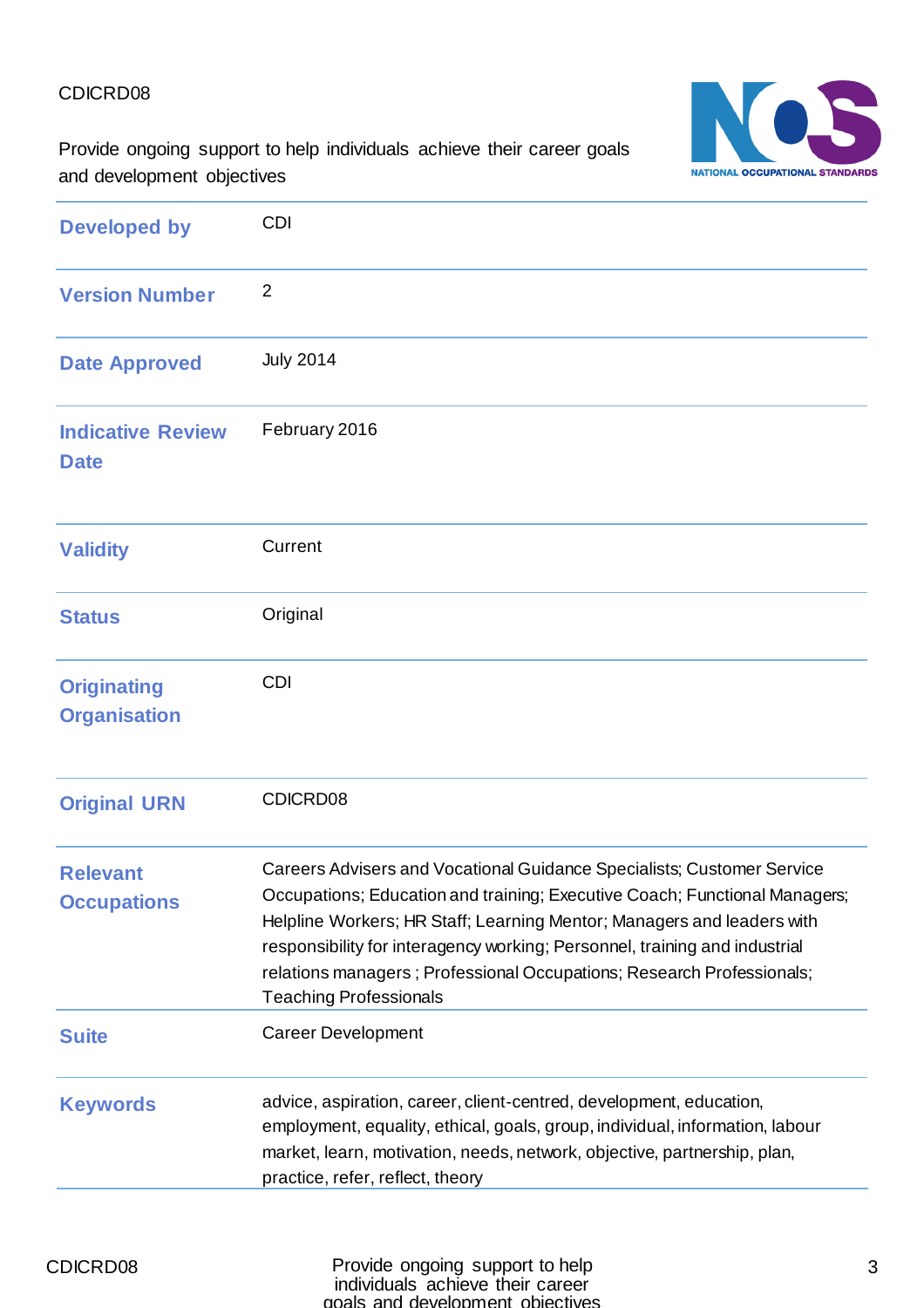Help individuals evaluate their progress and achievement and plan for the future



**Overview This standard is for career development practitioners.** This standard is about helping individuals to evaluate their progress and achievement against goals and development objectives, identify barriers and adapt their plans for the future. The review may take place through varied methods of contact including face to face, email, web-chat, telephone, text and social media. The process should enable individuals to develop the skills to review their own progress and implement their development objectives.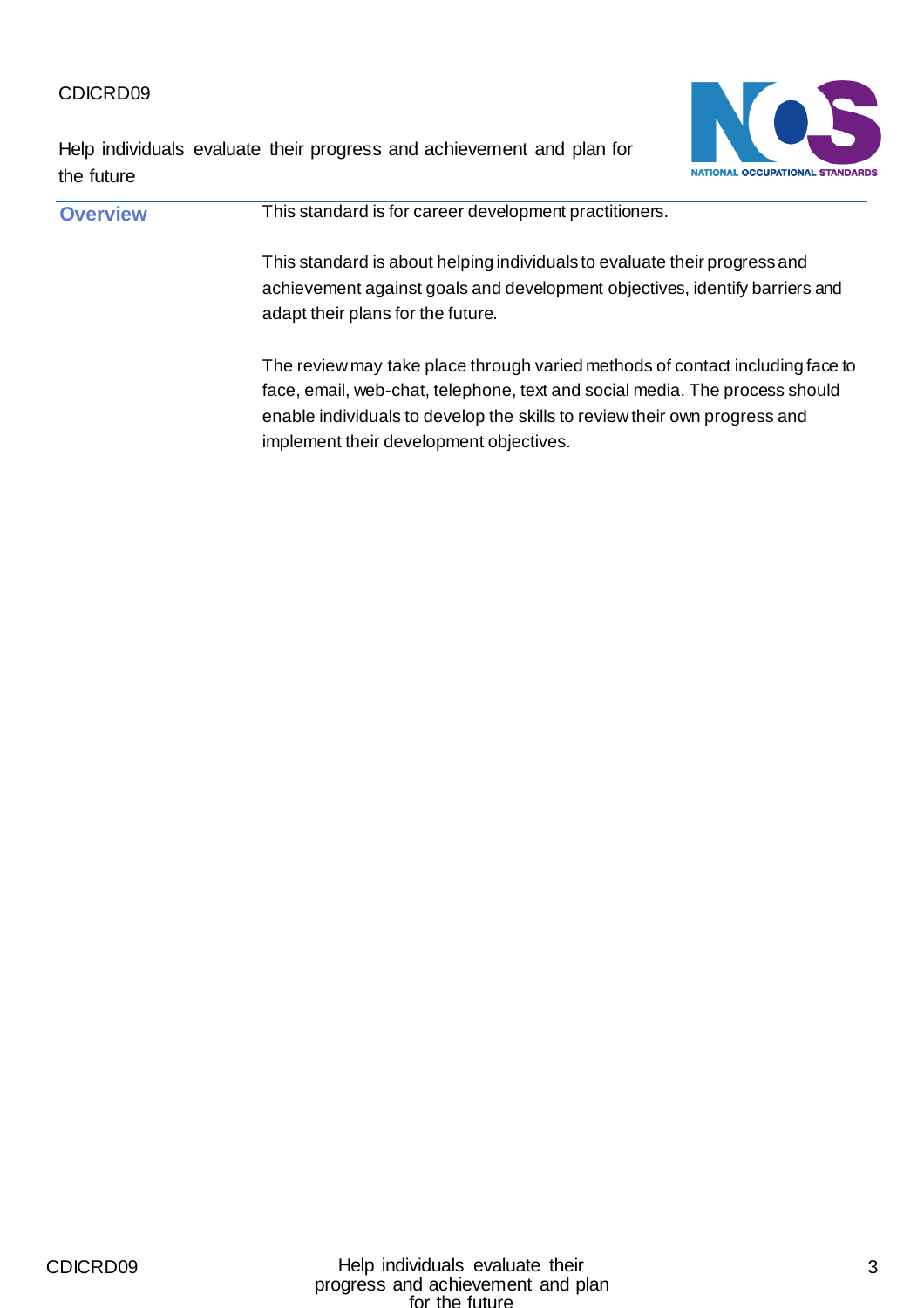Help individuals evaluate their progress and achievement and plan for the future



- You must be able to: 1. provide opportunities for individuals to obtain feedback on progress
	- 2. help individuals to apply the career management skills they have developed and recognise those they still require to develop
	- 3. enable individuals to review the effectiveness of the methods they are using to plan for the future
	- 4. encourage individuals to identify any barriers to progress and achievement
	- 5. motivate individuals to overcome barriers to progress and achievement
	- 6. enable individuals to review the ongoing relevance of goals and development objectives
	- 7. enable individuals to update revised goals, development objectives and action plans in appropriate formats
	- 8. evaluate the effectiveness of work with individuals, how their outcomes were achieved and plan improvements as required
	- 9. act in ways that adhere to the ethical practice required within your organisation or profession
	- 10. challenge any prejudice, use of stereotypes, discrimination and unethical or oppressive behaviour
	- 11. encourage individual autonomy in the career development process
	- 12. promote inclusivity, diversity and equality of opportunity
	- 13. maintain confidentiality and security of individual information that meets relevant legal requirements and organisational policies
	- 14. demonstrate understanding of legal requirement, local procedures and own accountability for safeguarding young people and vulnerable adults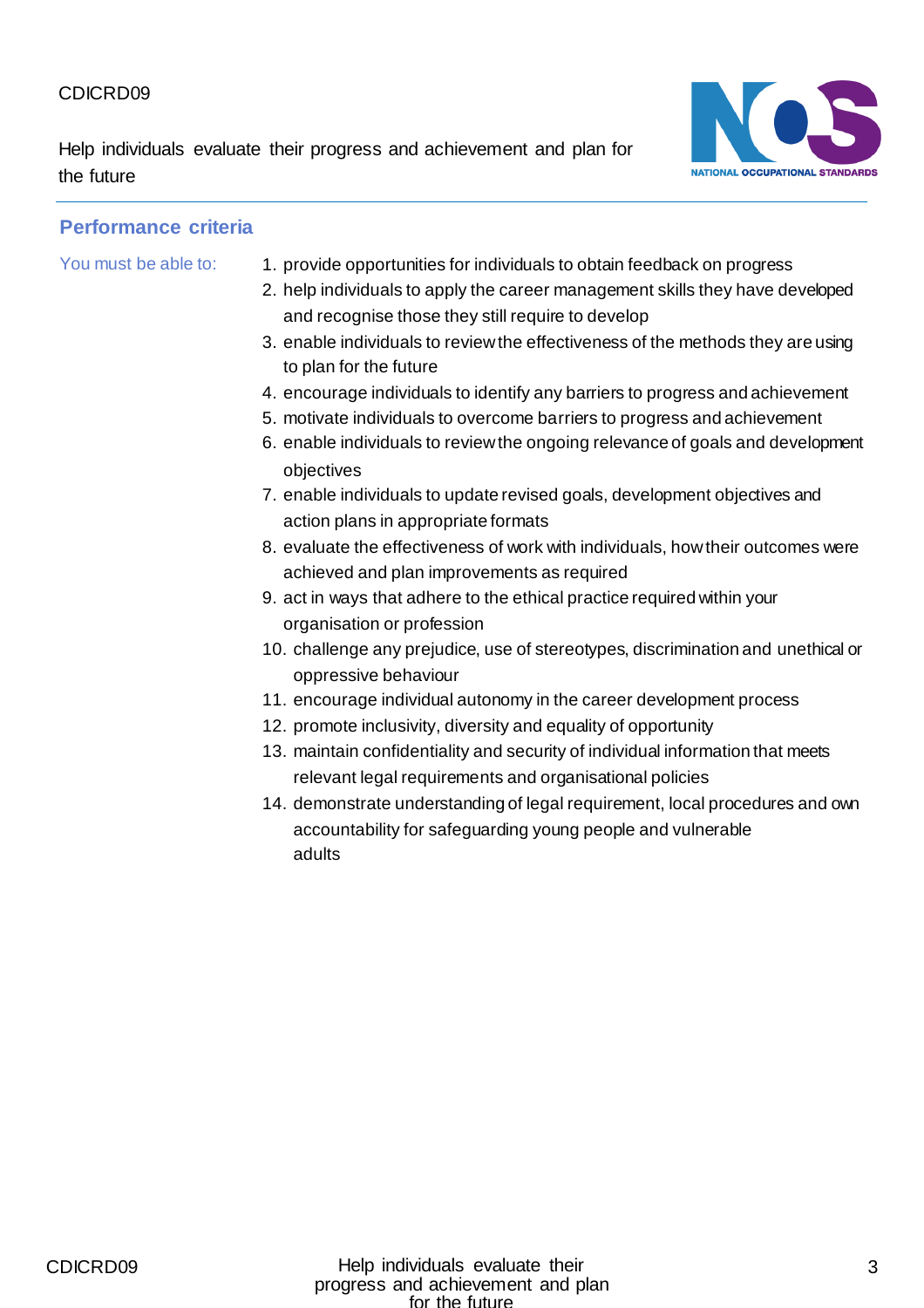Help individuals evaluate their progress and achievement and plan for the future



#### **Knowledge and understanding**

- 1. legal, organisational and policy requirements relevant to your role and the activities being carried out
- 2. the process of progress review, different types and ways of giving feedback
- 3. the positive effect on motivation of recognising achievements
- 4. how to measure success against goals and development objectives
- 5. how to establish what action has and has not been taken and the reasons why
- 6. how, why and what account should be taken of prior learning and experience
- 7. the barriers to development and employment, how to recognise them and strategies to overcome them
- 8. the potential of technology to improve support and ways to overcome any limitations it presents
- 9. why goals and objectives may need to change
- 10. appropriate sources of specialist support within and outside the organisation to meet the specific needs of individuals
- 11. relevant ethical principles and codes of professional ethical practice and the consequences of not adhering to them
- 12. how to encourage individuals' ownership of the career development process
- 13. the boundaries and limits of own professional expertise
- 14. the boundaries of confidentiality, when it is appropriate to disclose confidential information to others and the processes required
- 15. measures to safeguard young people and vulnerable adults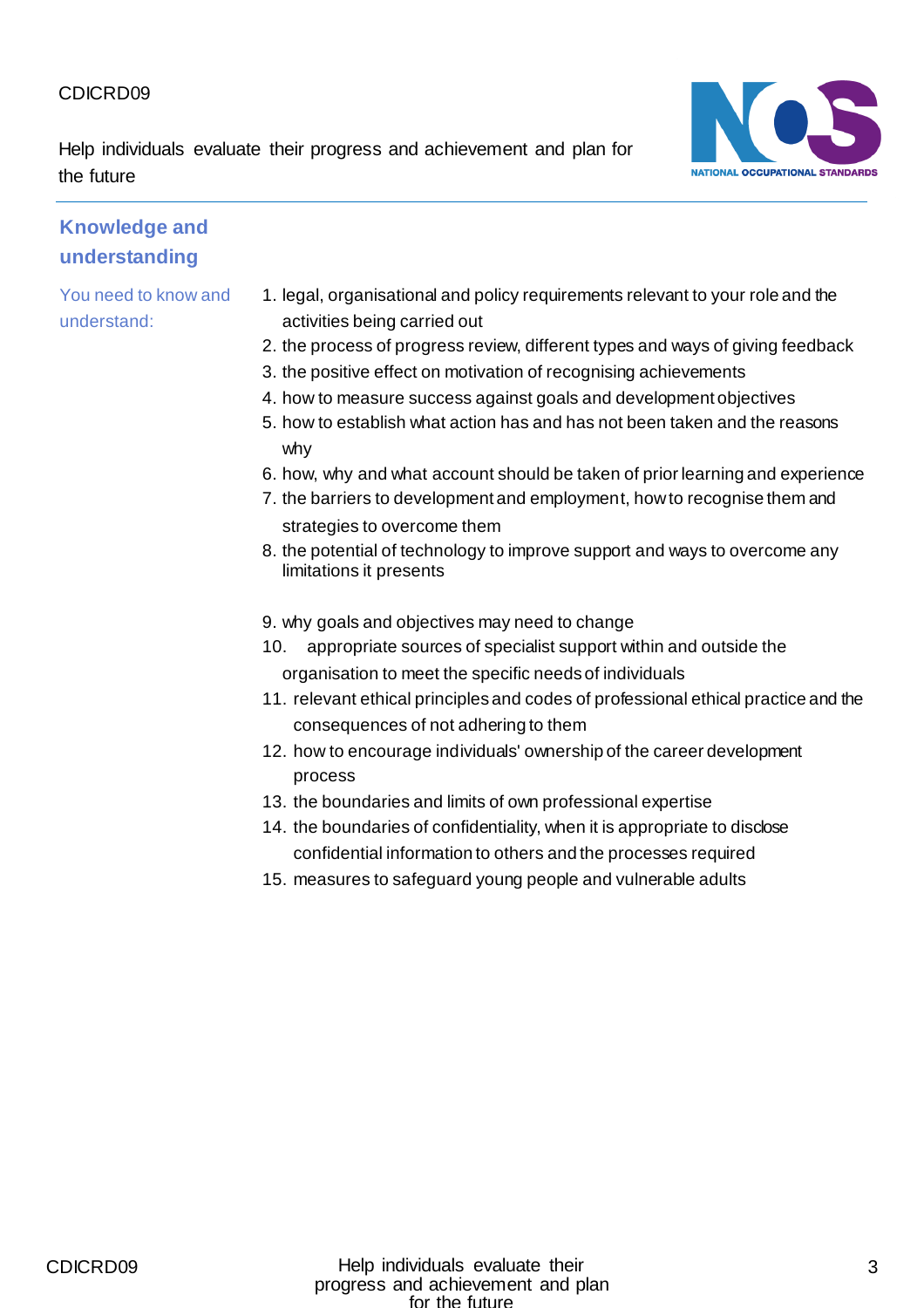Help individuals evaluate their progress and achievement and plan for the future



| <b>Developed by</b>                       | <b>CDI</b>                                                                                                                                                                                                                                                                                                                                                                                                              |
|-------------------------------------------|-------------------------------------------------------------------------------------------------------------------------------------------------------------------------------------------------------------------------------------------------------------------------------------------------------------------------------------------------------------------------------------------------------------------------|
| <b>Version Number</b>                     | $\overline{2}$                                                                                                                                                                                                                                                                                                                                                                                                          |
| <b>Date Approved</b>                      | <b>July 2014</b>                                                                                                                                                                                                                                                                                                                                                                                                        |
| <b>Indicative Review</b><br><b>Date</b>   | February 2016                                                                                                                                                                                                                                                                                                                                                                                                           |
| <b>Validity</b>                           | Current                                                                                                                                                                                                                                                                                                                                                                                                                 |
| <b>Status</b>                             | Original                                                                                                                                                                                                                                                                                                                                                                                                                |
| <b>Originating</b><br><b>Organisation</b> | <b>CDI</b>                                                                                                                                                                                                                                                                                                                                                                                                              |
| <b>Original URN</b>                       | CDICRD09                                                                                                                                                                                                                                                                                                                                                                                                                |
| <b>Relevant</b><br><b>Occupations</b>     | Careers Advisers and Vocational Guidance Specialists; Customer Service<br>Occupations; Education and training; Executive Coach; Functional Managers;<br>Helpline Workers; HR Staff; Learning Mentor; Managers and leaders with<br>responsibility for interagency working; Personnel, training and industrial<br>relations managers ; Professional Occupations; Research Professionals;<br><b>Teaching Professionals</b> |
| <b>Suite</b>                              | <b>Career Development</b>                                                                                                                                                                                                                                                                                                                                                                                               |
| <b>Keywords</b>                           | advice, aspiration, career, client-centred, development, education,<br>employment, equality, ethical, goals, group, individual, information, labour<br>market, learn, motivation, needs, network, objective, partnership, plan,<br>practice, refer, reflect, theory                                                                                                                                                     |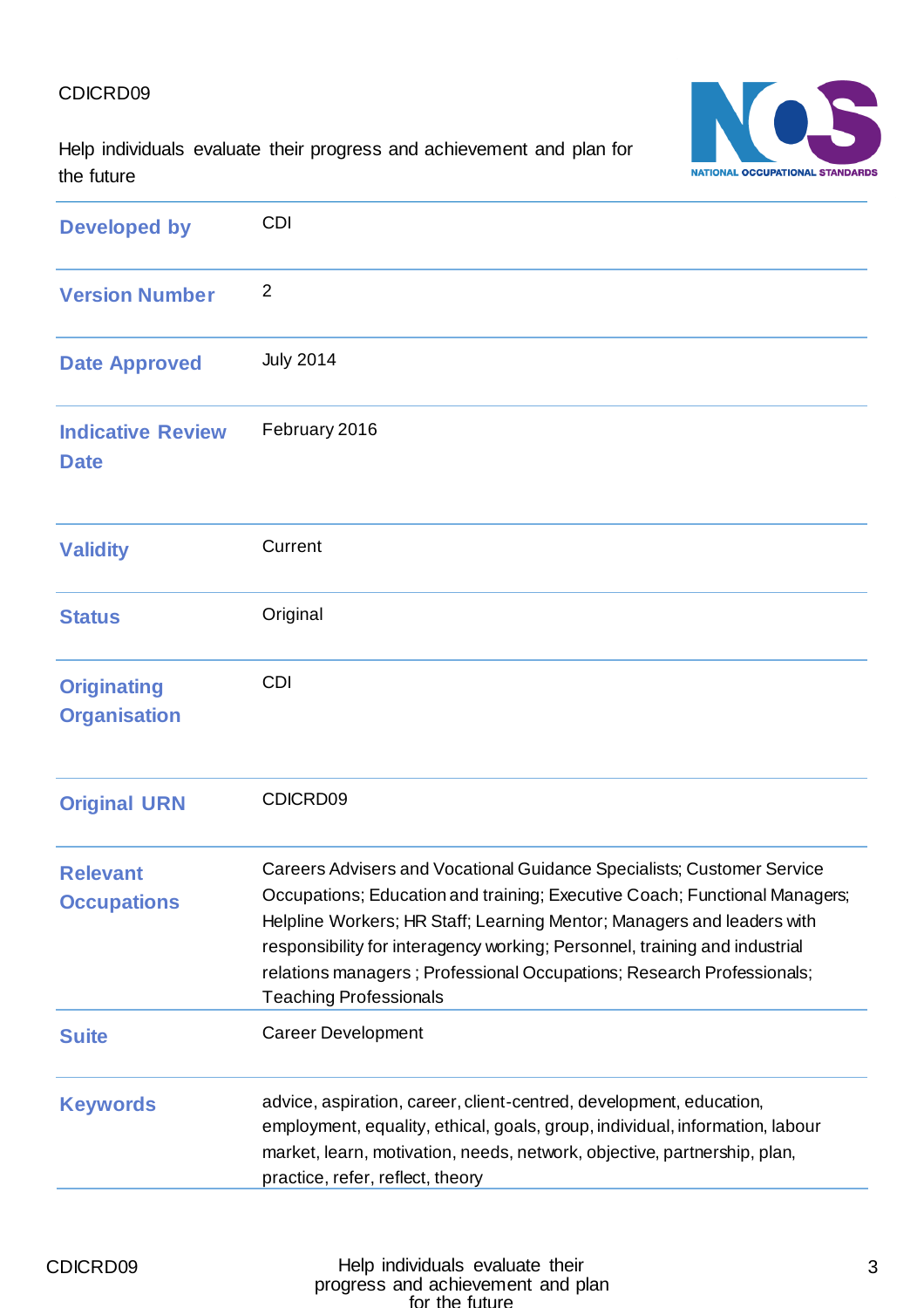Lead and manage career development work in an organisation



**Overview This standard is for career development practitioners.** This standard is about leading and managing career development work in an educational, training or rehabilitation institution, such as a school, college, work- based training provider, university or secure estate, or in a community setting or employing organisation. It relates to leading and managing the whole provision, or a substantial part of the provision, of career development work in the organisation.

The provision of career development work could include careers information, advice and guidance, coaching and career-related learning.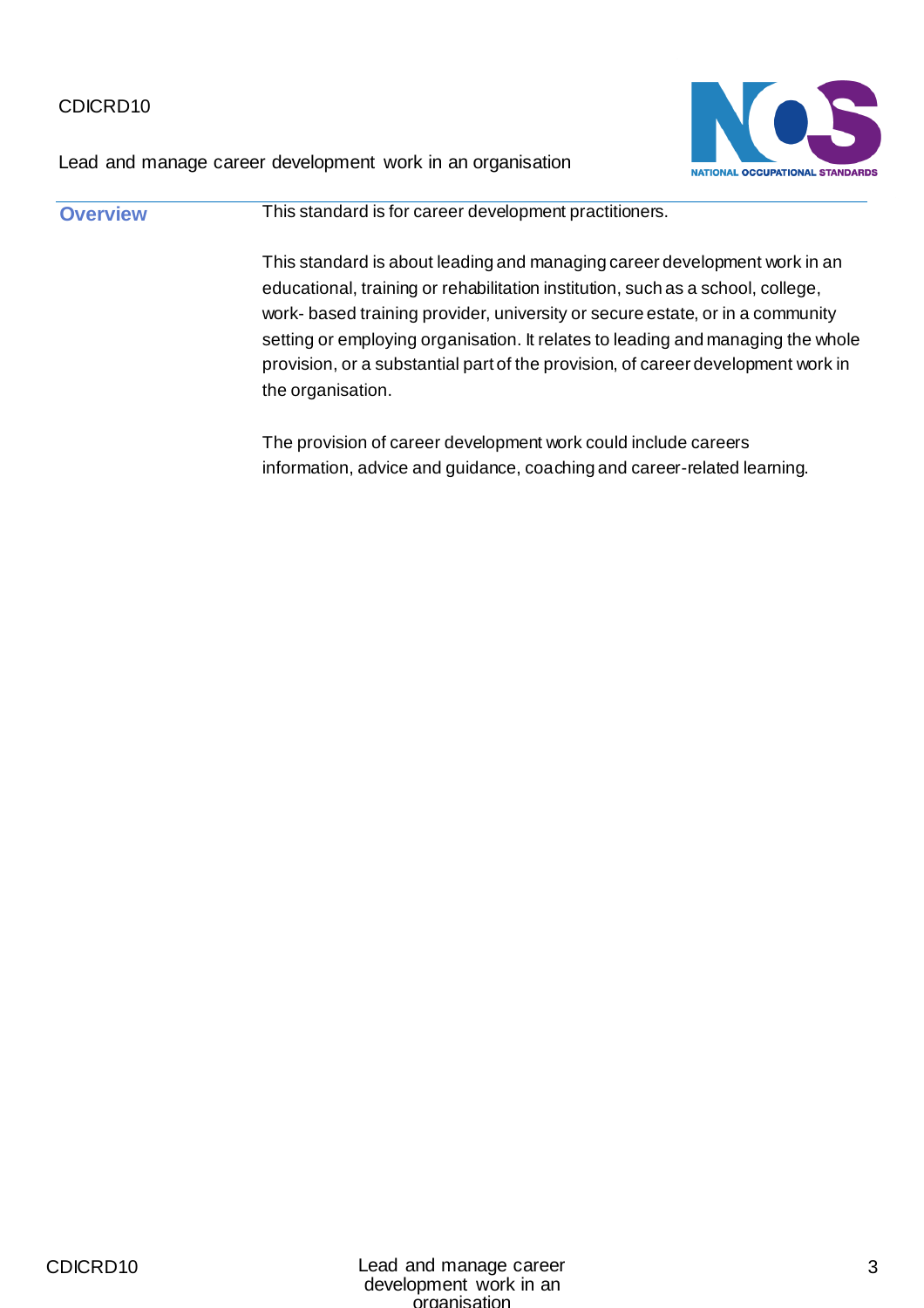Lead and manage career development work in an organisation



#### **Performance criteria**

- You must be able to: 1. negotiate with senior leaders and managers on policy, priorities and resources for career development work
	- 2. design and plan, individually or with others, an overall programme of career development work for the organisation
	- 3. manage the contributions of staff with responsibilities for delivering elements of career development work
	- 4. prepare, manage and account for budgets for career development work
	- 5. oversee the establishment, maintenance and development of a comprehensive, up to date and accessible provision of careers information in the organisation
	- 6. work with staff within the organisation to identify individuals' advice and guidance needs, and refer individuals to advisers working in, and with, the organisation
	- 7. negotiate or commission careers information, advice and guidance services from external providers where warranted
	- 8. secure effective partnerships with other departments in the organisation to contribute to the programme of career development work
	- 9. secure effective partnerships with employers, education and training providers and other external agencies to contribute to the career development work in the organisation where appropriate
	- 10. analyse the training needs of staff involved in career development work in the organisation
	- 11. plan and lead training and briefing sessions for staff and review the impact of training
	- 12. review and evaluate the overall provision of career development work in the organisation, using relevant and appropriate quality frameworks
	- 13. manage continuous improvement, change and innovation in career development practice within the organisation
	- 14. act in ways that adhere to the ethical practice required within your organisation or profession
	- 15. challenge any prejudice, use of stereotypes, discrimination and unethical or oppressive behaviour
	- 16. encourage individual autonomy in the career development process
	- 17. promote inclusivity, diversity and equality of opportunity
	- 18. maintain confidentiality and security of individual information that meets relevant legal requirements and organisational policies
	- 19. demonstrate understanding of legal requirements, local procedures and on accountability for safeguarding young people and vulnerable

adults

#### CDICRD10 Lead and manage career development work in an organisation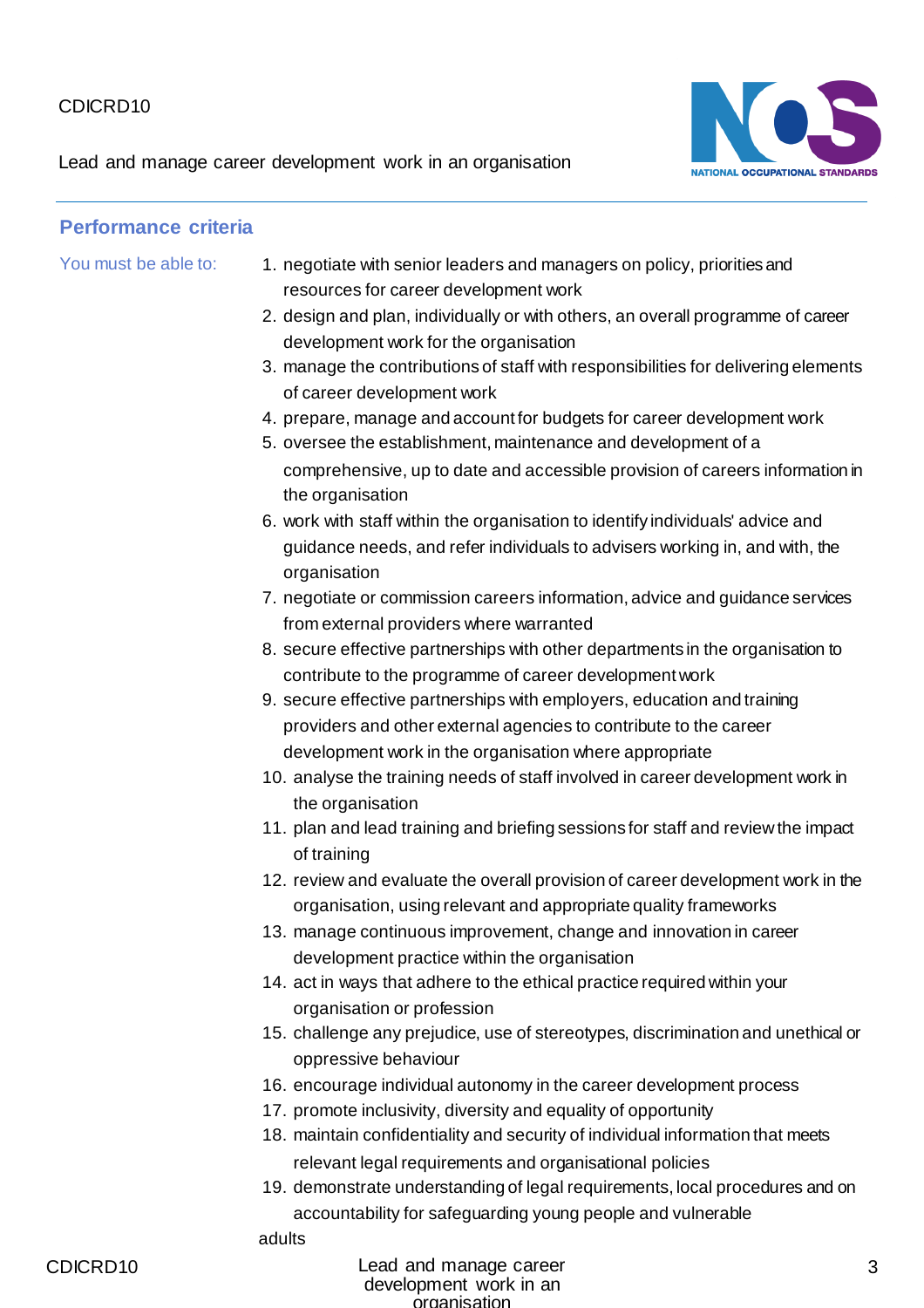Lead and manage career development work in an organisation



#### **Knowledge and understanding**

- 1. legal, organisational and policy requirements relevant to your role and the activities being carried out
- 2. the sources of advice, support and new ideas for career development work
- 3. the main components of career development work
- 4. the range of people, internal and external to the organisation, who could contribute to career development work, and their respective roles
- 5. the resources needed to deliver career development work
- 6. the sources of careers information
- 7. how to design programmes of work for career-related learning
- 8. the principles of partnership working
- 9. how to prepare a specification for information, advice and guidance services
- 10. how to commission careers information, advice and guidance services where appropriate
- 11. the main quality frameworks for career development work
- 12. how to monitor, review and evaluate career development practice
- 13. the potential of technology to improve delivery and ways to overcome any limitations it presents
- 14. how to structure and write a development and improvement plan
- 15. how to analyse staff training needs and identify the most effective approaches to staff training
- 16. how to lead on change management and innovation within the organisation
- 17. relevant ethical principles and codes of professional ethical practice and the consequences of not adhering to them
- 18. how to encourage individuals' ownership of the career development process
- 19. the boundaries and limits of own professional expertise
- 20. the boundaries of confidentiality, when it is appropriate to disclose confidential information to others and the processes required
- 21. measures to safeguard young people and vulnerable adults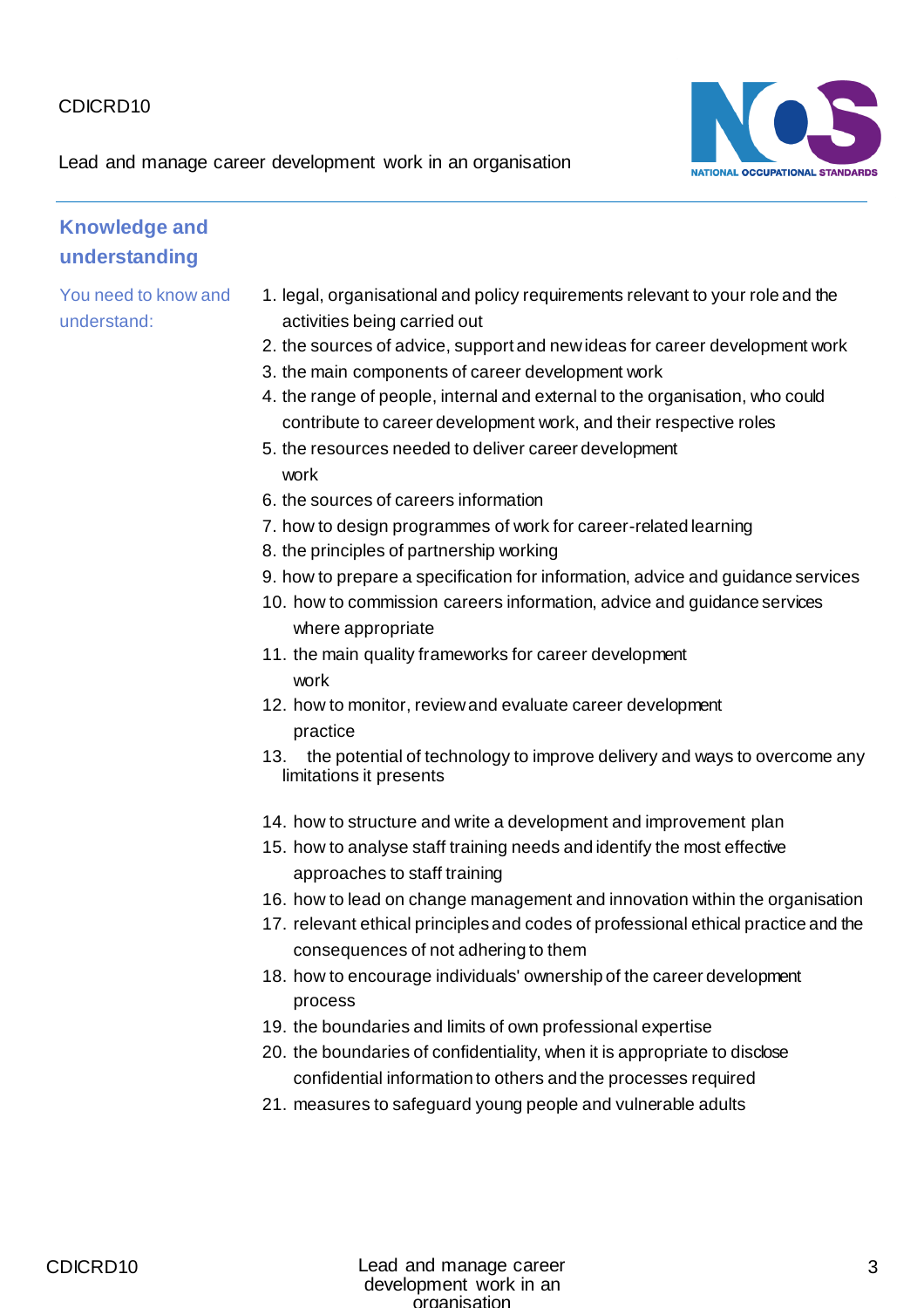

#### Lead and manage career development work in an organisation

| <b>Developed by</b>                       | <b>CDI</b>                                                                                                                                                                                                                                                                                                                                                                                                             |
|-------------------------------------------|------------------------------------------------------------------------------------------------------------------------------------------------------------------------------------------------------------------------------------------------------------------------------------------------------------------------------------------------------------------------------------------------------------------------|
| <b>Version Number</b>                     | 1                                                                                                                                                                                                                                                                                                                                                                                                                      |
| <b>Date Approved</b>                      | <b>July 2014</b>                                                                                                                                                                                                                                                                                                                                                                                                       |
| <b>Indicative Review</b><br><b>Date</b>   | February 2016                                                                                                                                                                                                                                                                                                                                                                                                          |
| <b>Validity</b>                           | Current                                                                                                                                                                                                                                                                                                                                                                                                                |
| <b>Status</b>                             | Original                                                                                                                                                                                                                                                                                                                                                                                                               |
| <b>Originating</b><br><b>Organisation</b> | <b>CDI</b>                                                                                                                                                                                                                                                                                                                                                                                                             |
| <b>Original URN</b>                       | CDICRD10                                                                                                                                                                                                                                                                                                                                                                                                               |
| <b>Relevant</b><br><b>Occupations</b>     | Careers Advisers and Vocational Guidance Specialists; Customer Service<br>Occupations; Education and training; Executive Coach; Functional Managers;<br>Helpline Workers; HR Staff; Learning Mentor; Managers and leaders with<br>responsibility for interagency working; Personnel, training and industrial<br>relations managers; Professional Occupations; Research Professionals;<br><b>Teaching Professionals</b> |
| <b>Suite</b>                              | <b>Career Development</b>                                                                                                                                                                                                                                                                                                                                                                                              |
| <b>Keywords</b>                           | advice, aspiration, career, client-centred, development, education,<br>employment, equality, ethical, goals, group, individual, information, labour<br>market, learn, motivation, needs, network, objective, partnership, plan,<br>practice, refer, reflect, theory                                                                                                                                                    |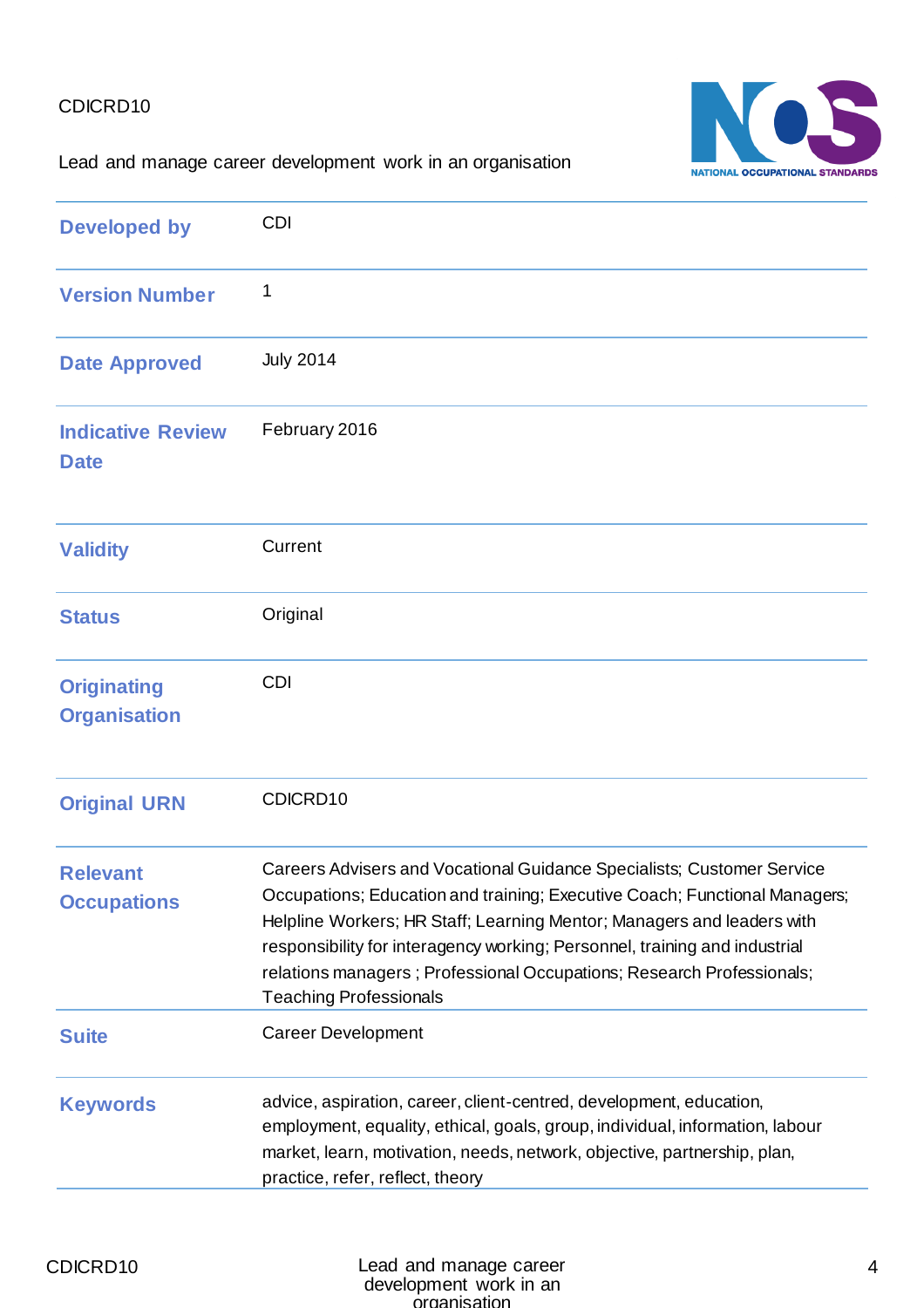

Improve services to individuals by collaborating with others

**Overview This standard is for career development practitioners.** This standard focuses on improving services through collaboration with others. It is concerned with developing effective inter-agency working arrangements, between different organisations and individuals offering services or sources of specialist support, to best meet the needs of and optimise outcomes for individuals.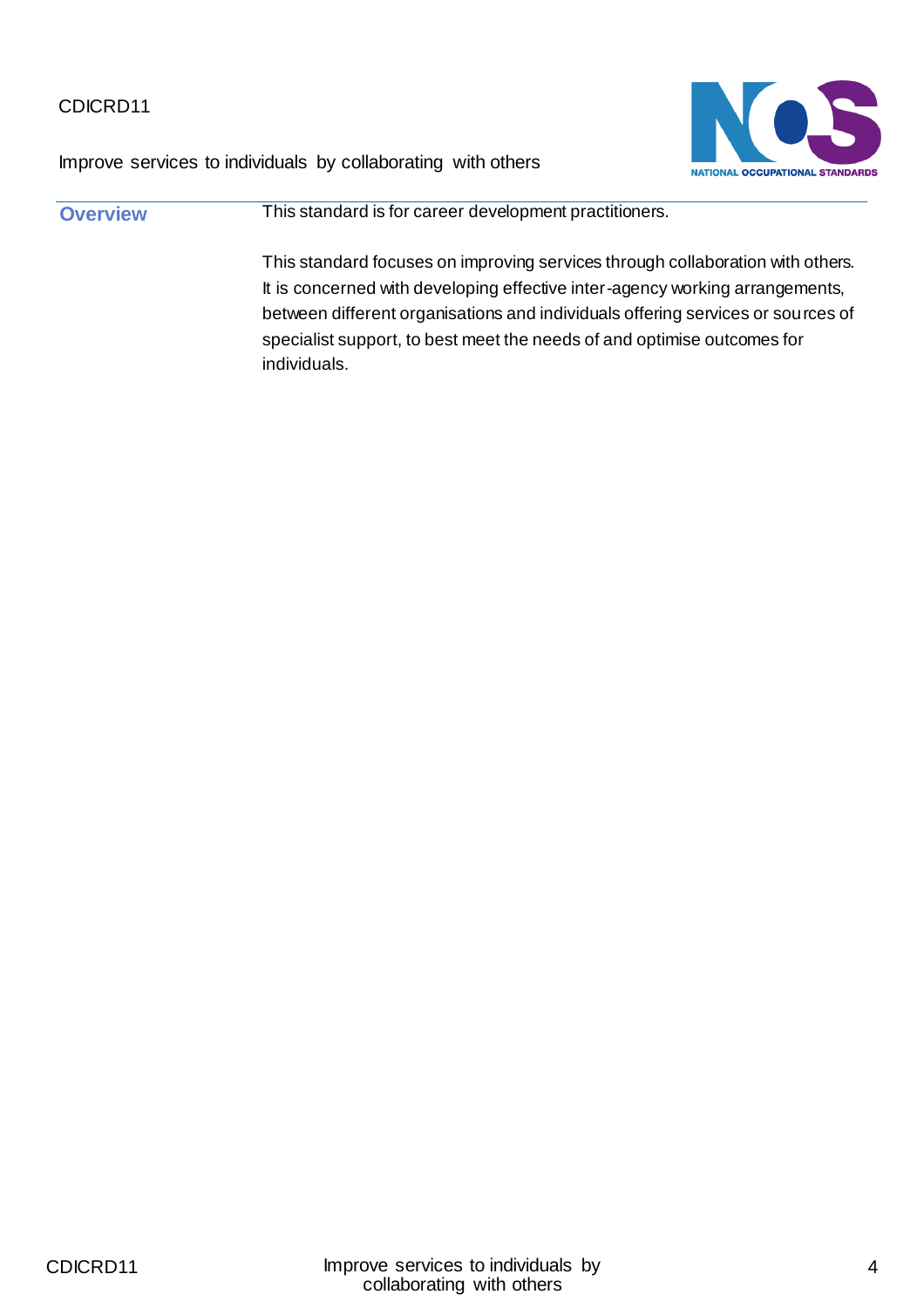Improve services to individuals by collaborating with others



- You must be able to: 1. develop shared aims that your own and other organisations can support
	- 2. identify and work with people in other organisations who are empowered to take forward joint work
	- 3. negotiate and agree protocols for co-operative working that minimise duplication and maximise benefits to individuals
	- 4. develop joint plans that enable the achievement of agreed objectives and cost effective delivery of services
	- 5. ensure plans appropriately utilise the skills and expertise of the people and organisations involved
	- 6. share information and communicate effectively with others
	- 7. identify and measure the resource implications of collaborative working including staffing costs
	- 8. monitor shared information and resources in line with relevant quality standards
	- 9. develop protocols to deal with breakdown in communication and resolve interagency conflict
	- 10. evaluate the impact on individuals of collaboration arrangements and plan improvements as required
	- 11. act in ways that adhere to the ethical practice required within your organisation or profession
	- 12. challenge any prejudice, use of stereotypes, discrimination and unethical or oppressive behaviour
	- 13. encourage individual autonomy in the career development process
	- 14. promote inclusivity, diversity and equality of opportunity
	- 15. maintain confidentiality and security of individual information that meets relevant legal requirements and organisational policies
	- 16. demonstrate understanding of legal requirements, local procedures and own accountability for safeguarding young people and vulnerable adults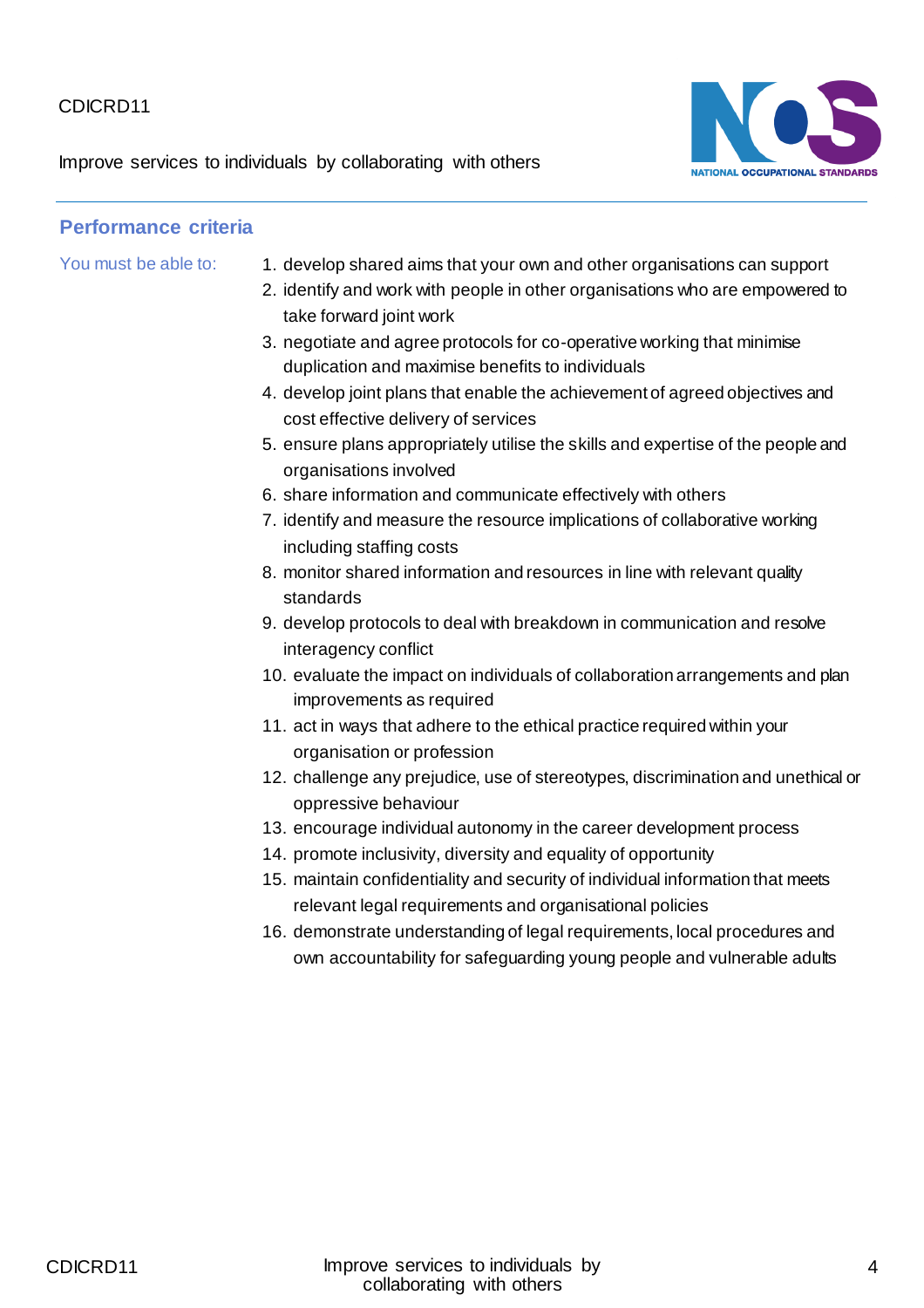Improve services to individuals by collaborating with others



## **Knowledge and understanding**

- 1. legal, organisational and policy requirements relevant to your role and the activities being carried out
- 2. the services offered by others, how they relate to the service offered by your own organisation, and how to use and access them
- 3. how to approach partners in ways that promote confidence and trust, and the importance of this to effective working relationships
- 4. how to align organisational aims
- 5. how to influence others to consider new ideas and ways of working
- 6. why it is important to have protocols for inter-agency working and the key areas that such protocols should cover
- 7. why it is important to agree with other organisations how resources should be shared cost effectively
- 8. the principles and methods of joint and multi-disciplinary working
- 9. how to assess the risks of joint working and ways to minimise these
- 10. how to identify appropriate partners and their potential contributions to joint and multi-disciplinary working
- 11. the importance of effective communication and information sharing
- 12. the potential of technology to improve delivery and ways to overcome any limitations it presents
- 13. how to identify and measure the resource implications, including staffing costs, of collaborative working
- 14. how to give feedback, prevent and resolve conflicts constructively
- 15. methods for evaluating the effectiveness of working with others
- 16. relevant ethical principles and codes of professional ethical practice and the consequences of not adhering to them
- 17. the boundaries and limits of own professional expertise
- 18. the boundaries of confidentiality, when it is appropriate to disclose confidential information to others and the processes required
- 19. measures to safeguard young people and vulnerable adults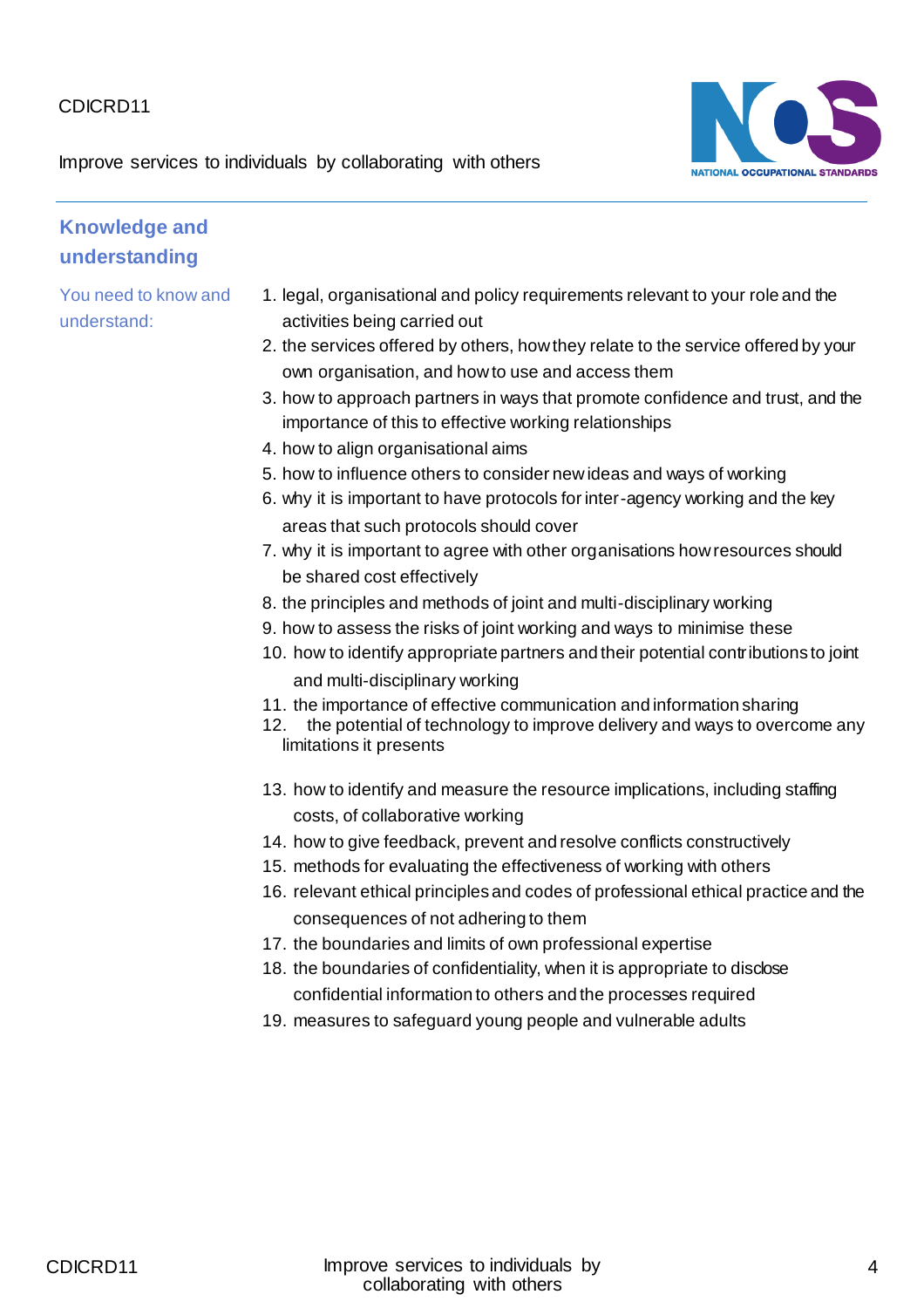

Improve services to individuals by collaborating with others

| <b>Developed by</b>                       | <b>CDI</b>                                                                                                                                                                                                                                                                                                                                                                                                             |
|-------------------------------------------|------------------------------------------------------------------------------------------------------------------------------------------------------------------------------------------------------------------------------------------------------------------------------------------------------------------------------------------------------------------------------------------------------------------------|
| <b>Version Number</b>                     | $\overline{2}$                                                                                                                                                                                                                                                                                                                                                                                                         |
| <b>Date Approved</b>                      | <b>July 2014</b>                                                                                                                                                                                                                                                                                                                                                                                                       |
| <b>Indicative Review</b><br><b>Date</b>   | February 2016                                                                                                                                                                                                                                                                                                                                                                                                          |
| <b>Validity</b>                           | Current                                                                                                                                                                                                                                                                                                                                                                                                                |
| <b>Status</b>                             | Original                                                                                                                                                                                                                                                                                                                                                                                                               |
| <b>Originating</b><br><b>Organisation</b> | CDI                                                                                                                                                                                                                                                                                                                                                                                                                    |
| <b>Original URN</b>                       | CDICRD11                                                                                                                                                                                                                                                                                                                                                                                                               |
| <b>Relevant</b><br><b>Occupations</b>     | Careers Advisers and Vocational Guidance Specialists; Customer Service<br>Occupations; Education and training; Executive Coach; Functional Managers;<br>Helpline Workers; HR Staff; Learning Mentor; Managers and leaders with<br>responsibility for interagency working; Personnel, training and industrial<br>relations managers; Professional Occupations; Research Professionals;<br><b>Teaching Professionals</b> |
| <b>Suite</b>                              | <b>Career Development</b>                                                                                                                                                                                                                                                                                                                                                                                              |
| <b>Keywords</b>                           | advice, aspiration, career, client-centred, development, education,<br>employment, equality, ethical, goals, group, individual, information, labour<br>market, learn, motivation, needs, network, objective, partnership, plan,<br>practice, refer, reflect, theory                                                                                                                                                    |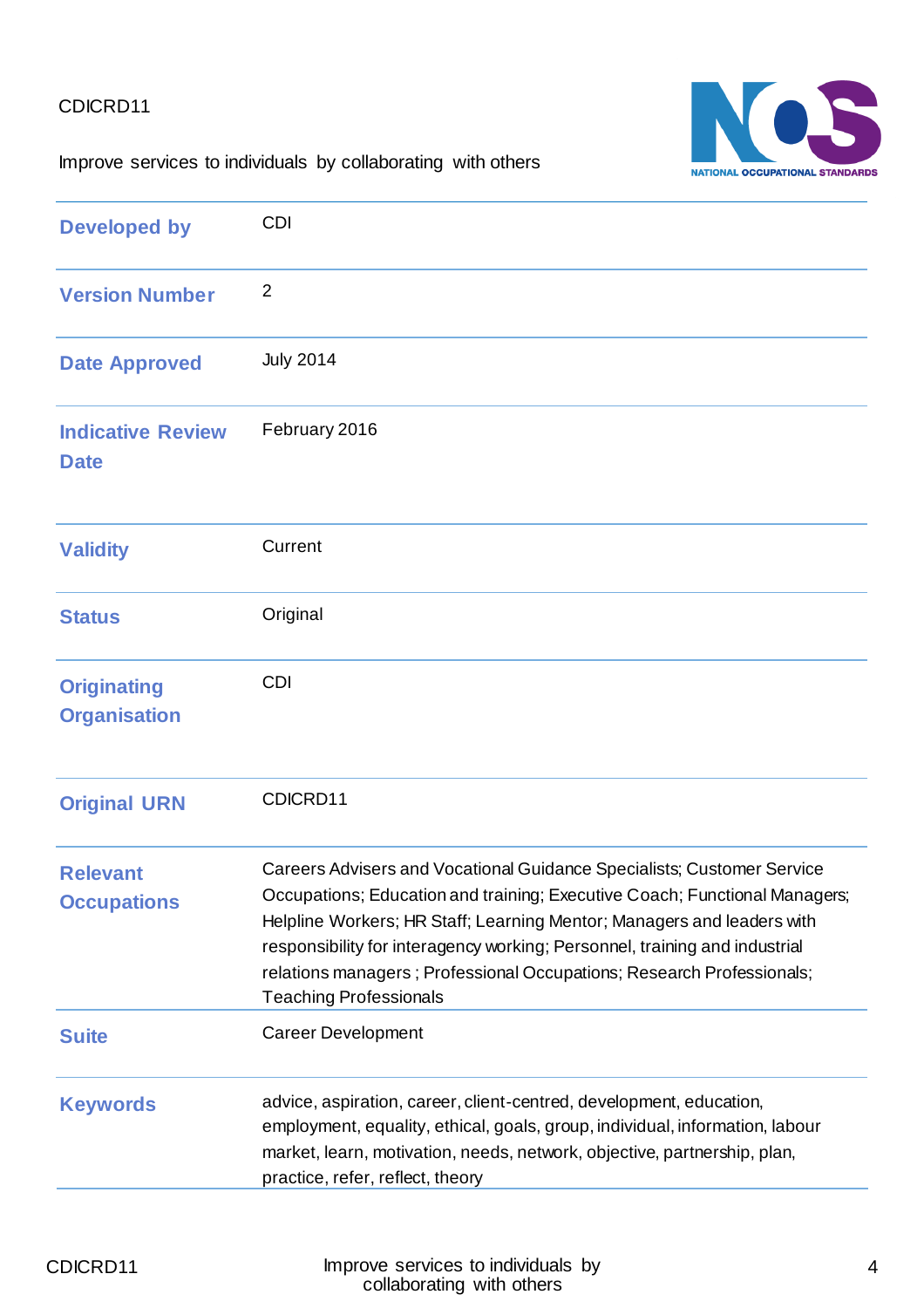



**Overview This standard is for career development practitioners.** This standard is about how to support individuals to access referral opportunities and how to ensure that referrals have a positive impact on their career development.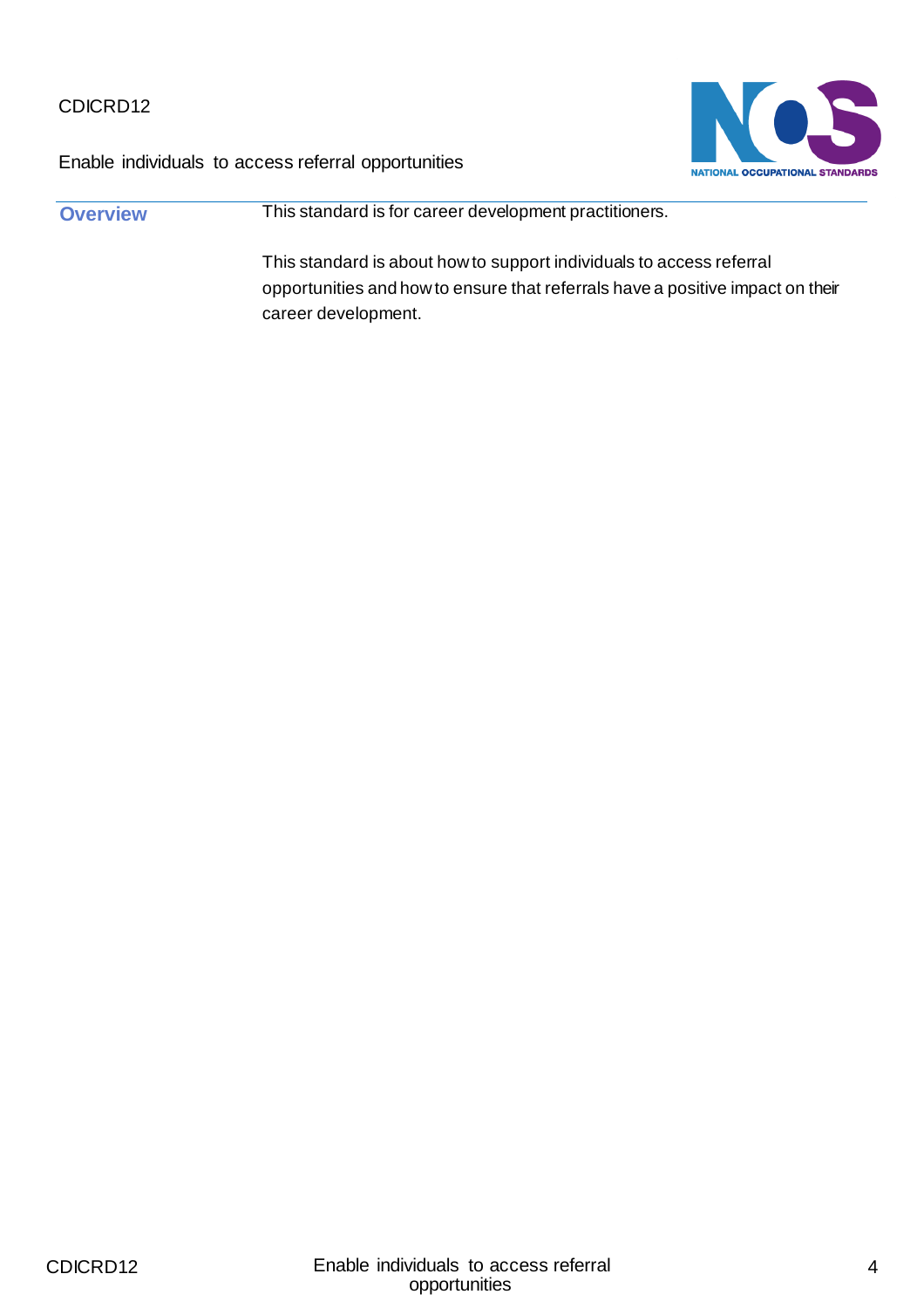Enable individuals to access referral opportunities



- You must be able to: 1. recommend referrals to individuals which best meet their needs and for which they are eligible
	- 2. help individuals define their expectations of referral opportunities
	- 3. ensure individuals have sufficient information and time for reflection when committing to referrals
	- 4. support individuals to follow up suitable referral opportunities
	- 5. establish effective partnerships with others to optimise referral opportunities and channels for handover feedback
	- 6. recognise and respect the roles and responsibilities of others in the referral process
	- 7. seek feedback from individuals and, where appropriate, others on referrals made
	- 8. record and follow up referrals in line with organisational requirements
	- 9. evaluate the impact of referrals and plan improvements as required
	- 10. act in ways that adhere to the ethical practice required within your organisation or profession
	- 11. challenge any prejudice, use of stereotypes, discrimination and unethical or oppressive behaviour
	- 12. encourage individual autonomy in the career development process
	- 13. promote inclusivity, diversity and equality of opportunity
	- 14. maintain confidentiality and security of individual information that meets relevant legal requirements and organisational policies
	- 15. demonstrate understanding of legal requirements, local procedures and own accountability for safeguarding young people and vulnerable adults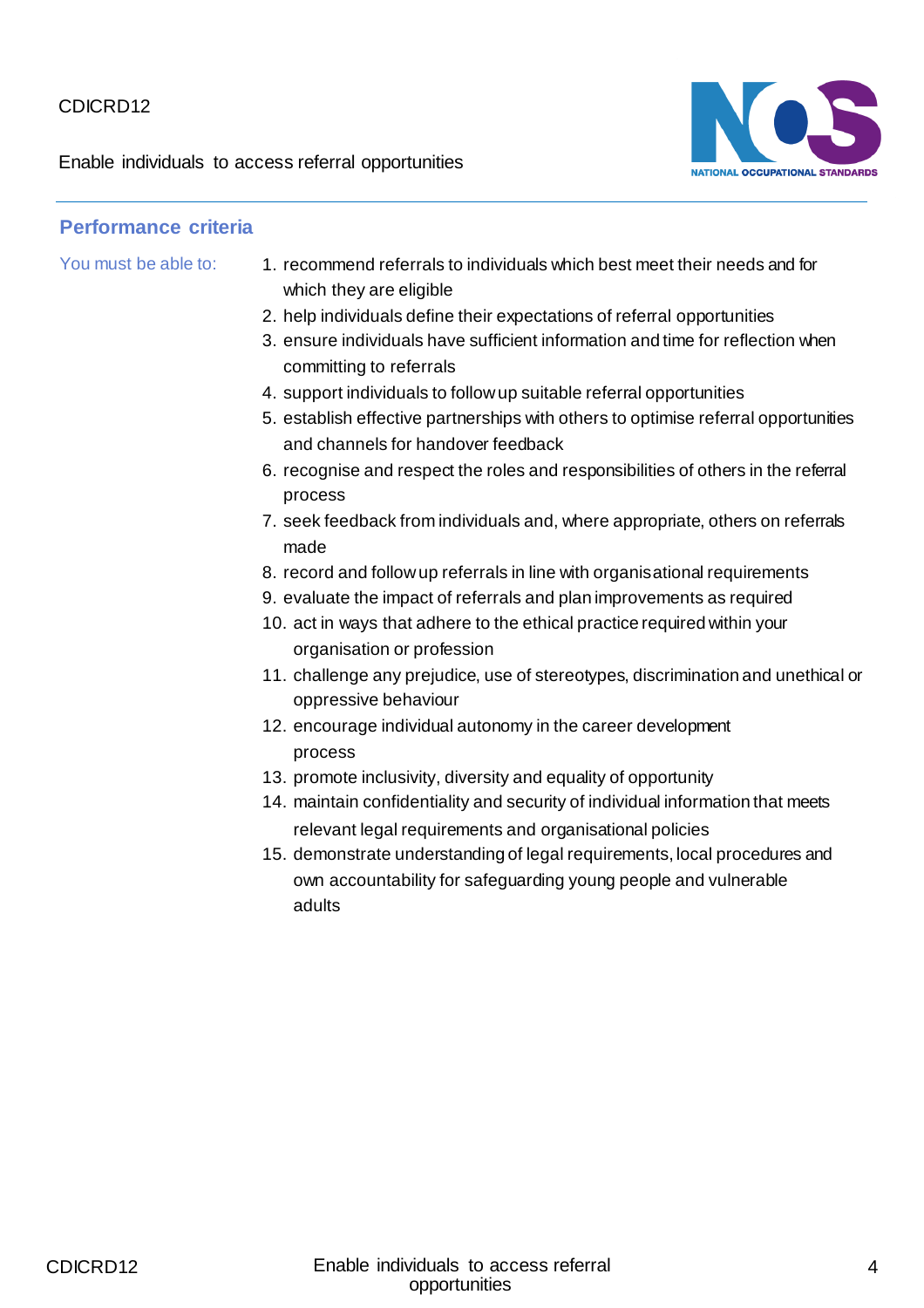Enable individuals to access referral opportunities



#### **Knowledge and understanding**

- 1. legal, organisational and policy requirements relevant to your role and the activities being carried out
- 2. barriers that individuals may face for which they may need specialist support
- 3. appropriate sources of specialist support within and outside the organisation to meet the specific needs of individuals
- 4. relevant local, regional, national and international organisations within the public, private and voluntary sectors that it may be appropriate to refer individuals to
- 5. the potential of technology to improve delivery and ways to overcome any limitations it presents
- 6. eligibility criteria and decision-making processes of the individuals and organisations you are referring individuals to
- 7. when it is appropriate to share information with others
- 8. how to identify the nature and level of support individuals require from the services to which you are referring them
- 9. ways to approach individuals about referral needs whilst respecting their values, rights and privacy
- 10. how to empower individuals to enable them to access services from other individuals or organisations
- 11. how to analyse and reflect on referral activities using participants' feedback and recorded outcomes.
- 12. relevant ethical principles and codes of professional ethical practice and the consequences of not adhering to them
- 13. how to encourage individuals' ownership of the career development process
- 14. the boundaries and limits of own professional expertise
- 15. the boundaries of confidentiality, when it is appropriate to disclose confidential information to others and the processes required
- 16. measures to safeguard young people and vulnerable adults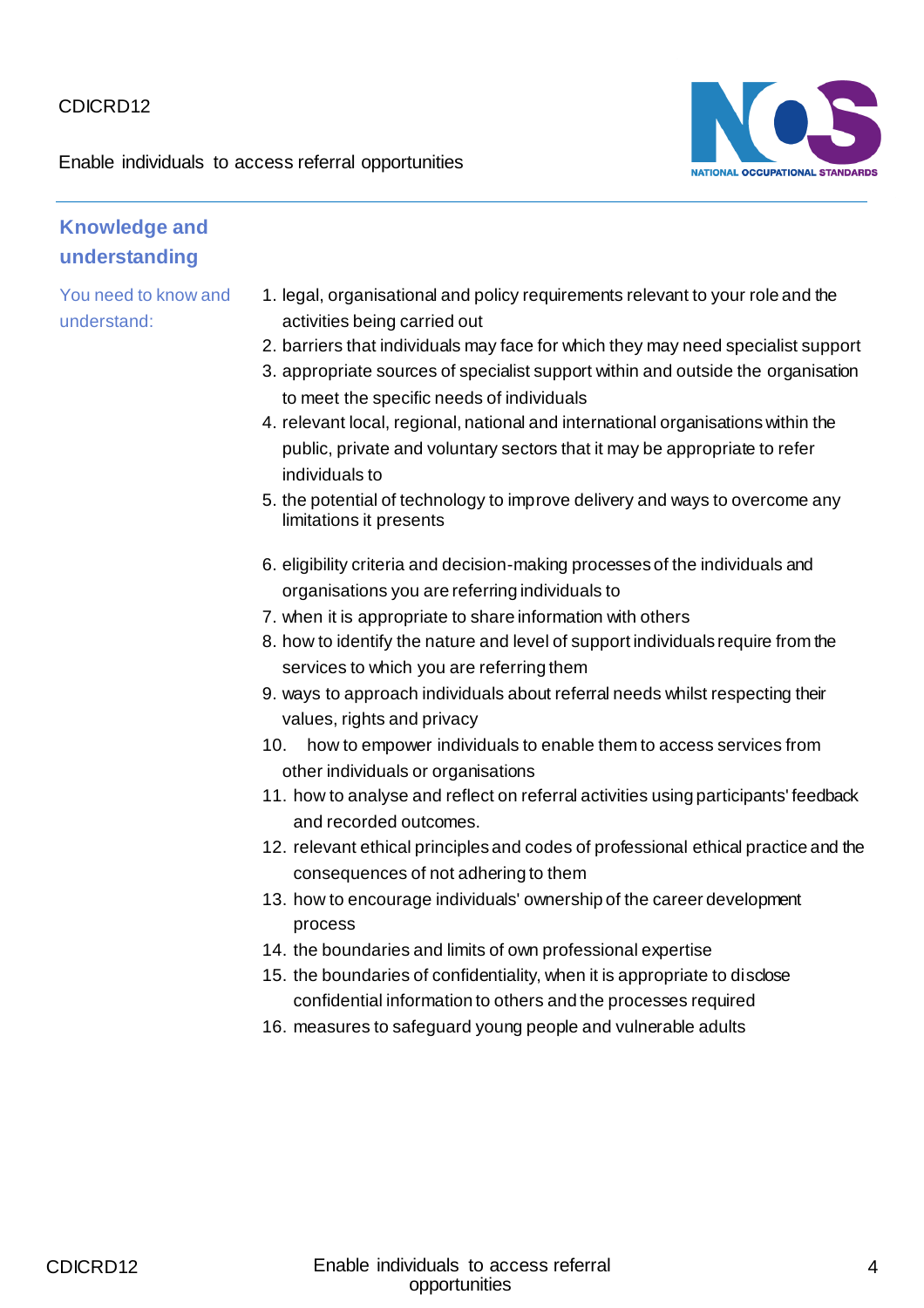

Enable individuals to access referral opportunities

| <b>Developed by</b>                       | <b>CDI</b>                                                                                                                                                                                                                                                                                                                                                                                                             |
|-------------------------------------------|------------------------------------------------------------------------------------------------------------------------------------------------------------------------------------------------------------------------------------------------------------------------------------------------------------------------------------------------------------------------------------------------------------------------|
| <b>Version Number</b>                     | $\overline{2}$                                                                                                                                                                                                                                                                                                                                                                                                         |
| <b>Date Approved</b>                      | <b>July 2014</b>                                                                                                                                                                                                                                                                                                                                                                                                       |
| <b>Indicative Review</b><br><b>Date</b>   | February 2016                                                                                                                                                                                                                                                                                                                                                                                                          |
| <b>Validity</b>                           | Current                                                                                                                                                                                                                                                                                                                                                                                                                |
| <b>Status</b>                             | Original                                                                                                                                                                                                                                                                                                                                                                                                               |
| <b>Originating</b><br><b>Organisation</b> | <b>CDI</b>                                                                                                                                                                                                                                                                                                                                                                                                             |
| <b>Original URN</b>                       | CDICRD12                                                                                                                                                                                                                                                                                                                                                                                                               |
| <b>Relevant</b><br><b>Occupations</b>     | Careers Advisers and Vocational Guidance Specialists; Customer Service<br>Occupations; Education and training; Executive Coach; Functional Managers;<br>Helpline Workers; HR Staff; Learning Mentor; Managers and leaders with<br>responsibility for interagency working; Personnel, training and industrial<br>relations managers; Professional Occupations; Research Professionals;<br><b>Teaching Professionals</b> |
| <b>Suite</b>                              | <b>Career Development</b>                                                                                                                                                                                                                                                                                                                                                                                              |
| <b>Keywords</b>                           | advice, aspiration, career, client-centred, development, education,<br>employment, equality, ethical, goals, group, individual, information, labour<br>market, learn, motivation, needs, network, objective, partnership, plan,<br>practice, refer, reflect, theory                                                                                                                                                    |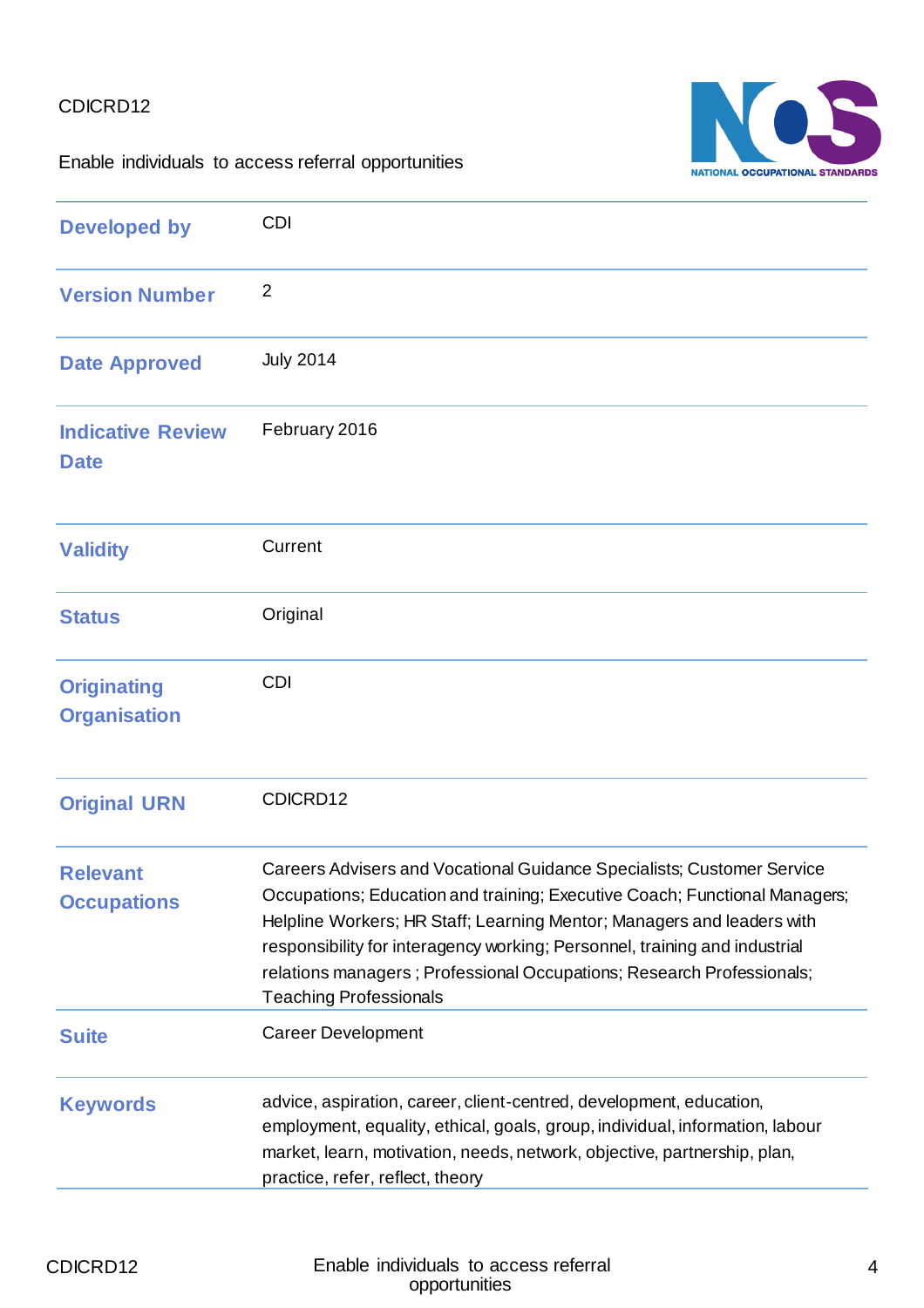



**Overview This standard is for career development practitioners.** 

This standard is about representing individuals' needs to others through advocacy, negotiation and mediation.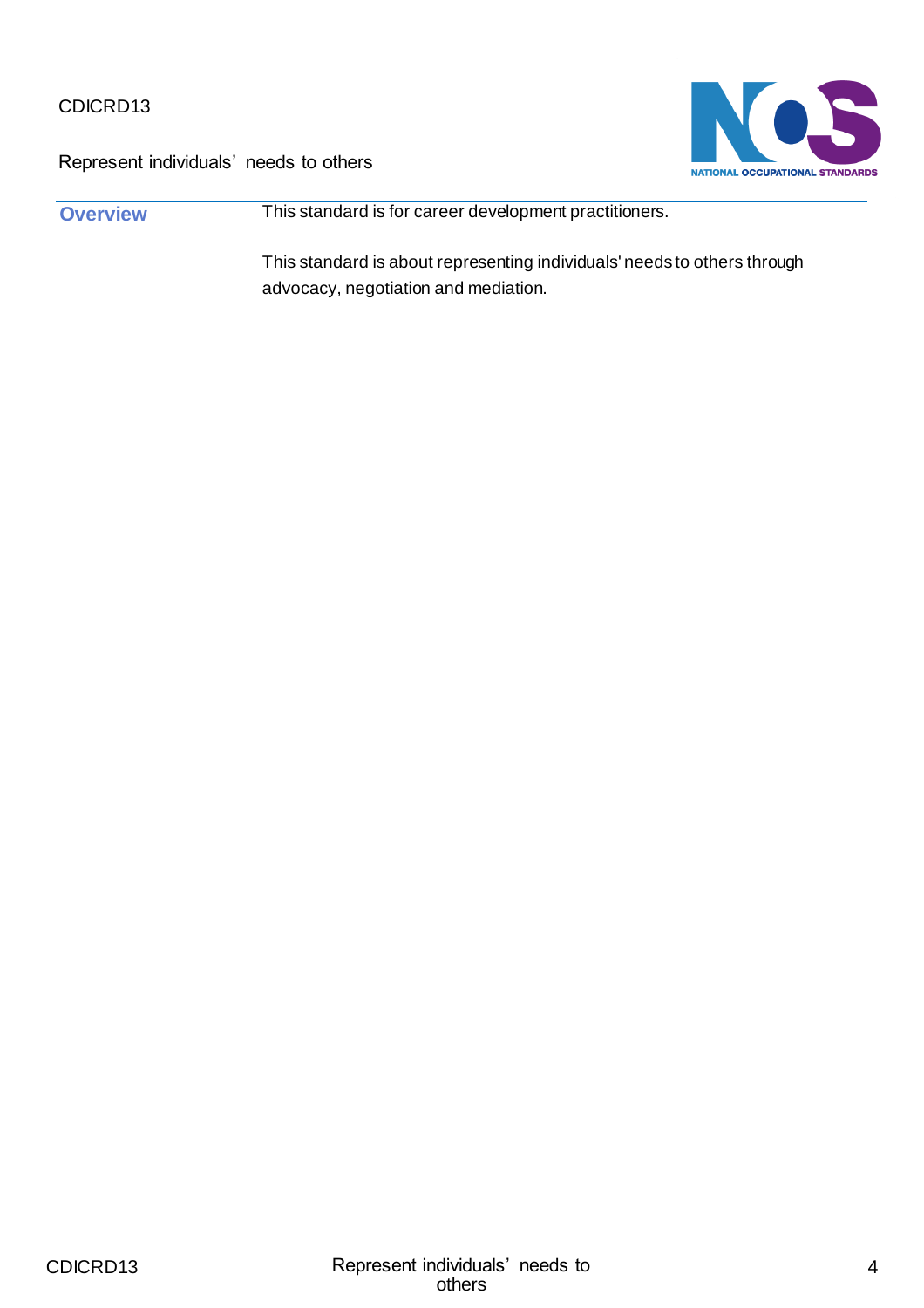Represent individuals' needs to others



- You must be able to: 1. work with individuals to collect sufficient information to represent their interests
	- 2. ensure individuals have realistic expectations of the results of representation on their behalf
	- 3. recognise the differences between advocacy, negotiation and mediation and when each might be used
	- 4. identify contradictory information relating to individuals and resolve this with them
	- 5. use external services to represent individuals when it is in their best interests
	- 6. agree realistic contingency plans with individuals
	- 7. present individuals interests clearly and effectively to others
	- 8. negotiate within boundaries agreed with individuals
	- 9. offer constructive suggestions for resolution of issues
	- 10. consult with individuals at suitable points to ensure agreements meet their requirements
	- 11. record agreements using organisational procedures
	- 12. evaluate the effectiveness of representation activities and plan improvements as required
	- 13. act in ways that adhere to the ethical practice required within your organisation or profession
	- 14. challenge any prejudice, use of stereotypes, discrimination and unethical or oppressive behaviour
	- 15. encourage individual autonomy in the career development process
	- 16. promote inclusivity, diversity and equality of opportunity
	- 17. maintain confidentiality and security of individual information that meets relevant legal requirements and organisational policies
	- 18. demonstrate understanding of legal requirements, local procedures and own accountability for safeguarding young people and vulnerable adults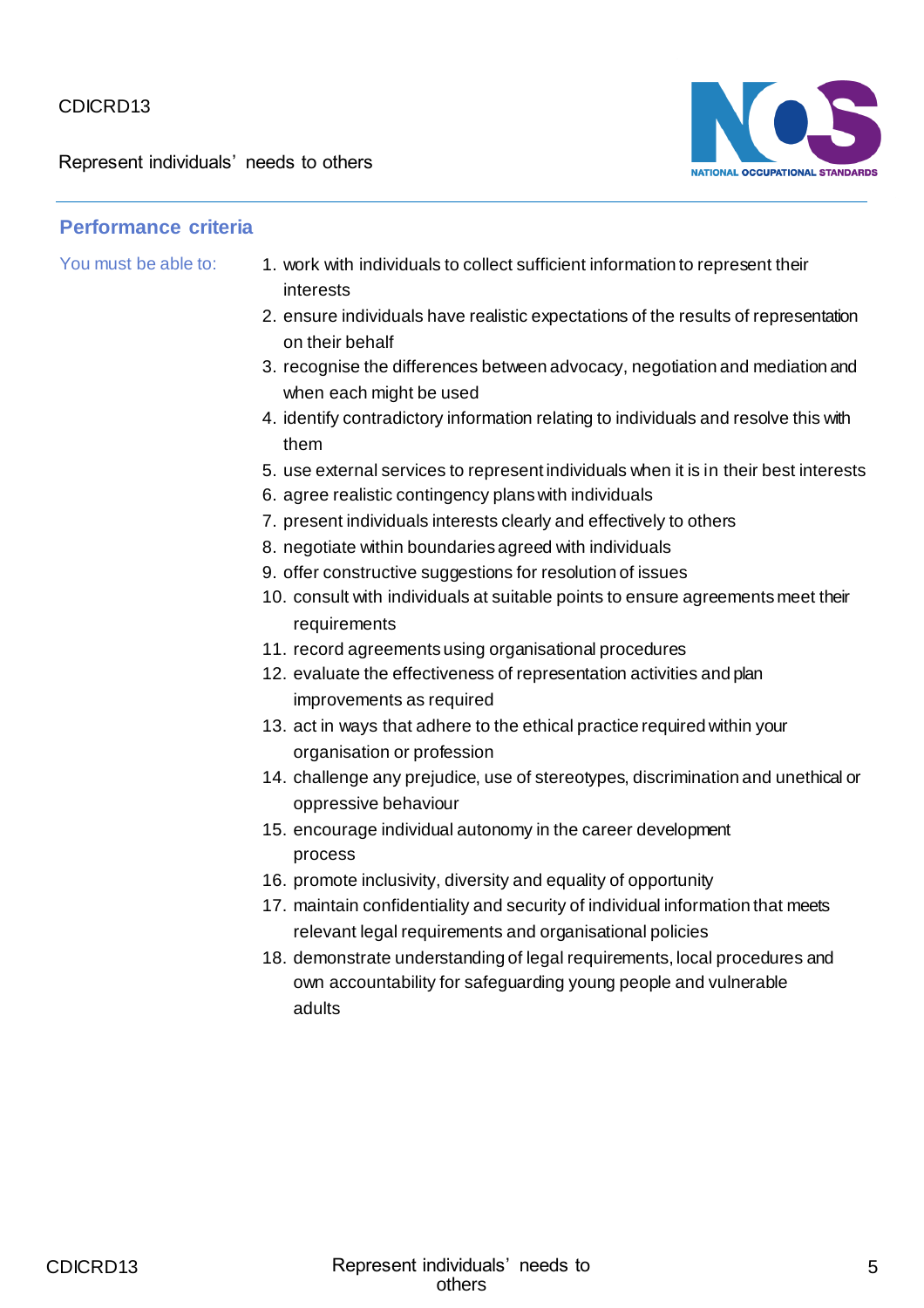Represent individuals' needs to others



#### **Knowledge and understanding**

- 1. legal, organisational and policy requirements relevant to your role and activities being carried out
- 2. the principles of negotiation, advocacy and mediation and when each might be used
- 3. how to assess the effectiveness of representation activities
- 4. the advantages and disadvantages of engaging with external services to represent the interests of individuals
- 5. how to assess the level of representation required to best meet individuals' interests
- 6. the range of skills, techniques and strategies used in representing individuals
- 7. the potential of technology to improve delivery and ways to overcome any limitations it presents
- 8. the information necessary to represent individuals
- 9. how to identify contradictory information relating to individuals
- 10. how to identify and present key aspects of individuals' requirements
- 11. how decisions are agreed and the systems for recording them
- 12. how to analyse and reflect on representation activities using individuals' feedback and recorded outcomes
- 13. relevant ethical principles and codes of professional ethical practice and the consequences of not adhering to them
- 14. how to encourage individuals' ownership of the career development process
- 15. the boundaries and limits of own professional expertise
- 16. the boundaries of confidentiality, when it is appropriate to disclose confidential information to others and the processes required
- 17. measures to safeguard young people and vulnerable adults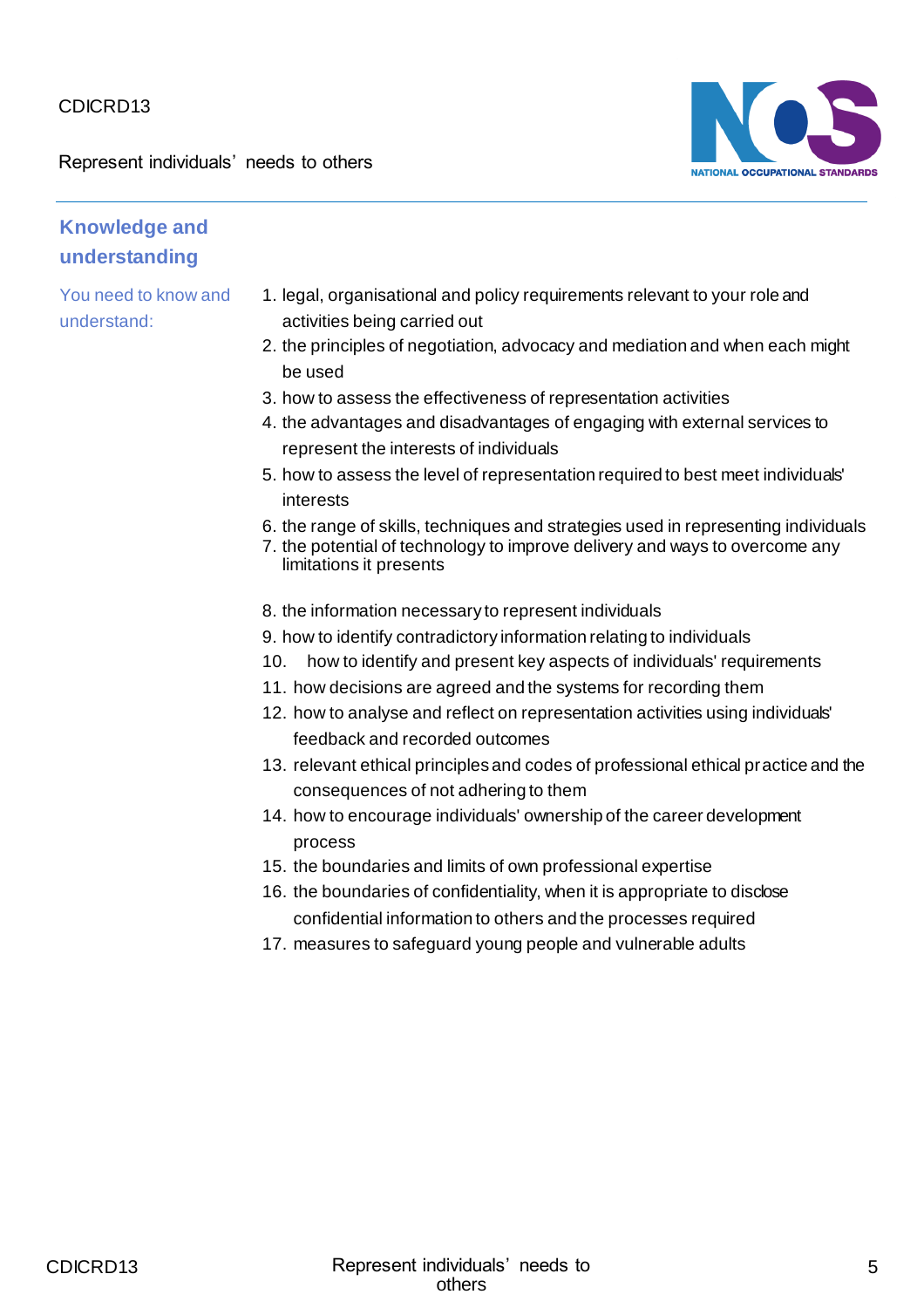Represent individuals' needs to others



| <b>Developed by</b>                       | <b>CDI</b>                                                                                                                                                                                                                                                                                                                                                                                                             |
|-------------------------------------------|------------------------------------------------------------------------------------------------------------------------------------------------------------------------------------------------------------------------------------------------------------------------------------------------------------------------------------------------------------------------------------------------------------------------|
| <b>Version Number</b>                     | $\overline{2}$                                                                                                                                                                                                                                                                                                                                                                                                         |
| <b>Date Approved</b>                      | <b>July 2014</b>                                                                                                                                                                                                                                                                                                                                                                                                       |
| <b>Indicative Review</b><br><b>Date</b>   | February 2016                                                                                                                                                                                                                                                                                                                                                                                                          |
| <b>Validity</b>                           | Current                                                                                                                                                                                                                                                                                                                                                                                                                |
| <b>Status</b>                             | Original                                                                                                                                                                                                                                                                                                                                                                                                               |
| <b>Originating</b><br><b>Organisation</b> | <b>CDI</b>                                                                                                                                                                                                                                                                                                                                                                                                             |
| <b>Original URN</b>                       | CDICRD13                                                                                                                                                                                                                                                                                                                                                                                                               |
| <b>Relevant</b><br><b>Occupations</b>     | Careers Advisers and Vocational Guidance Specialists; Customer Service<br>Occupations; Education and training; Executive Coach; Functional Managers;<br>Helpline Workers; HR Staff; Learning Mentor; Managers and leaders with<br>responsibility for interagency working; Personnel, training and industrial<br>relations managers; Professional Occupations; Research Professionals;<br><b>Teaching Professionals</b> |
| <b>Suite</b>                              | <b>Career Development</b>                                                                                                                                                                                                                                                                                                                                                                                              |
| <b>Keywords</b>                           | advice, aspiration, career, client-centred, development, education,<br>employment, equality, ethical, goals, group, individual, information, labour<br>market, learn, motivation, needs, network, objective, partnership, plan,<br>practice, refer, reflect, theory                                                                                                                                                    |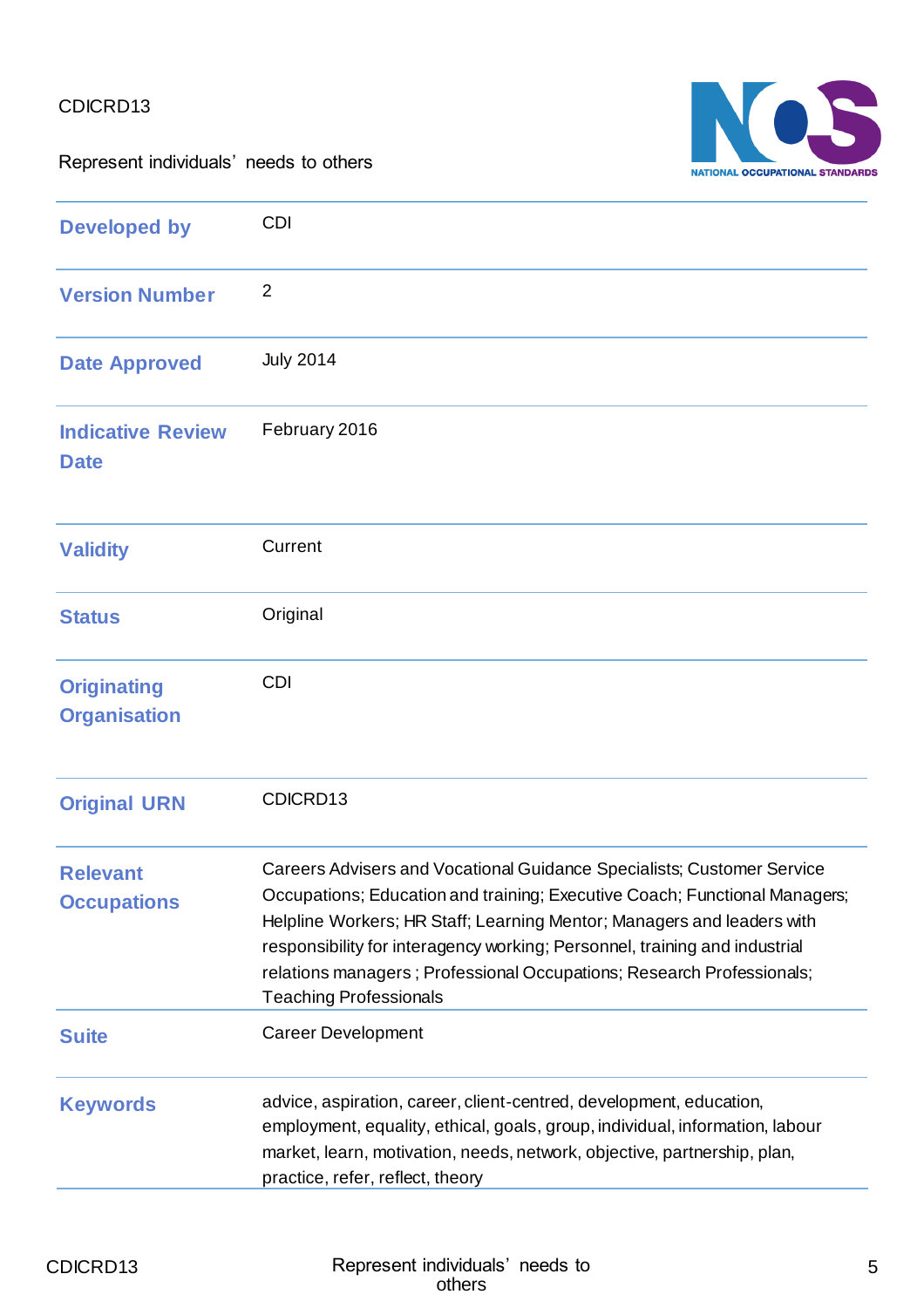Plan and design the service offer



**Overview This standard is for career development practitioners.** 

This standard is about understanding the market needs and requirements for career development services and being able to provide a service that is relevant, valued and sustainable. It includes planning, designing and negotiating the content and scope of service delivery.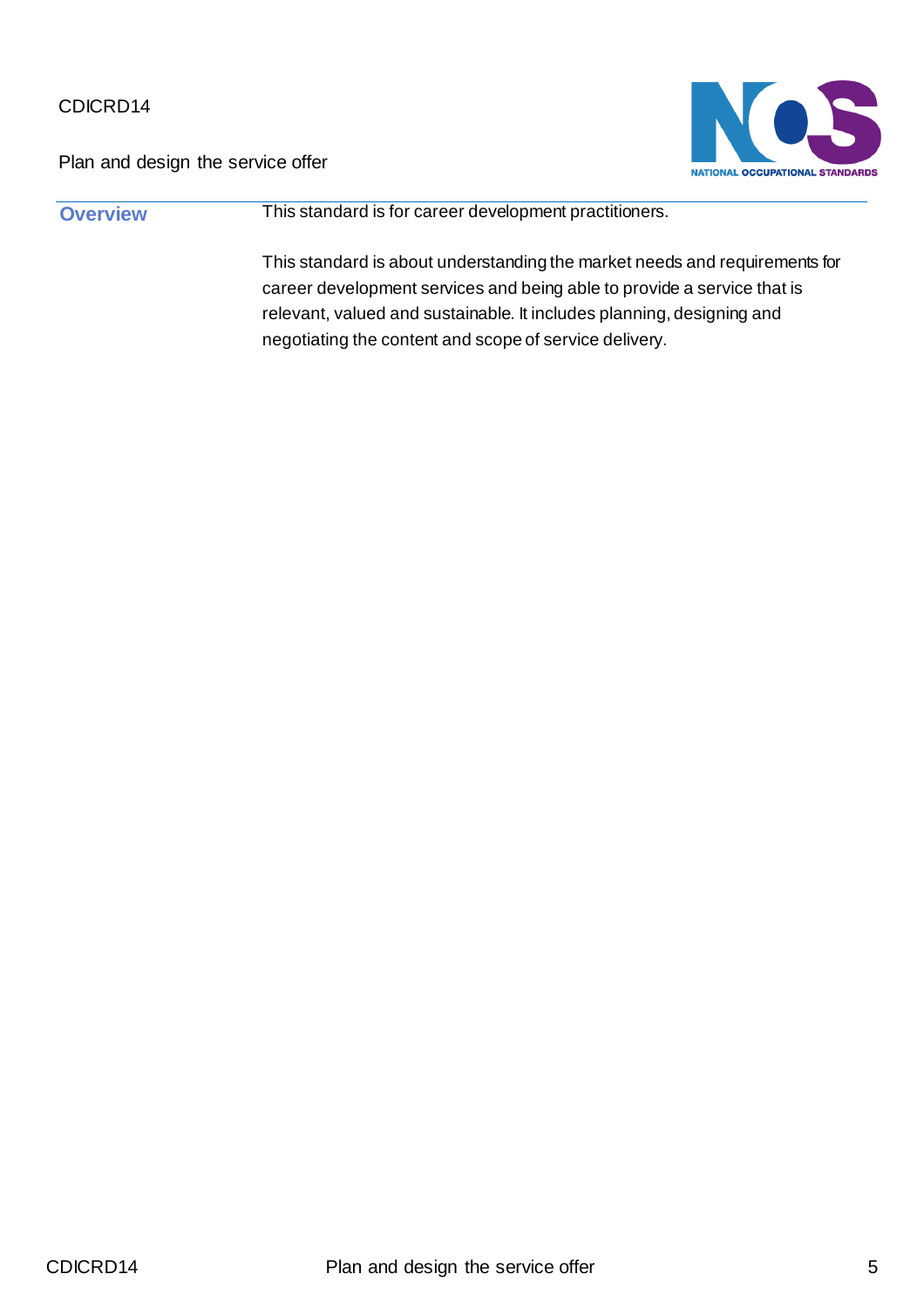Plan and design the service offer



- You must be able to: 1. identify the need and market for career development services
	- 2. consult with clients and organisations to identify and explore their specific requirements
	- 3. plan and design a core service offer based on need, best practice and practitioner skills and knowledge within resources available
	- 4. communicate, influence and negotiate with clients and organisations on how the service offer can best meet their needs and provide most value
	- 5. identify the outcomes and appropriate measures of success for proposed interventions
	- 6. agree with clients and organisations appropriate contracts, proposals or agreements to define scope, budget and compliance with professional standards and code of ethics
	- 7. work in collaboration with clients and organisations to design the service content, and identify how it links with other interventions
	- 8. work in collaboration with clients and organisations to plan, deliver, monitor and evaluate the service
	- 9. train others as required to deliver the service offer
	- 10. evaluate effectiveness of service offer and plan improvements as required
	- 11. act in ways that adhere to the ethical practice required within your organisation or profession
	- 12. challenge any prejudice, use of stereotypes, discrimination and unethical or oppressive behaviour
	- 13. encourage individual autonomy in the career development process
	- 14. promote inclusivity, diversity and equality of opportunity
	- 15. maintain confidentiality and security of individual information that meets relevant legal requirements and organisational policies
	- 16. demonstrate understanding of legal requirements, local procedures and own accountability for safeguarding young people and vulnerable adults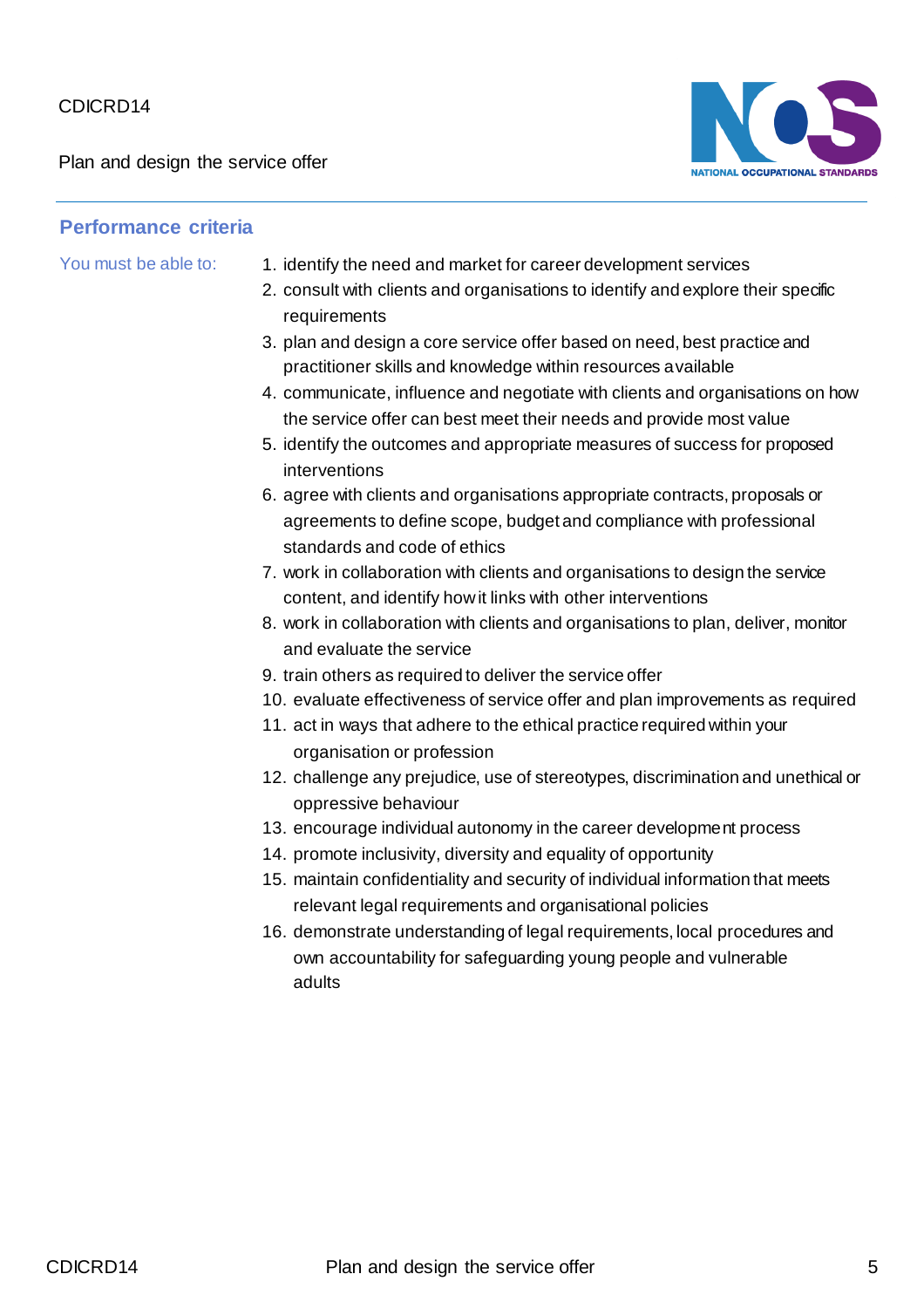Plan and design the service offer



#### **Knowledge and understanding**

- 1. legal, organisational and policy requirements relevant to your role and the activities being carried out
- 2. the current and emerging needs for career development services and the range of clients and stakeholders
- 3. how to provide evidence of the benefits that career development services offer to a range of clients and stakeholder groups
- 4. the key components of an effective career development service offer
- 5. how to plan and design the career development service offer to meet different needs and contexts
- 6. measures and indicators of success, and how to agree these for the service provided
- 7. how to write a proposal or contract that defines the scope, costs and quality assurance for the service on offer
- 8. awareness of a range of career development resources and techniques to deliver the service offer
- 9. the value and range of learning approaches
- 10. how to coach, train and mentor others to deliver aspects of the career development service
- 11. relevant ethical principles and codes of professional ethical practice and the consequences of not adhering to them
- 12. how to encourage individuals' ownership of the career development process
- 13. the potential of technology to improve delivery and ways to overcome any limitations it presents
- 14. the boundaries and limits of own professional expertise
- 15. the boundaries of confidentiality, when it is appropriate to disclose confidential information to others and the processes required
- 16. measures to safeguard young people and vulnerable adults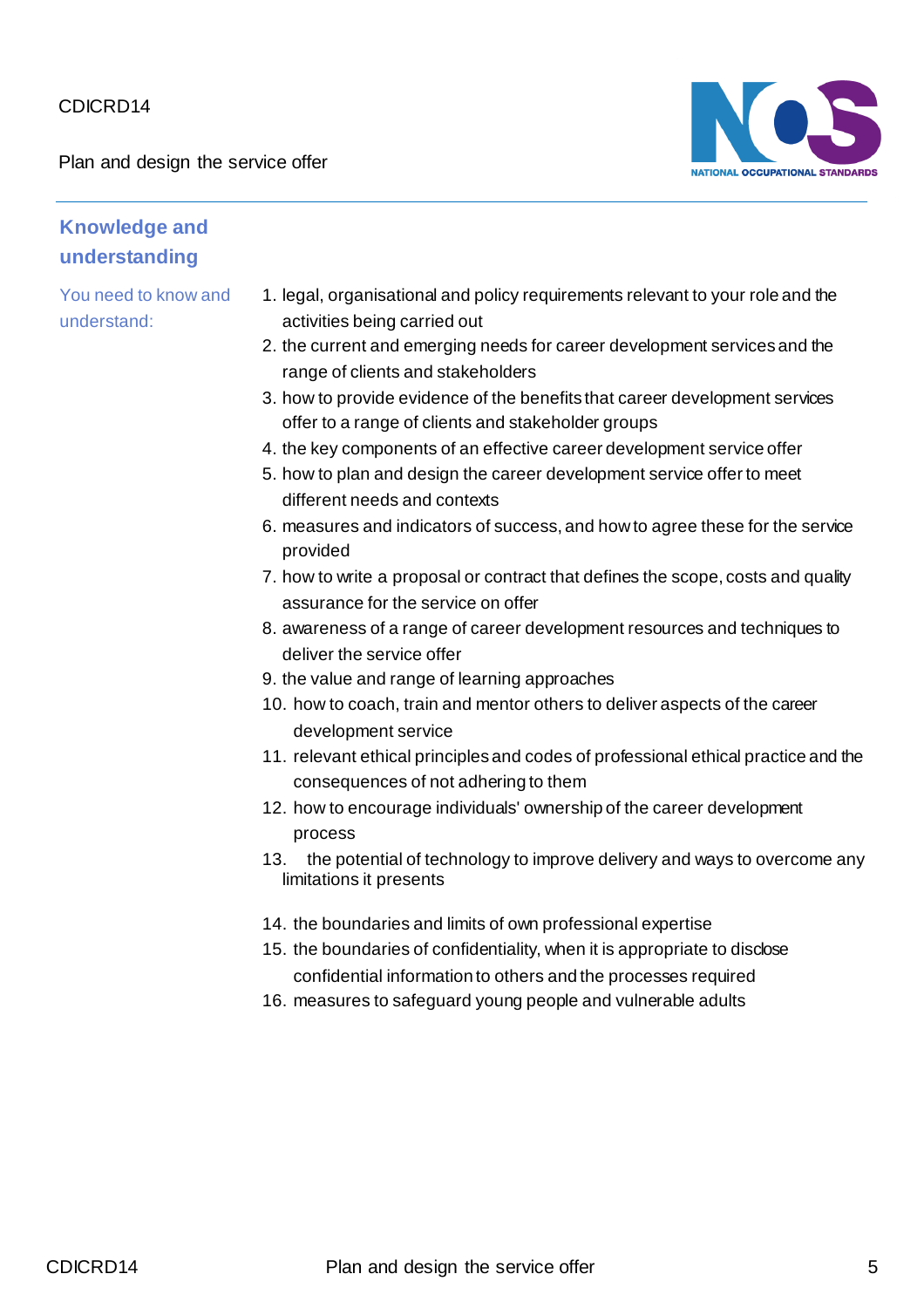Plan and design the service offer



| <b>Developed by</b>                       | <b>CDI</b>                                                                                                                                                                                                                                                                                                                                                                                                             |
|-------------------------------------------|------------------------------------------------------------------------------------------------------------------------------------------------------------------------------------------------------------------------------------------------------------------------------------------------------------------------------------------------------------------------------------------------------------------------|
| <b>Version Number</b>                     | 1                                                                                                                                                                                                                                                                                                                                                                                                                      |
| <b>Date Approved</b>                      | <b>July 2014</b>                                                                                                                                                                                                                                                                                                                                                                                                       |
| <b>Indicative Review</b><br><b>Date</b>   | February 2016                                                                                                                                                                                                                                                                                                                                                                                                          |
| <b>Validity</b>                           | Current                                                                                                                                                                                                                                                                                                                                                                                                                |
| <b>Status</b>                             | Original                                                                                                                                                                                                                                                                                                                                                                                                               |
| <b>Originating</b><br><b>Organisation</b> | <b>CDI</b>                                                                                                                                                                                                                                                                                                                                                                                                             |
| <b>Original URN</b>                       | CDICRD14                                                                                                                                                                                                                                                                                                                                                                                                               |
| <b>Relevant</b><br><b>Occupations</b>     | Careers Advisers and Vocational Guidance Specialists; Customer Service<br>Occupations; Education and training; Executive Coach; Functional Managers;<br>Helpline Workers; HR Staff; Learning Mentor; Managers and leaders with<br>responsibility for interagency working; Personnel, training and industrial<br>relations managers; Professional Occupations; Research Professionals;<br><b>Teaching Professionals</b> |
| <b>Suite</b>                              | <b>Career Development</b>                                                                                                                                                                                                                                                                                                                                                                                              |
| <b>Keywords</b>                           | advice, aspiration, career, client-centred, development, education,<br>employment, equality, ethical, goals, group, individual, information, labour<br>market, learn, motivation, needs, network, objective, partnership, plan,<br>practice, refer, reflect, theory                                                                                                                                                    |
| <b>Overview</b>                           | This standard is for career development practitioners.                                                                                                                                                                                                                                                                                                                                                                 |
| CDICRD14                                  | Plan and design the service offer                                                                                                                                                                                                                                                                                                                                                                                      |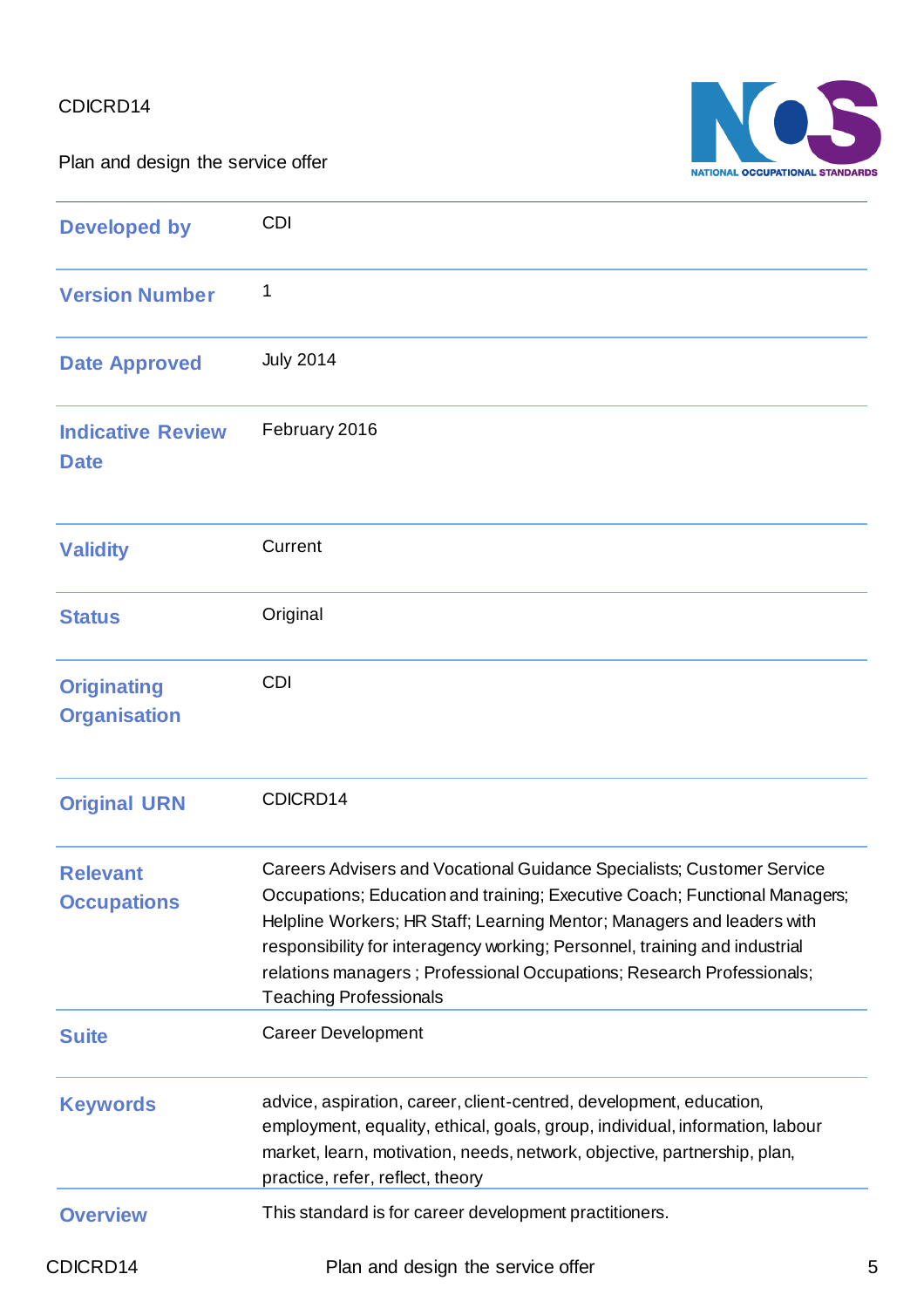Promote the availability, value and effectiveness of the service



This standard is about engaging with people internal and external to your organisation to promote the availability, effectiveness and value of the service on offer. These people could be potential or existing service-users, employers and stakeholders and other interested parties. They could include advocates and other influencers who need to understand the service on offer and its value to individuals. Those internal to the organisation could be those with particular areas of expertise that support promoting the service offer.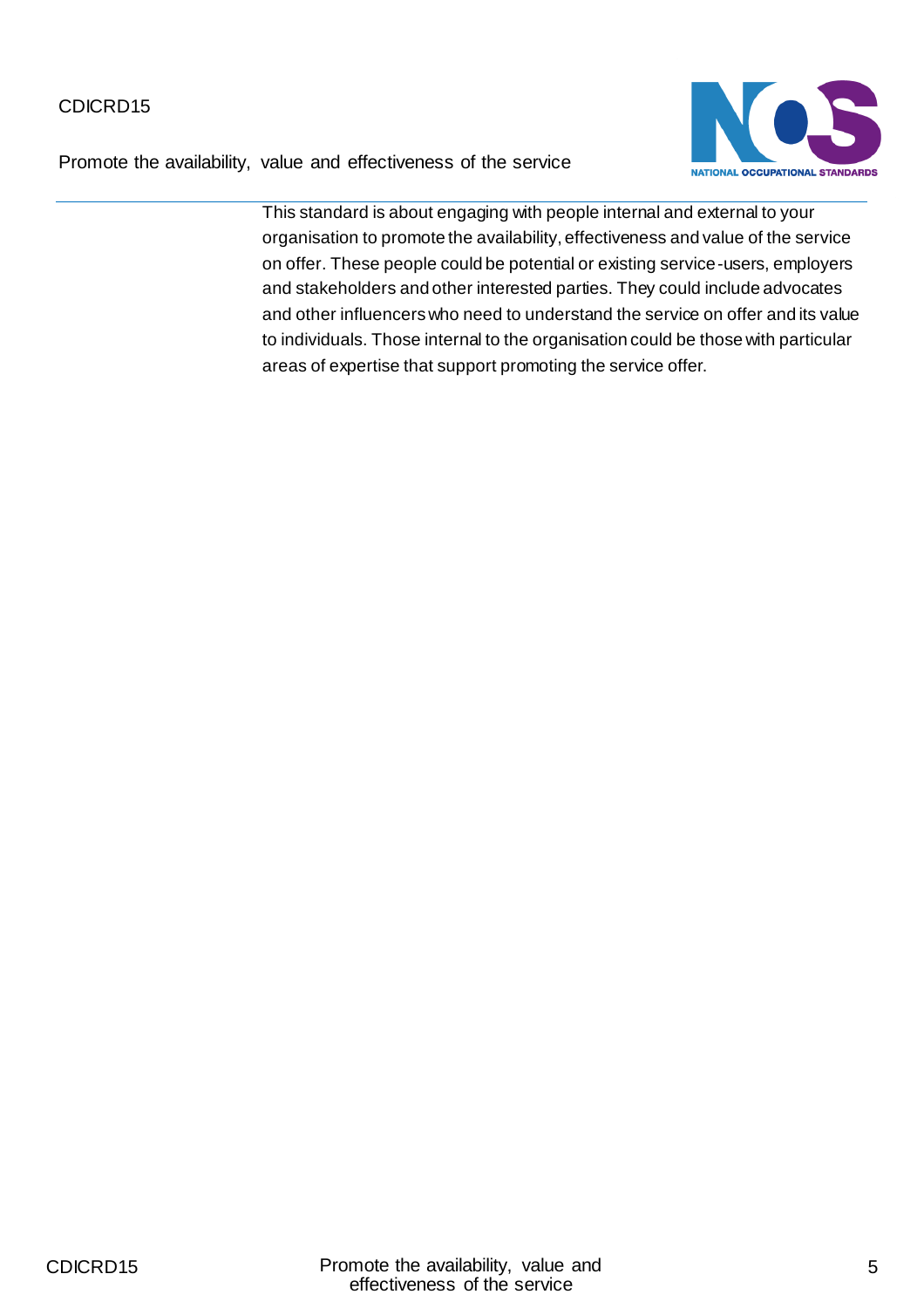Promote the availability, value and effectiveness of the service



- You must be able to: 1. define promotional or positioning requirements that will best meet the needs of the service on offer
	- 2. identify clear goals and measurable outcomes for promotional or positioning activity
	- 3. plan activity that promotes the availability, value and effectiveness of the service on offer
	- 4. use information that is relevant to and engages the target audience
	- 5. use promotional or positioning methods that meet the needs of the service within resources available
	- 6. use feedback from the target audience to inform and direct future promotional or positioning activity
	- 7. maintain records of promotional or positioning activity that comply with relevant legislation and organisational requirements
	- 8. evaluate promotional or positioning activity and plan improvements as required
	- 9. act in ways that adhere to the ethical practice required within your organisation or profession
	- 10. challenge any prejudice, use of stereotypes, discrimination and unethical or oppressive behaviour
	- 11. encourage individual autonomy in the career development process
	- 12. promote inclusivity, diversity and equality of opportunity
	- 13. maintain confidentiality and security of individual information that meets relevant legal requirements and organisational policies
	- 14. demonstrate understanding of legal requirements, local procedures and your own accountability for safeguarding young people and vulnerable adults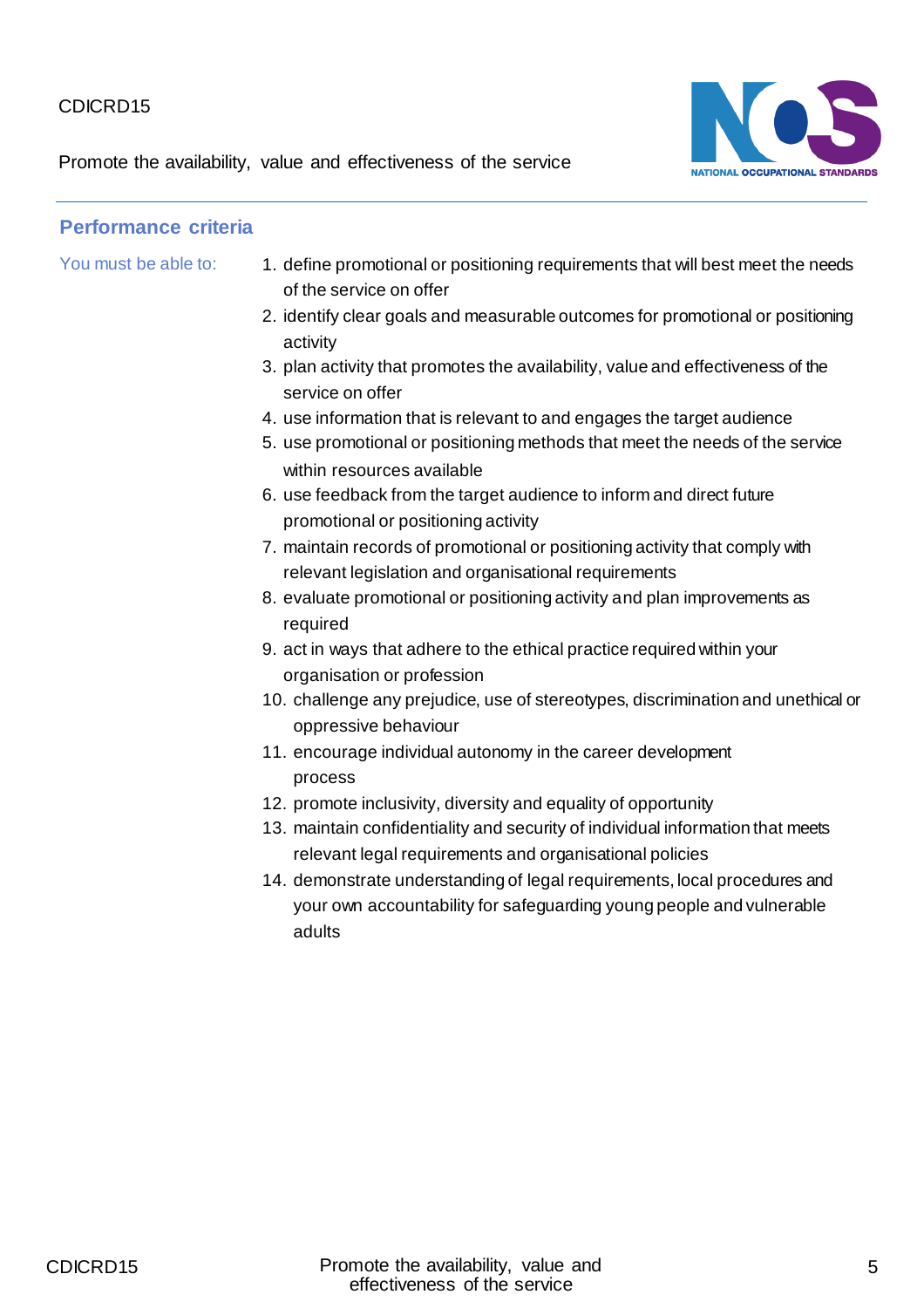

Promote the availability, value and effectiveness of the service

## **Knowledge and understanding**

- 1. legal, organisational and policy requirements relevant to your role and the activities being carried out
- 2. the range of people internal and external to your organisation that promotional or positioning activity may be aimed at
- 3. how to identify prospective service-users and key influencers and their information needs
- 4. the relative merits of different promotional and positioning methods including the use of a range of media
- 5. the value of relationship-building in promoting the service on offer including expectation management
- 6. how appropriate media can be used in a positive way to engage individuals in accordance with organisational policies
- 7. the potential of technology to improve service promotion and ways to overcome any limitations it presents
- 8. sources of evidence on the availability, value and effectiveness of the service on offer
- 9. the value of external endorsements to the service
- 10. how to analyse and reflect on promotional activity using feedback from target audience and recorded outcomes and plan improvements as required.
- 11. relevant ethical principles and codes of professional ethical practice and the consequences of not adhering to them
- 12. how to encourage individuals' ownership of the career development process
- 13. the boundaries and limits of own professional expertise
- 14. the boundaries of confidentiality, when it is appropriate to disclose confidential information to others and the processes required
- 15. measures to safeguard young people and vulnerable adults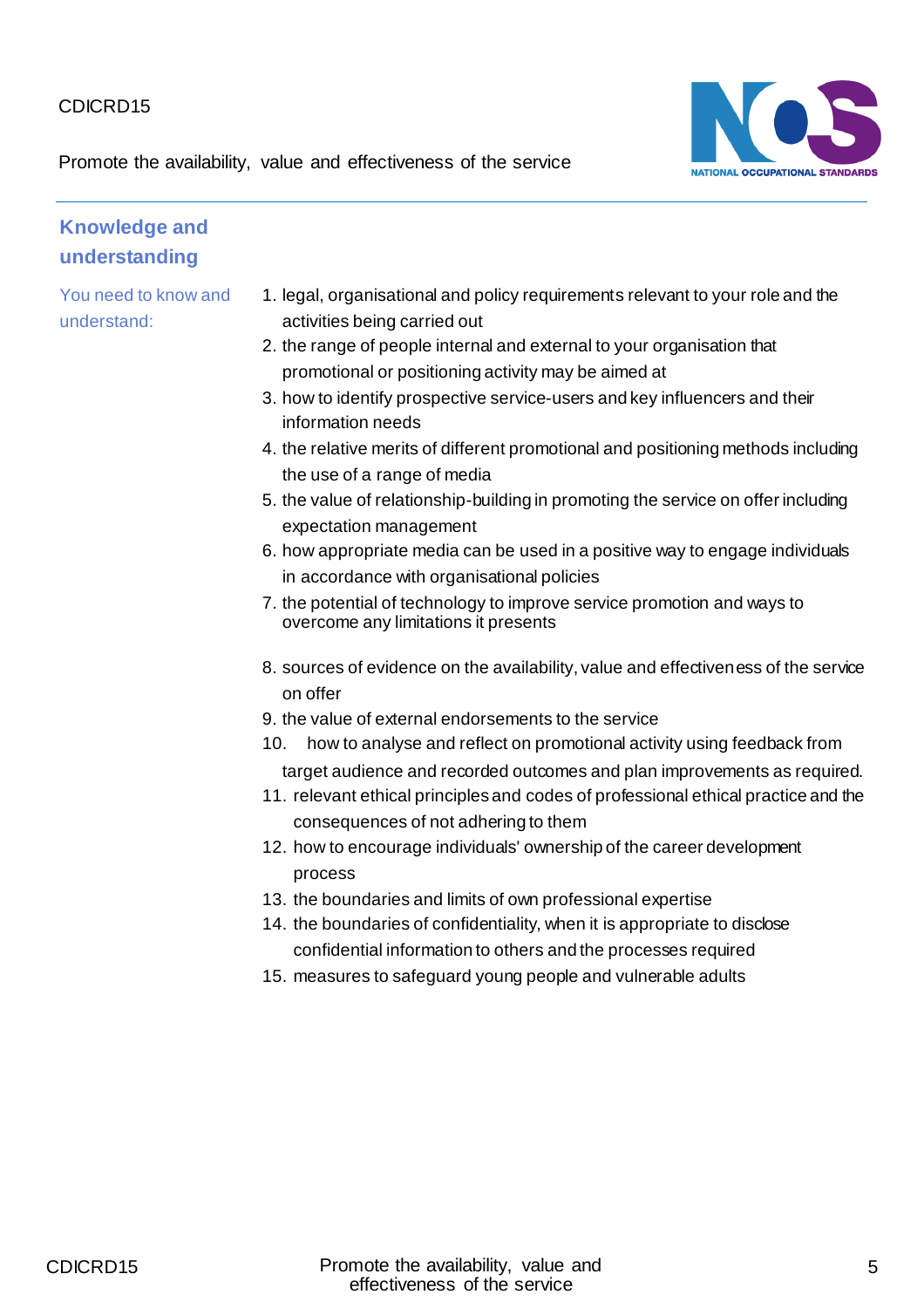

Promote the availability, value and effectiveness of the service

| <b>Developed by</b>                       | <b>CDI</b>                                                                                                                                                                                                                                                                                                                                                                                                             |
|-------------------------------------------|------------------------------------------------------------------------------------------------------------------------------------------------------------------------------------------------------------------------------------------------------------------------------------------------------------------------------------------------------------------------------------------------------------------------|
| <b>Version Number</b>                     | $\overline{2}$                                                                                                                                                                                                                                                                                                                                                                                                         |
| <b>Date Approved</b>                      | <b>July 2014</b>                                                                                                                                                                                                                                                                                                                                                                                                       |
| <b>Indicative Review</b><br><b>Date</b>   | February 2016                                                                                                                                                                                                                                                                                                                                                                                                          |
| <b>Validity</b>                           | Current                                                                                                                                                                                                                                                                                                                                                                                                                |
| <b>Status</b>                             | Original                                                                                                                                                                                                                                                                                                                                                                                                               |
| <b>Originating</b><br><b>Organisation</b> | <b>CDI</b>                                                                                                                                                                                                                                                                                                                                                                                                             |
| <b>Original URN</b>                       | CDICRD15                                                                                                                                                                                                                                                                                                                                                                                                               |
| <b>Relevant</b><br><b>Occupations</b>     | Careers Advisers and Vocational Guidance Specialists; Customer Service<br>Occupations; Education and training; Executive Coach; Functional Managers;<br>Helpline Workers; HR Staff; Learning Mentor; Managers and leaders with<br>responsibility for interagency working; Personnel, training and industrial<br>relations managers; Professional Occupations; Research Professionals;<br><b>Teaching Professionals</b> |
| <b>Suite</b>                              | <b>Career Development</b>                                                                                                                                                                                                                                                                                                                                                                                              |
| <b>Keywords</b>                           | advice, aspiration, career, client-centred, development, education,<br>employment, equality, ethical, goals, group, individual, information, labour<br>market, learn, motivation, needs, network, objective, partnership, plan,<br>practice, refer, reflect, theory                                                                                                                                                    |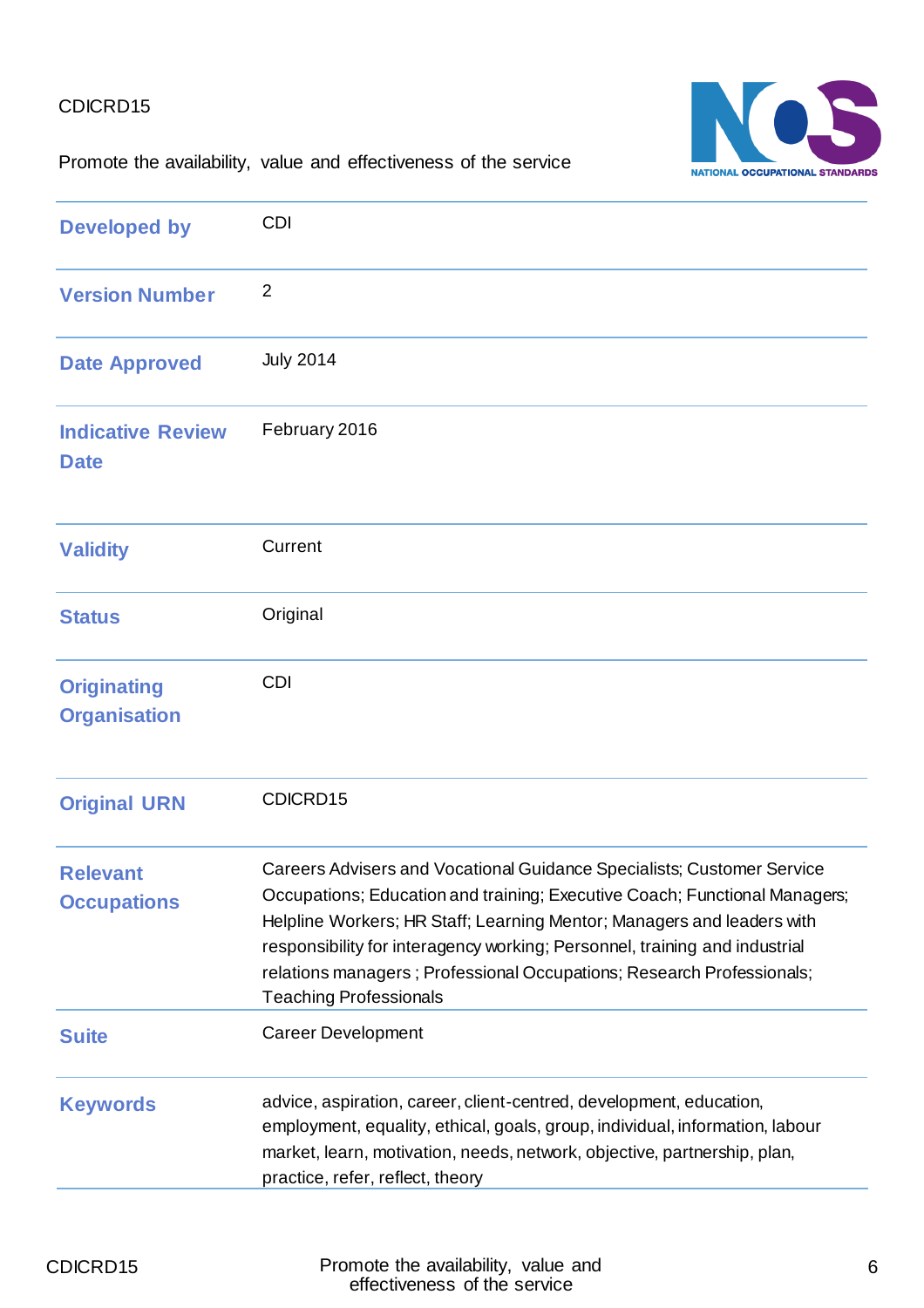

Monitor, evaluate and improve the effectiveness of the service

**Overview This standard is for career development practitioners.** This standard is about measuring the impact of services and refining them using user-feedback and other information. It focuses on monitoring, evaluating and improving the service offer building on strengths and addressing areas for development.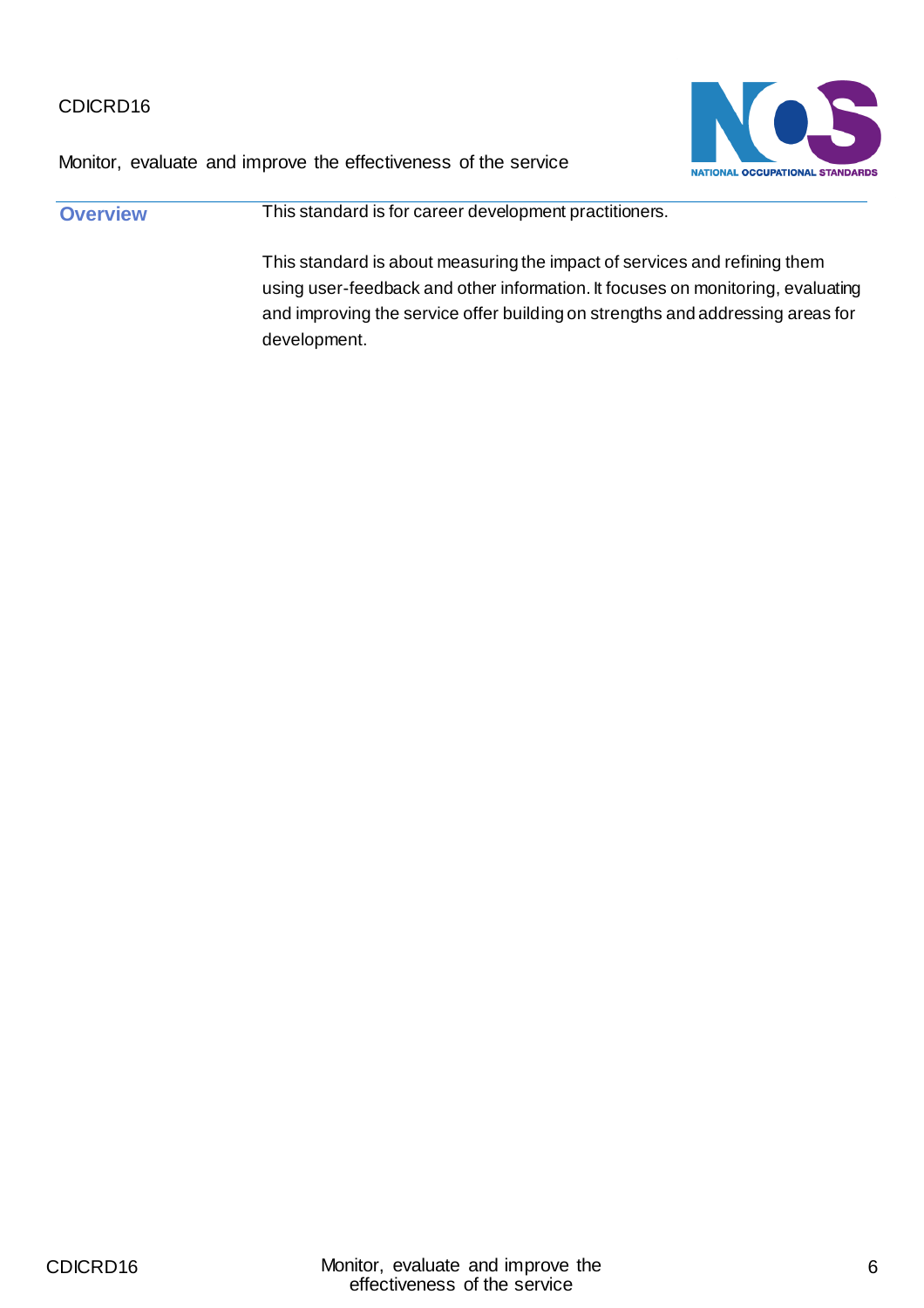Monitor, evaluate and improve the effectiveness of the service



- You must be able to: 1. act in ways that adhere to the ethical practice required within your organisation or profession
	- 2. maintain confidentiality and security of individual information that meets relevant legal requirements and organisational policies
	- 3. use monitoring and evaluation methods that will provide accurate and useful information and which are relevant to the target group
	- 4. collect feedback internally and externally in ways that will encourage honest, open and constructive responses
	- 5. analyse and interpret monitoring and evaluation information
	- 6. collate and store information in ways that comply with relevant legislation and organisational requirements
	- 7. monitor and evaluate service effectiveness and impact at times and intervals that will provide the most realistic results
	- 8. report on and disseminate evaluation results
	- 9. identify improvements or modifications to the service that are supported by evaluation findings and which will benefit the service
	- 10. involve the relevant people in agreeing to or implementing improvements or modifications
	- 11. agree clear goals and measurable outcomes for improvements or modifications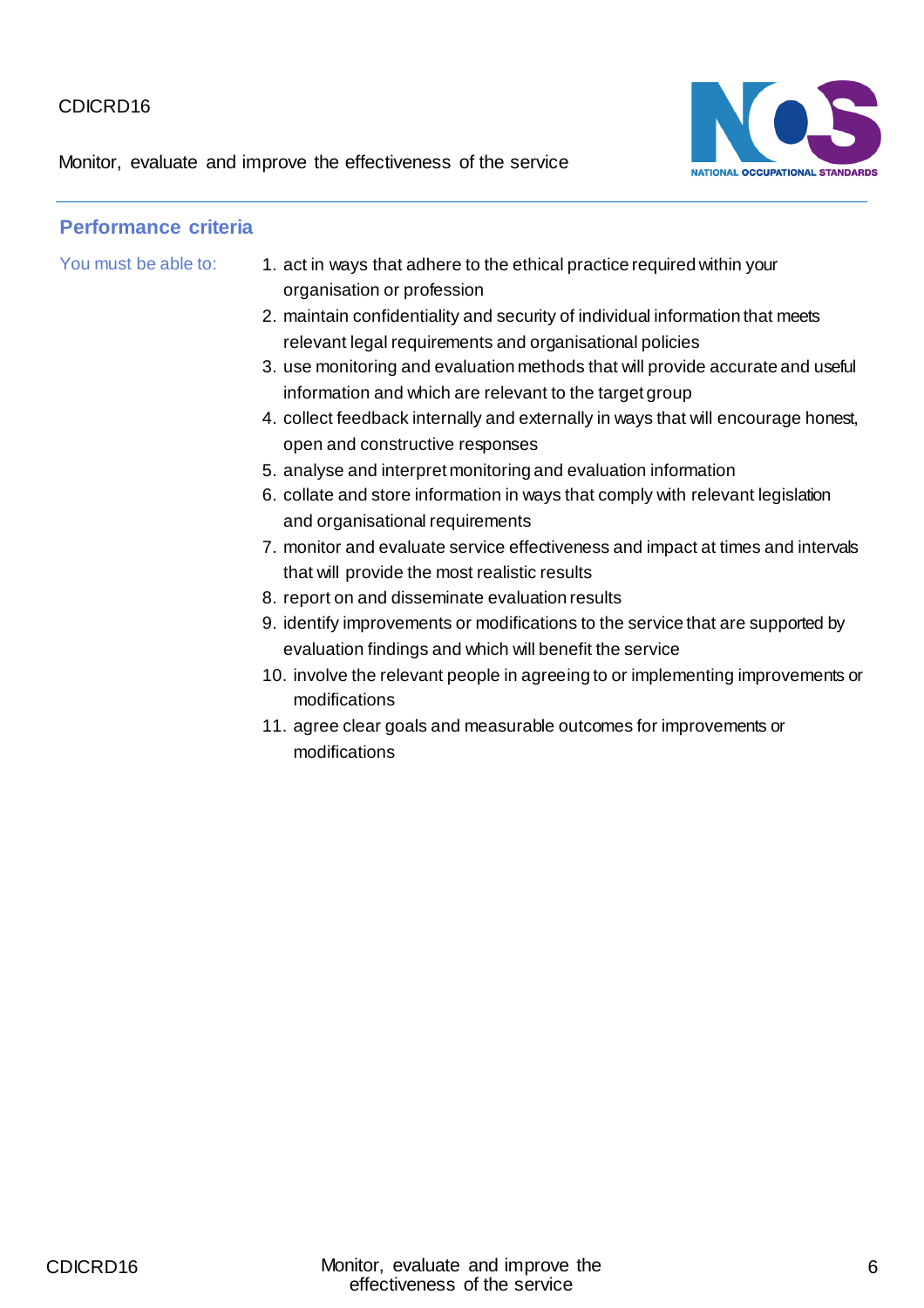NATIONAL OCCUPATIONAL STANDARDS

Monitor, evaluate and improve the effectiveness of the service

## **Knowledge and understanding**

- 1. legal, organisational and policy requirements relevant to your role and the activities being carried out
- 2. relevant ethical principles and codes of professional ethical practice and the consequences of not adhering to them
- 3. different sources of information on which to base monitoring and evaluation and their relative merits
- 4. the usefulness of feedback and involvement in the co-design of services
- 5. how to collect and interpret management data and feedback
- 6. how to differentiate between evaluation of quality and impact measurement
- 7. the range of methods that can be used to monitor and evaluate service effectiveness and measure service impact
- 8. the potential of technology to improve monitoring and evaluation and ways to overcome any limitations it presents
- 9. which monitoring and evaluation methods to select to obtain the required information
- 10. continuous improvement processes
- 11. the impact of the service on specific client groups
- 12. how to interpret evaluation results to identify areas for service improvement
- 13. how to produce and disseminate evaluation results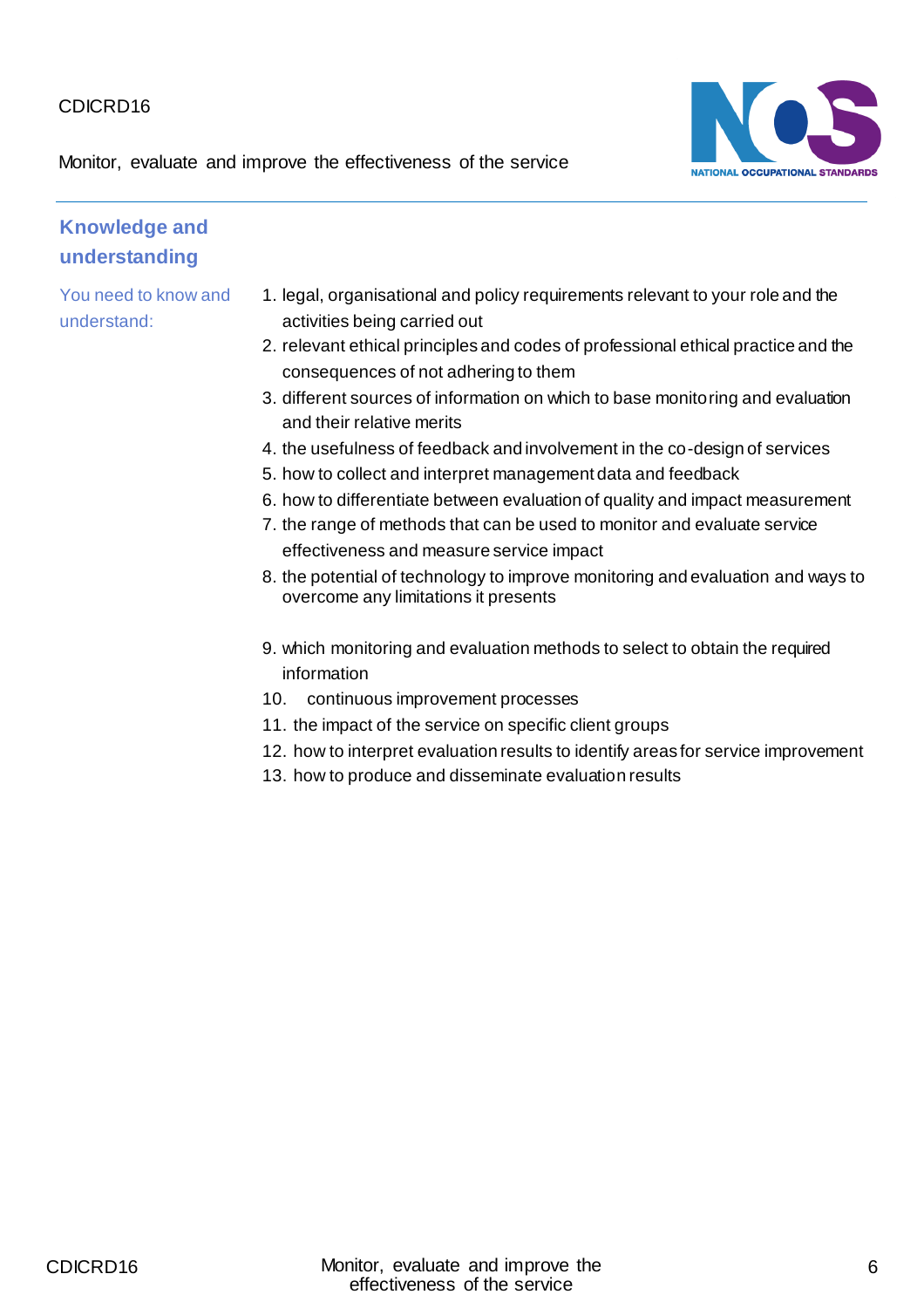# NATIONAL OCCUPATIONAL STANDARDS

Monitor, evaluate and improve the effectiveness of the service

| <b>Developed by</b>                       | <b>CDI</b>                                                                                                                                                                                                                                                                                                                                                                                                             |
|-------------------------------------------|------------------------------------------------------------------------------------------------------------------------------------------------------------------------------------------------------------------------------------------------------------------------------------------------------------------------------------------------------------------------------------------------------------------------|
| <b>Version Number</b>                     | $\overline{2}$                                                                                                                                                                                                                                                                                                                                                                                                         |
| <b>Date Approved</b>                      | <b>July 2014</b>                                                                                                                                                                                                                                                                                                                                                                                                       |
| <b>Indicative Review</b><br><b>Date</b>   | February 2016                                                                                                                                                                                                                                                                                                                                                                                                          |
| <b>Validity</b>                           | Current                                                                                                                                                                                                                                                                                                                                                                                                                |
| <b>Status</b>                             | Original                                                                                                                                                                                                                                                                                                                                                                                                               |
| <b>Originating</b><br><b>Organisation</b> | <b>CDI</b>                                                                                                                                                                                                                                                                                                                                                                                                             |
| <b>Original URN</b>                       | CDICRD16                                                                                                                                                                                                                                                                                                                                                                                                               |
| <b>Relevant</b><br><b>Occupations</b>     | Careers Advisers and Vocational Guidance Specialists; Customer Service<br>Occupations; Education and training; Executive Coach; Functional Managers;<br>Helpline Workers; HR Staff; Learning Mentor; Managers and leaders with<br>responsibility for interagency working; Personnel, training and industrial<br>relations managers; Professional Occupations; Research Professionals;<br><b>Teaching Professionals</b> |
| <b>Suite</b>                              | <b>Career Development</b>                                                                                                                                                                                                                                                                                                                                                                                              |
| <b>Keywords</b>                           | advice, aspiration, career, client-centred, development, education, employment,<br>equality, ethical, goals, group, individual, information, labour market, learn,<br>motivation, needs, network, objective, partnership, plan, practice, refer, reflect,<br>theory                                                                                                                                                    |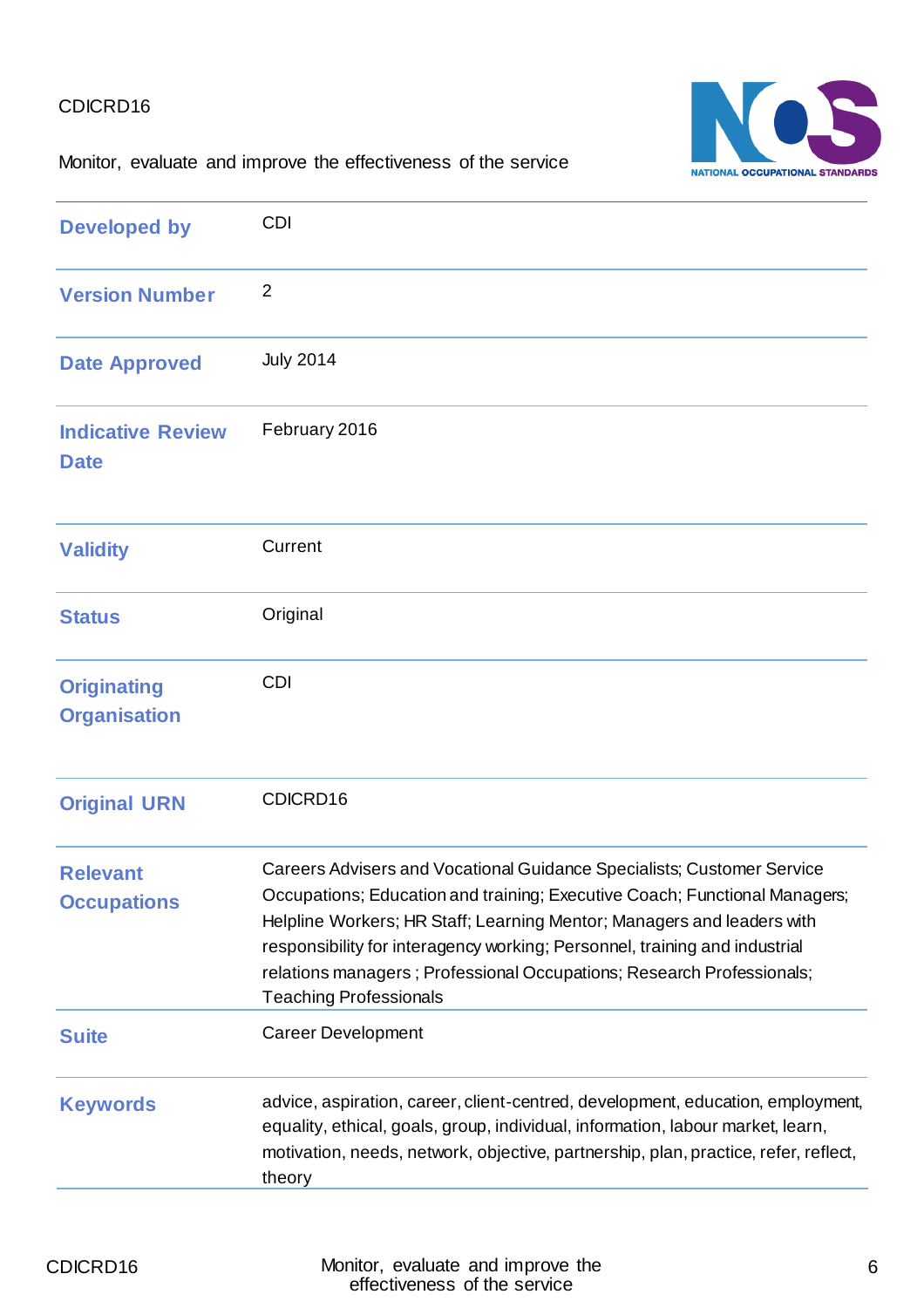



**Overview This standard is for career development practitioners.** This standard is about planning and undertaking research on behalf of the service on local, national or international career development information and practice to improve the information and resources available to individuals and practitioners. Research could be about theory and practice in career development or the learning and labour markets.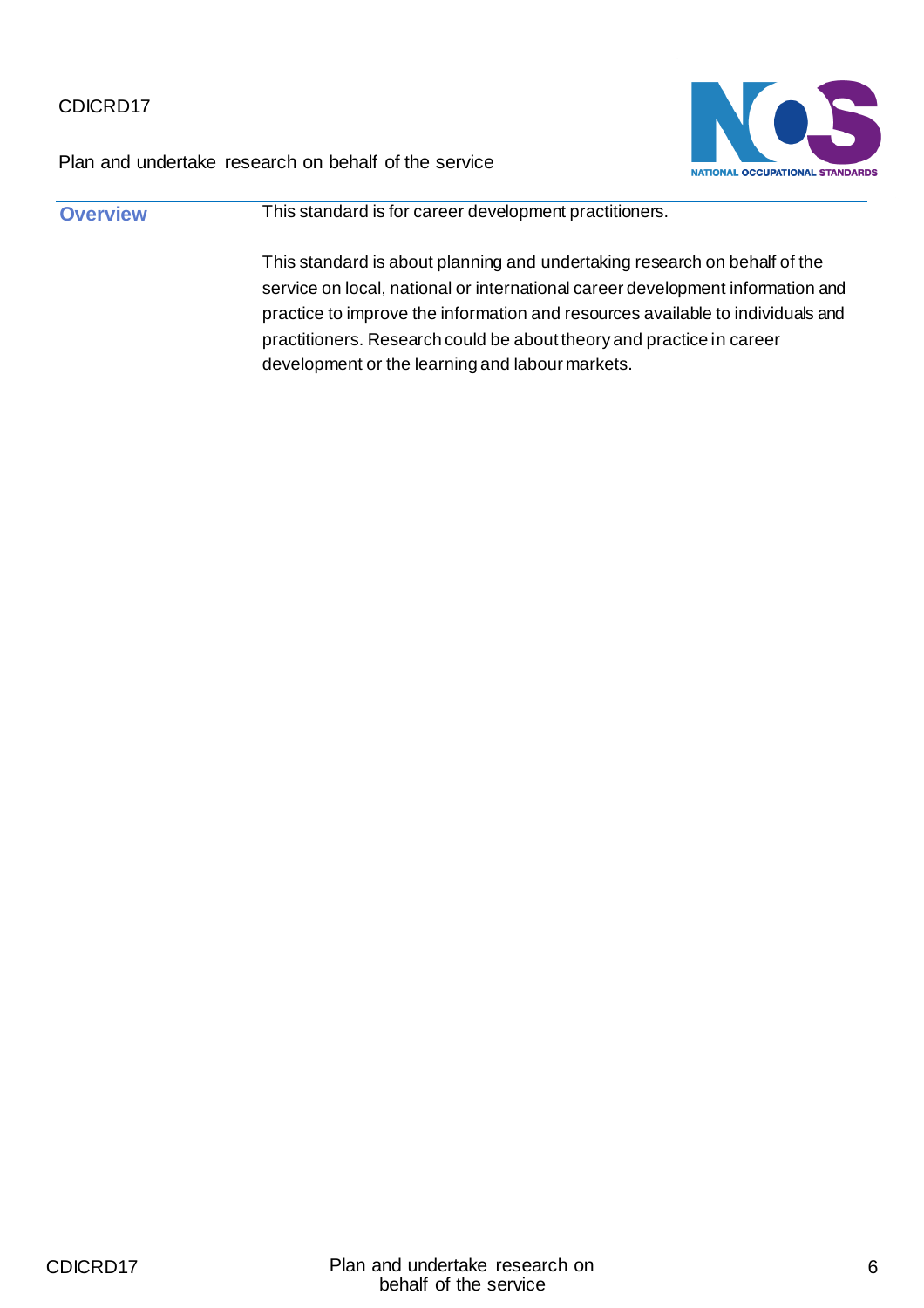Plan and undertake research on behalf of the service



# **Performance criteria** You must be able to: 1. ensure you understand the research brief, the information required, how it will be used and how it needs to be presented when planning research on behalf of the service 2. identify, and secure access to, resources that enable accurate analysis of information collected 3. apply appropriate and ethical research methods and strategies to obtain information when undertaking research on behalf of the service 4. ensure that data collected is relevant to the aims of the research plan 5. collate, analyse and present information to meet the research brief 6. maintain records of sources, search techniques and strategies together with the results of your research that comply with relevant legislation and organisational procedures 7. analyse and disseminate outcomes 8. identify possible further sources of information and evaluate for relevance and appropriateness 9. evaluate research activity and plan improvements for future research as required. 10. act in ways that adhere to the ethical practice required within your organisation or profession 11. challenge any prejudice, use of stereotypes, discrimination and unethical or oppressive behaviour 12. promote inclusivity, diversity and equality of opportunity 13. maintain confidentiality and security of individual information that meets relevant legal requirements and organisational policies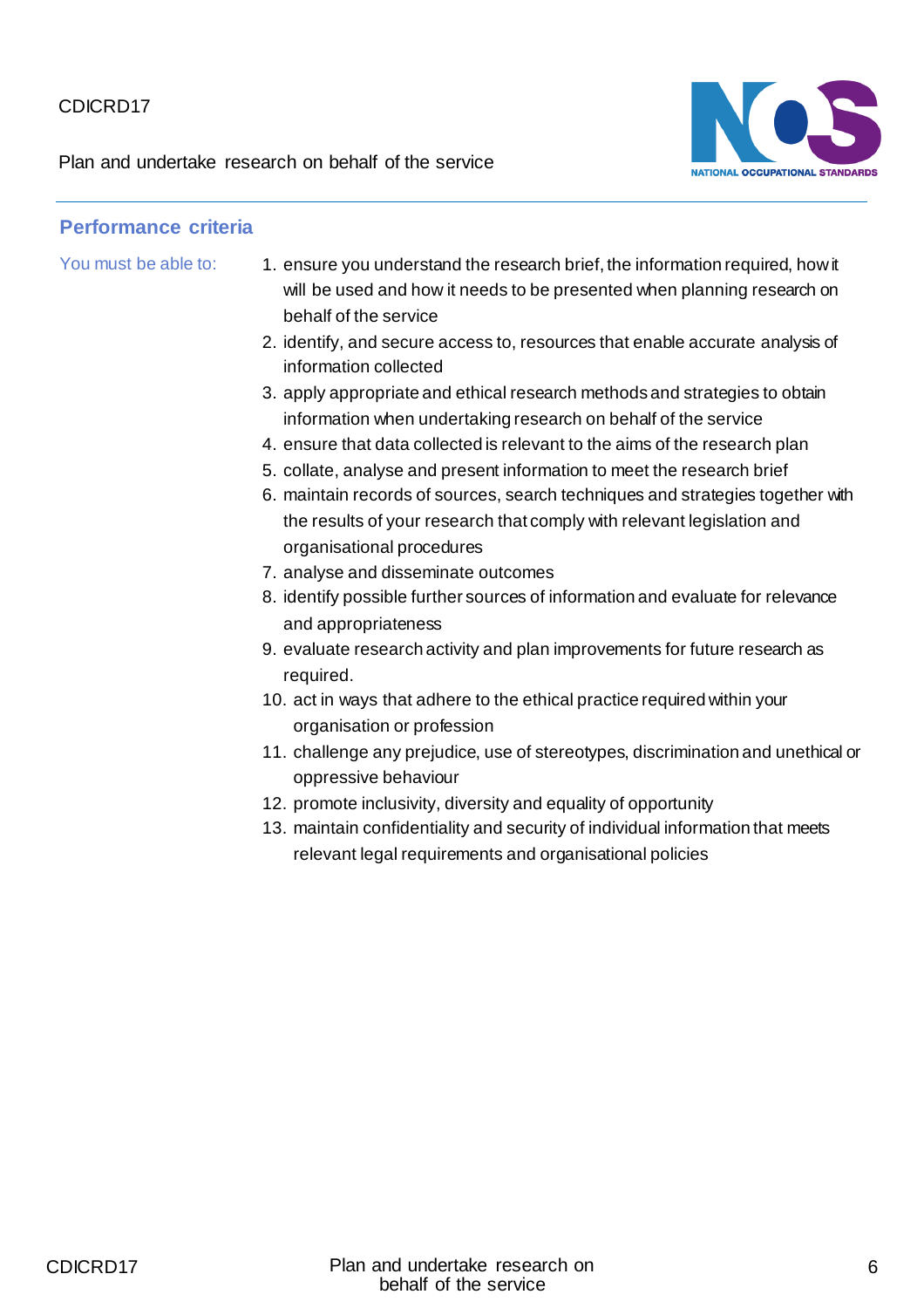Plan and undertake research on behalf of the service



#### **Knowledge and understanding**

- 1. legal, organisational and policy requirements relevant to your role and the activities being carried out
- 2. the requirements of a research brief
- 3. how to apply research and analysis within your working context
- 4. effective research practice and the techniques, tools and sources available to your working context
- 5. how research data is used by organisations
- 6. how to evaluate research data for relevance, quality and usefulness
- 7. research tools and techniques appropriate to your area of expertise
- 8. the potential of technology to improve research and ways to overcome any limitations it presents
- 9. how to methodically manage the research process so that sources can be cited and work repeated as required
- 10. how to evaluate research activities using colleagues' feedback and measurement against outcomes
- 11. relevant ethical principles and codes of professional ethical practice and the consequences of not adhering to them
- 12. the boundaries of confidentiality, when it is appropriate to disclose confidential information to others and the processes required